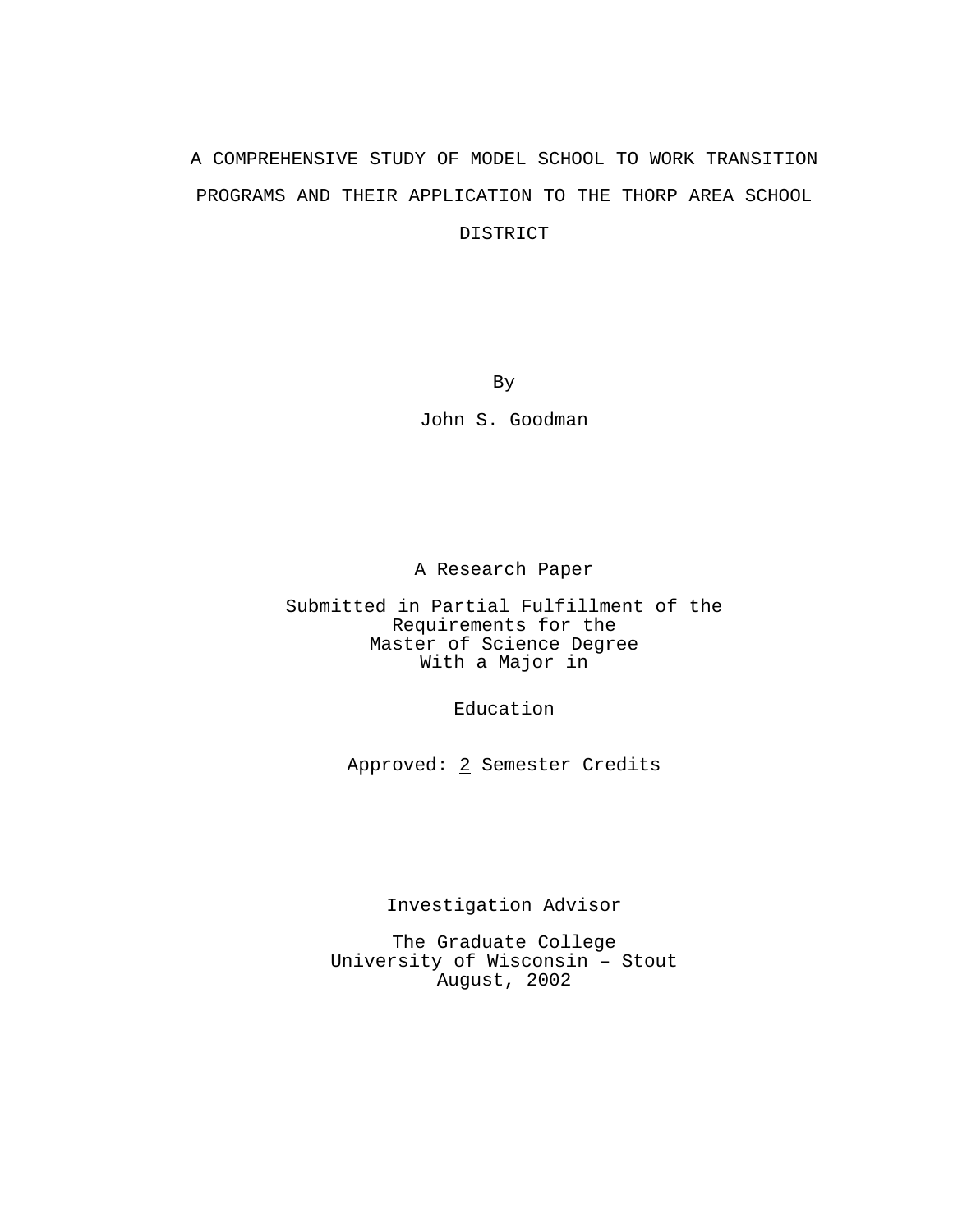#### The Graduate College

University of Wisconsin – Stout

Menomonie, WI 54751

#### ABSTRACT

| Goodman                                                                | John                                      | S.                                                               |
|------------------------------------------------------------------------|-------------------------------------------|------------------------------------------------------------------|
| (Last Name)                                                            | (First Name)                              | (Initial)                                                        |
| A Comprehensive Study of Model School to Work Transition<br>(Title)    |                                           |                                                                  |
|                                                                        |                                           | Programs and Their Application to the Thorp Area School District |
| Education Dr. Edwin Biggerstaff<br>(Graduate Major) (Research Advisor) |                                           | July 31, 2002 51<br>(Month/Year) (Pages)                         |
| American Psychological Association (APA) Publication Manual            | (Name of Style Manual Used in this Study) |                                                                  |

The purpose of this study was to explore the common principles and practices of successful school to work programs. This study included a comprehensive review and critical analysis of research and literature focused on the objectives of the study. This study identified how the components of a school to work transitional program can be utilized to bridge the gap between schools and the workforce. Youth apprenticeship, cooperative education, job shadowing, internship, work experience, and mentoring are the major components analyzed in this study. Conclusions were drawn and recommendations were made to the administration, school board, and the vocational department. A major outcome of this study was to help improve the overall school-to-work program at the school district.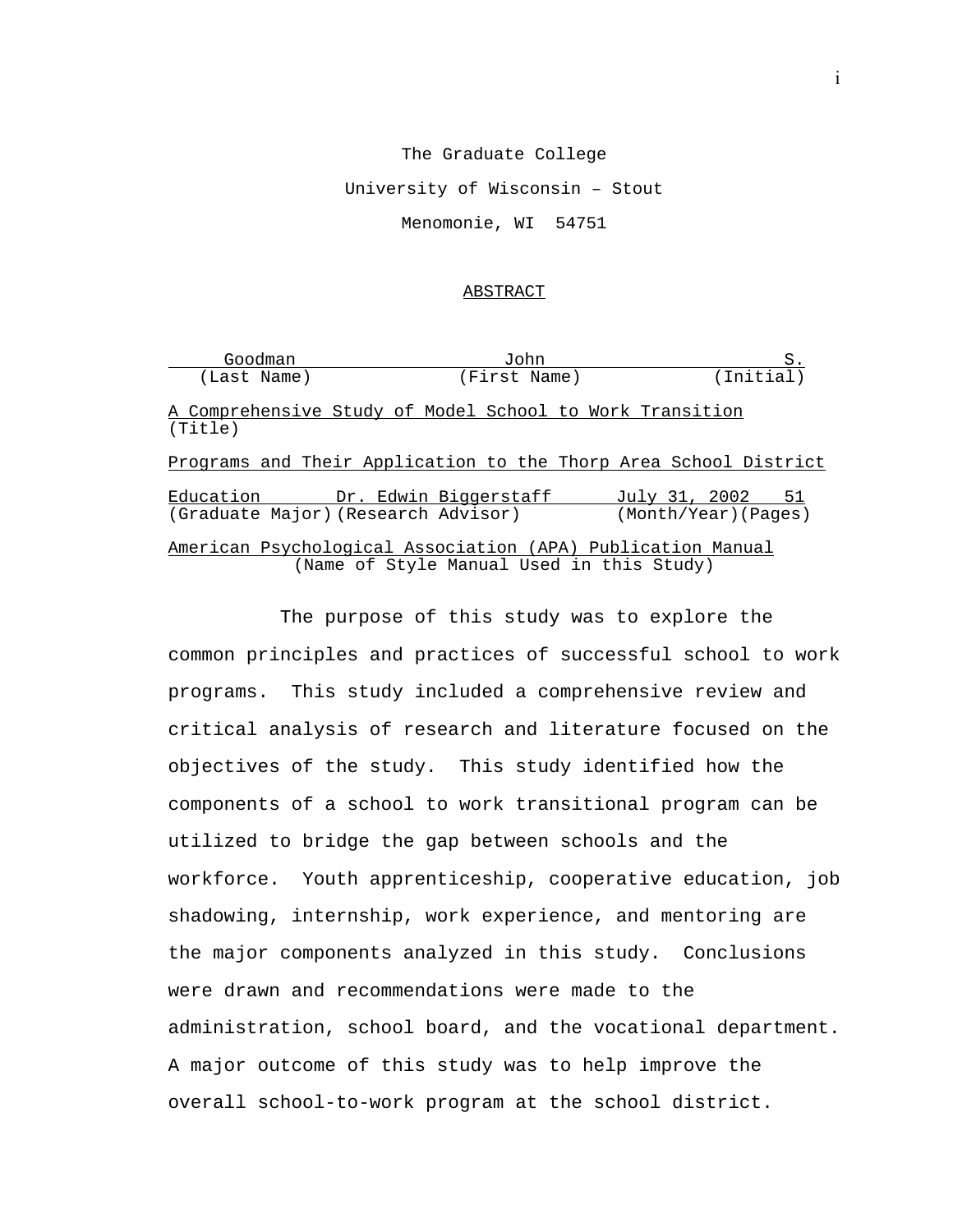Research suggests that schools teach an academic and vocational based curriculum to assist students as they prepare for the work force. Educators need to be inserviced on the continually changing career education curriculum. School districts need to employ a school-towork coordinator to implement the components of a successful program.

The student selection process and training placement are crucial to provide a positive learning experience. Research suggests placing students with a well qualified supervisor, who will mentor students at the training site. The work site supervisor needs to work collaboratively with the school-to-work coordinator to monitor and evaluate skill development of students participating in the school-to-work program.

An advisory committee needs to be formed to advise school districts of the needs and changes in the business world. Businesses benefit as well as the students and school districts. They begin to train their future work force, to receive addition help in their industry, and to build public relations within the community. Everyone involved in school-to-work programs benefit greatly.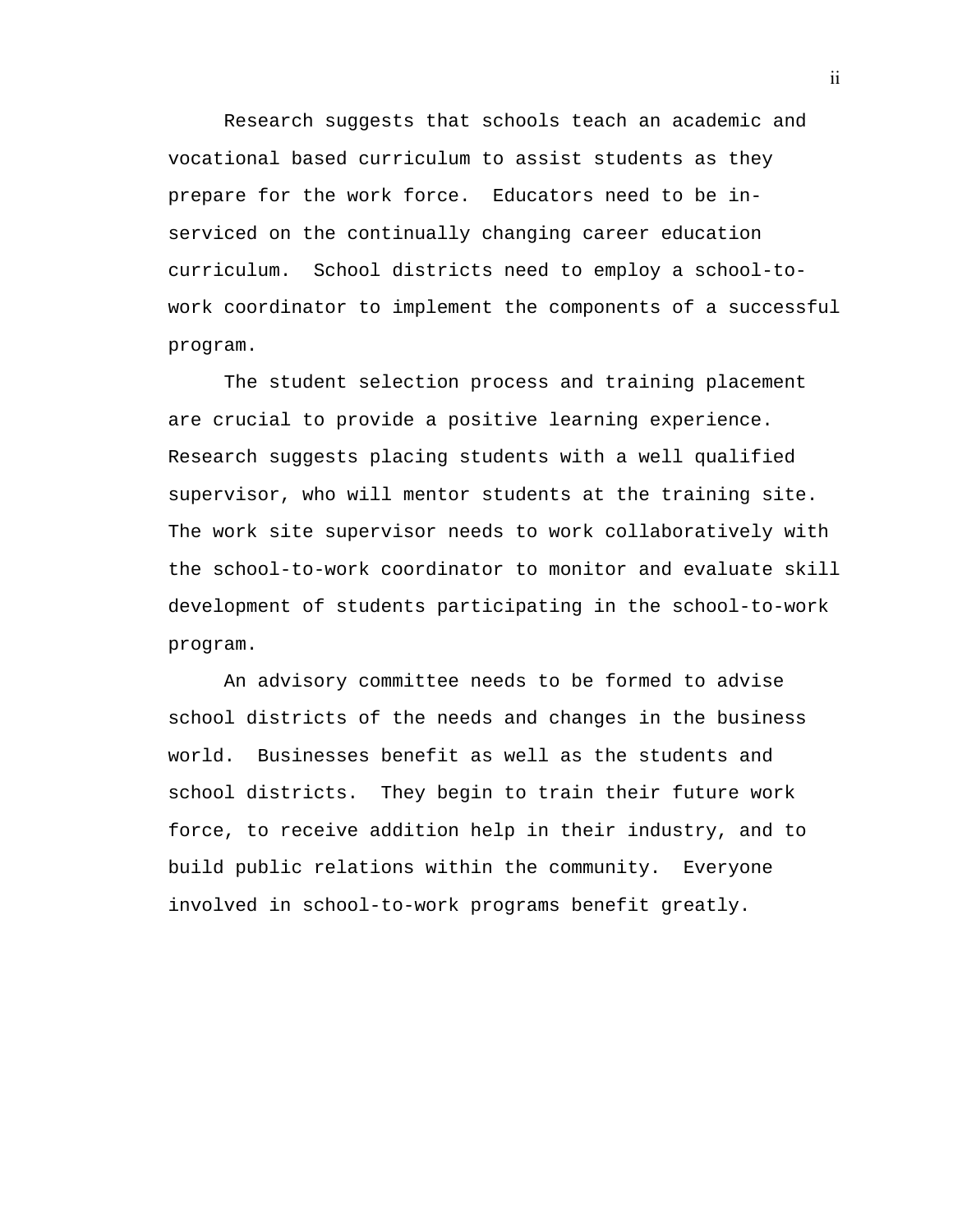#### **ACKNOWLEDGEMENTS**

 I owe a great deal of thanks to a number of people for helping me attain my Master's degree. First, I would like to thank my wife Donna. My gratitude for her unwavering support, encouragement, strength, patience, and love throughout this entire process cannot be expressed in words. She was the glue that held me together when life seemed overwhelming. Thank you for being you.

 Next, I wish to thank my research advisor Dr. Edwin Biggerstaff. His guidance and fine tuning made the task of writing this paper much easier.

 And lastly, I must thank Ryan Winkler, Dan Taft, Jim Montgomery, and William Harcyki for all of the resources that they made available. Their expertise in the area, helped to guide me in the proper research direction.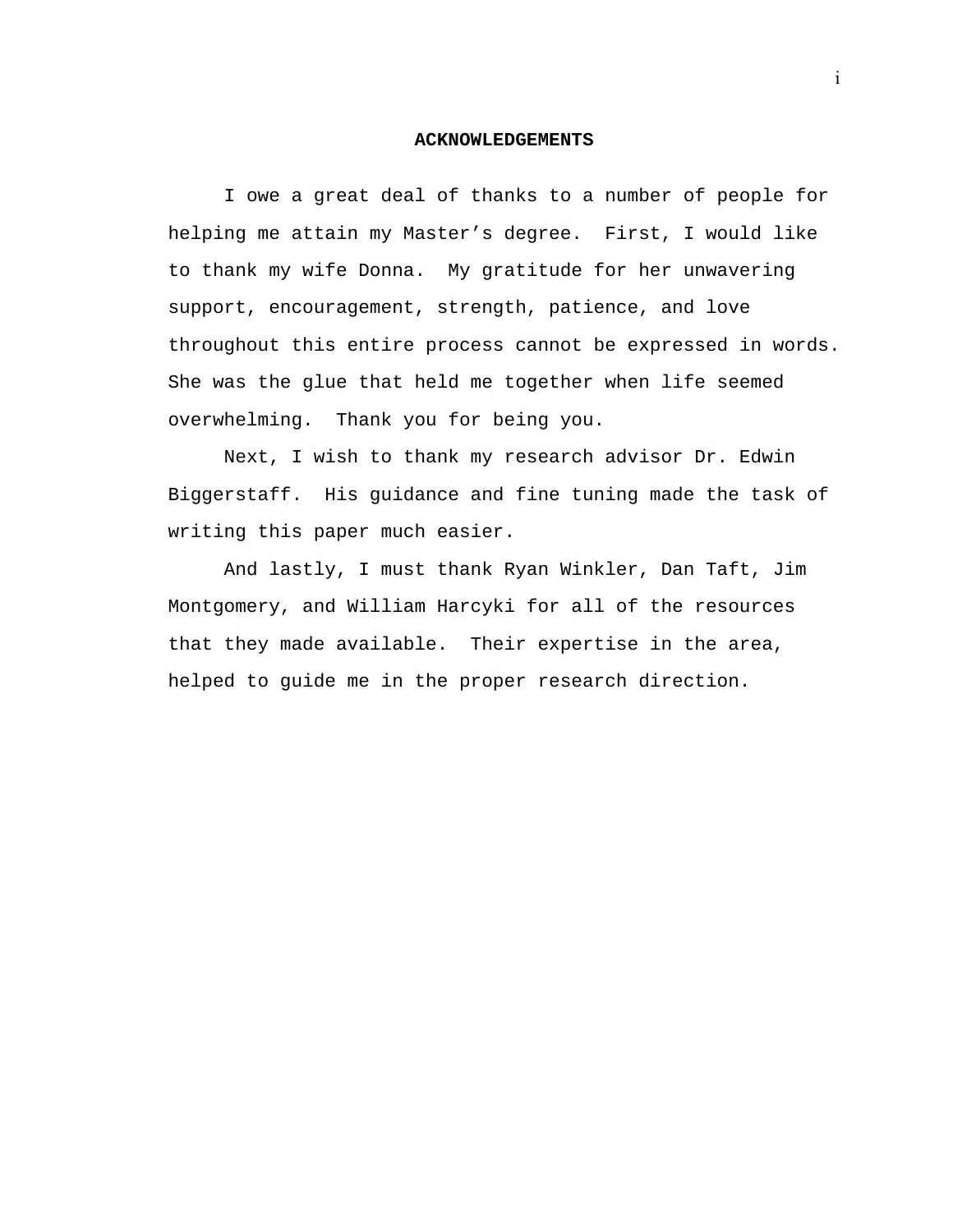## TABLE OF CONTENTS

i

|  | Page |  |
|--|------|--|
|  |      |  |
|  |      |  |
|  |      |  |
|  |      |  |
|  |      |  |
|  |      |  |
|  |      |  |
|  |      |  |
|  |      |  |
|  |      |  |
|  |      |  |
|  |      |  |
|  |      |  |
|  |      |  |
|  |      |  |
|  |      |  |
|  |      |  |
|  |      |  |
|  |      |  |
|  |      |  |
|  |      |  |
|  |      |  |
|  |      |  |
|  |      |  |
|  |      |  |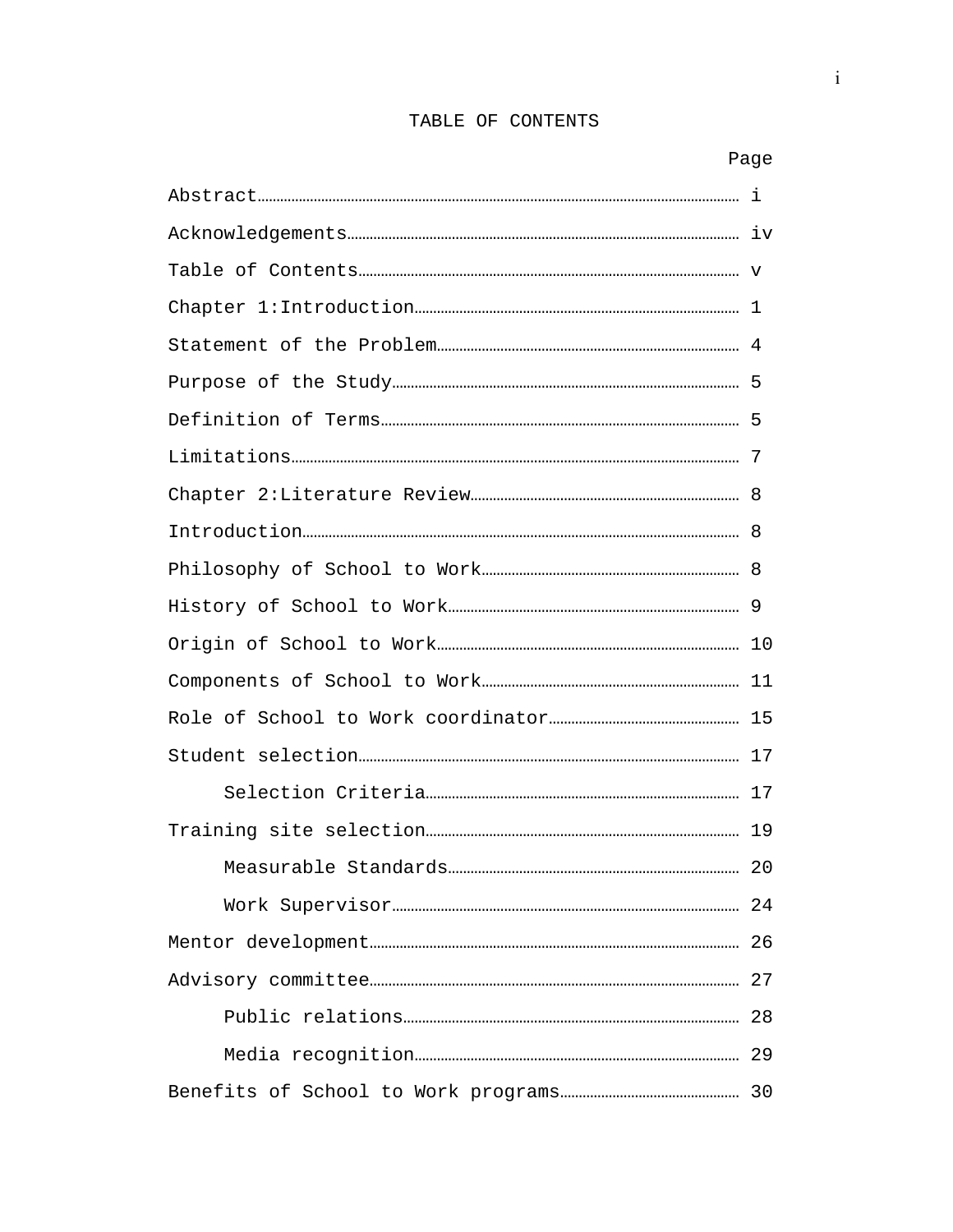| Chapter 3: Summary, Conclusions, and Recommendations 42 |  |
|---------------------------------------------------------|--|
|                                                         |  |
| $\verb Summary    \textit{12}$                          |  |
|                                                         |  |
|                                                         |  |
|                                                         |  |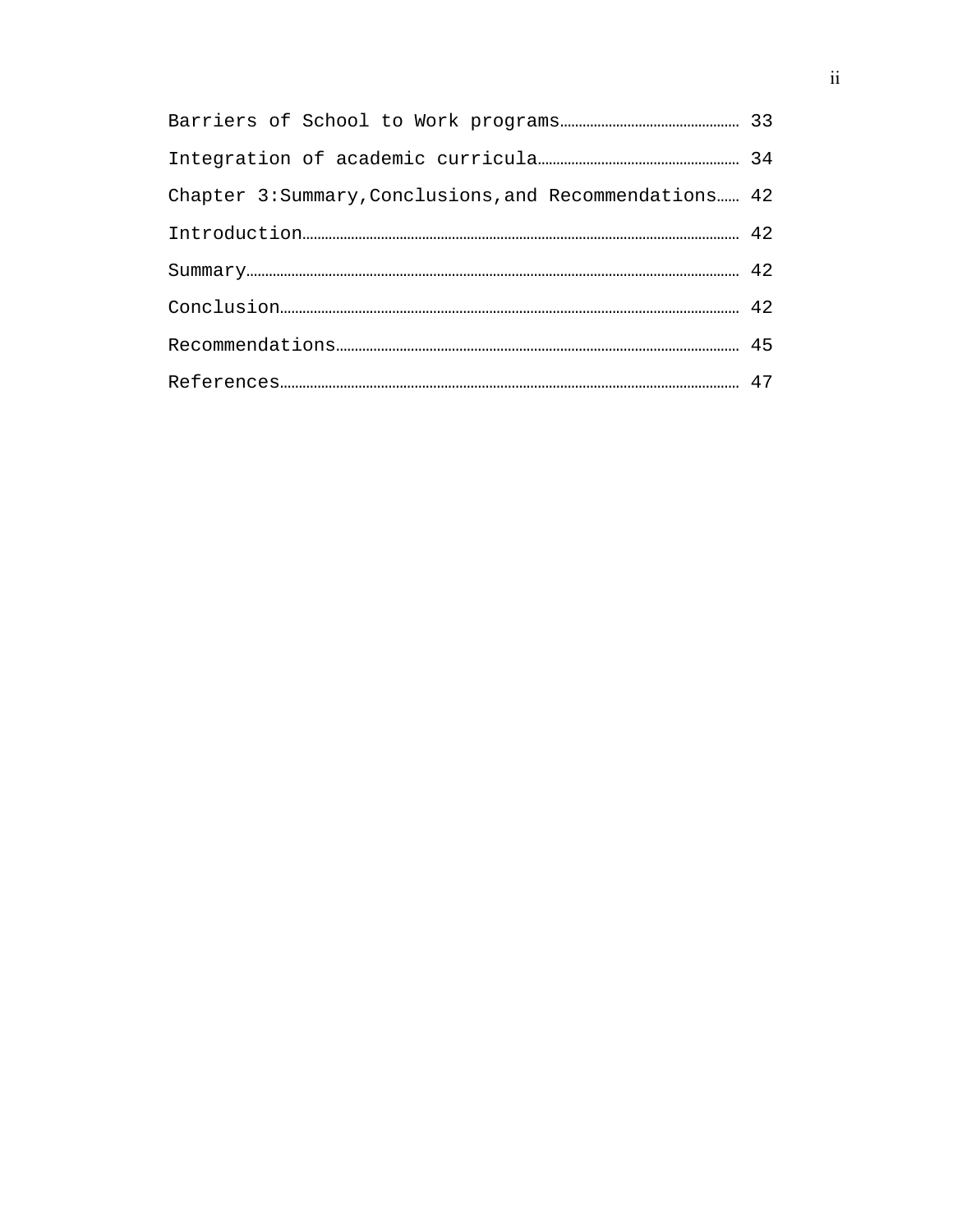#### **CHAPTER ONE**

#### **Introduction**

 Since the turn of the century, man and woman have prepared themselves to work in society. Man started as a gatherer, progressed into a farmer, developed industry, and now is moving in the fast paced information society. Society today is still preparing itself for the new number of challenges that evolve each and every year.

We live in the land of instant gratification. Get rich fast. Retire early. For many multimillionaire, twenty year-olds this has happened on the internet. However, the baby boomers are starting to retire, and employers are looking for young people to fill the shoes of seasoned skilled workers. The rapid changes that we are experiencing in the workplace require businesses to build a bridge with schools. We need to move the obstacles that prevent a smooth transition from school-to-work. Just in case the get rich scheme doesn't work.

 The school-to-work program at the School District of Thorp is in desperate need of organization. Even though the vocational programs are providing great learning opportunities for the students. The linking of each program with the businesses in the community are struggling to stay a float.

The problem begins with the communication between the local businesses and school officials. There is no one spokesperson for the school to mentor the students' progress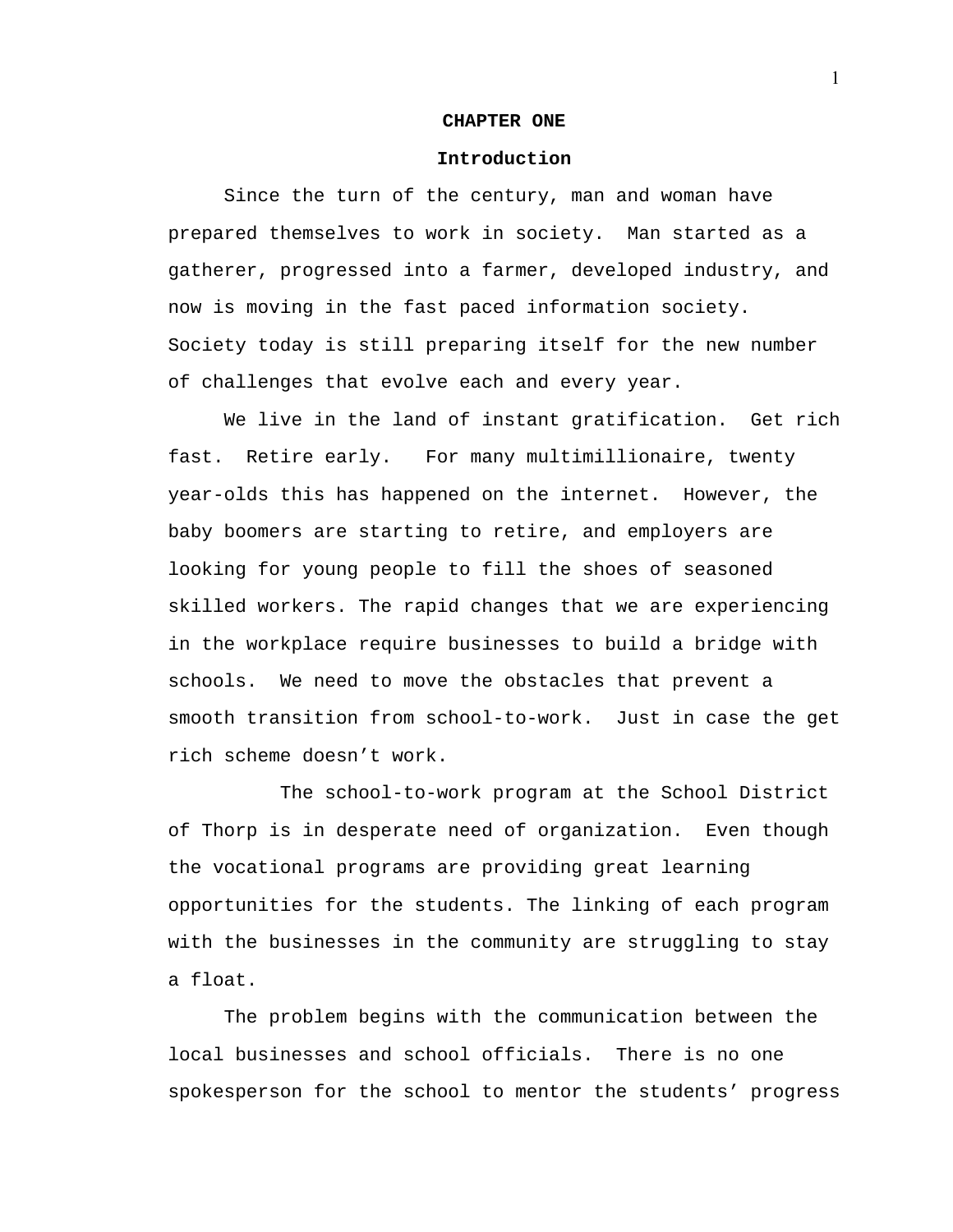during the school to work transition. Each department does its own special thing, which ultimately confuses the students and business mentors. This confusion reflects poorly upon the school to work program.

The single largest problem is the lack of accountability for the students placed in the variety of work based learning sites. The students have been documented by members in the community driving their cars around town when they were suppose to be at their work-based learning site. When approached, the students denied that these guidelines were violated. These cases reinforce the claim that students need to be monitored in some way. The School District of Thorp is not maximizing this valuable tool at the present time. The vocational department, guidance department, and administration are all going in their own direction. There is not a unified front. Thus, the educational process is not benefiting from the current school to work program.

 This study is essential to the vocational program at Thorp High School, which in turn encompasses those students who benefit most from the school to work programs. With declining enrollment, the first thing that is normally cut from the budget in school districts is the vocational education department. This is why finding answers to the school to work transitional problems are essential for the survival of small rural school districts' vocational programs.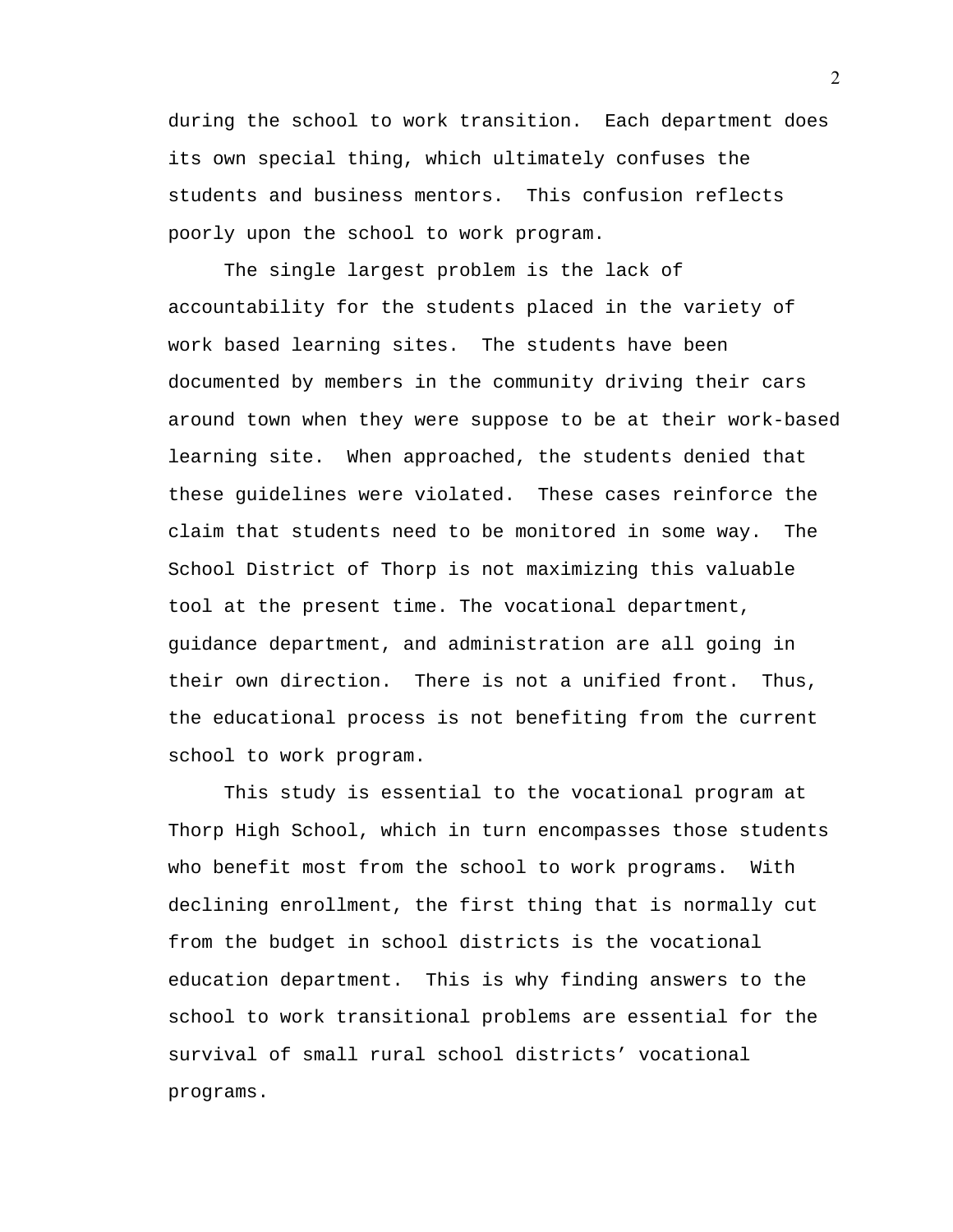A review of the literature shows that school-to-work programs when implemented with the following components: work-based learning and mentor teaching activities are highly successful. Studies have also shown strong administrative support propels student learning in job related activities. Therefore, the research hypothesis for this study is that school-to-work programs when implemented with strong administrative support are favorable.

 The benefits from this study will be the implementation of a successful school to work transition program. These benefits include the following: uniformity, job security, community involvement, a suggestion list for the ultimate school-to-work program, a valuable resource for the School District of Thorp which is fighting declining enrollment, student success in job placement, career exploration, cooperation skills, and a guide for continuous learning (Hopkins, Naumann, Wendel, 1999).

 Researching this problem statement will have an impact on many people in the Small Cloverbelt. The rural setting communities are all experiencing declining enrollments. The school districts are forced to cut teachers, staff, summer school, athletics, vocational education, and administration. Utilizing school to work to its fullest will help justify the importance that vocational programs have in a school district. In the review of literature the history of schoolto-work and all the building blocks that have preceded the current program will be explained, as will the components of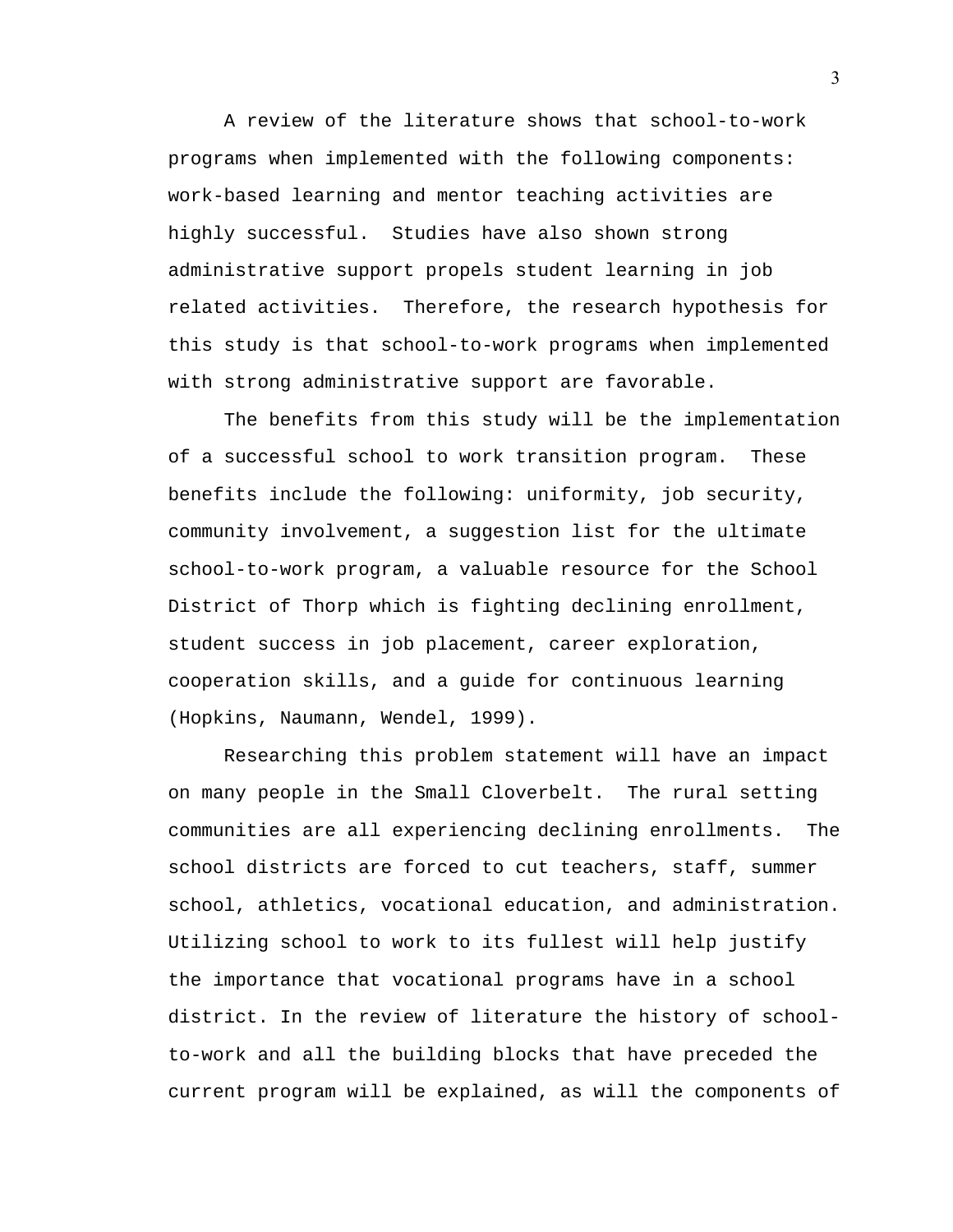a successful school-to-work program, and successful mentoring activities.

## **Statement of the Problem**

Confronting the issues of changing dynamics that impact education implies that educators customarily assess pedagogical approaches to include learning models that examine how we think, learn, and are impacted by the environment in which we live. The School-to-Work Opportunities Act was designed to improve student learning, in-school retention, and transition to the workplace by improving the quality and relevance of education for all students through experiences that integrate school-based and work-based learning and improve students' knowledge of and access to career opportunities. Its implementation requires the restructuring of secondary education and the extensive involvement of business in the work force preparation of youth. Efforts to make the fundamental changes required by the school-to-work legislation have been reported in the literature.

## **Purpose of the Study**

 The purpose of this study was to identify and examine the methodology and implementation of successful school to work programs through a comprehensive review and critique of the research and literature. Based upon critical analysis of the research and literature, the researcher has made conclusions and recommendations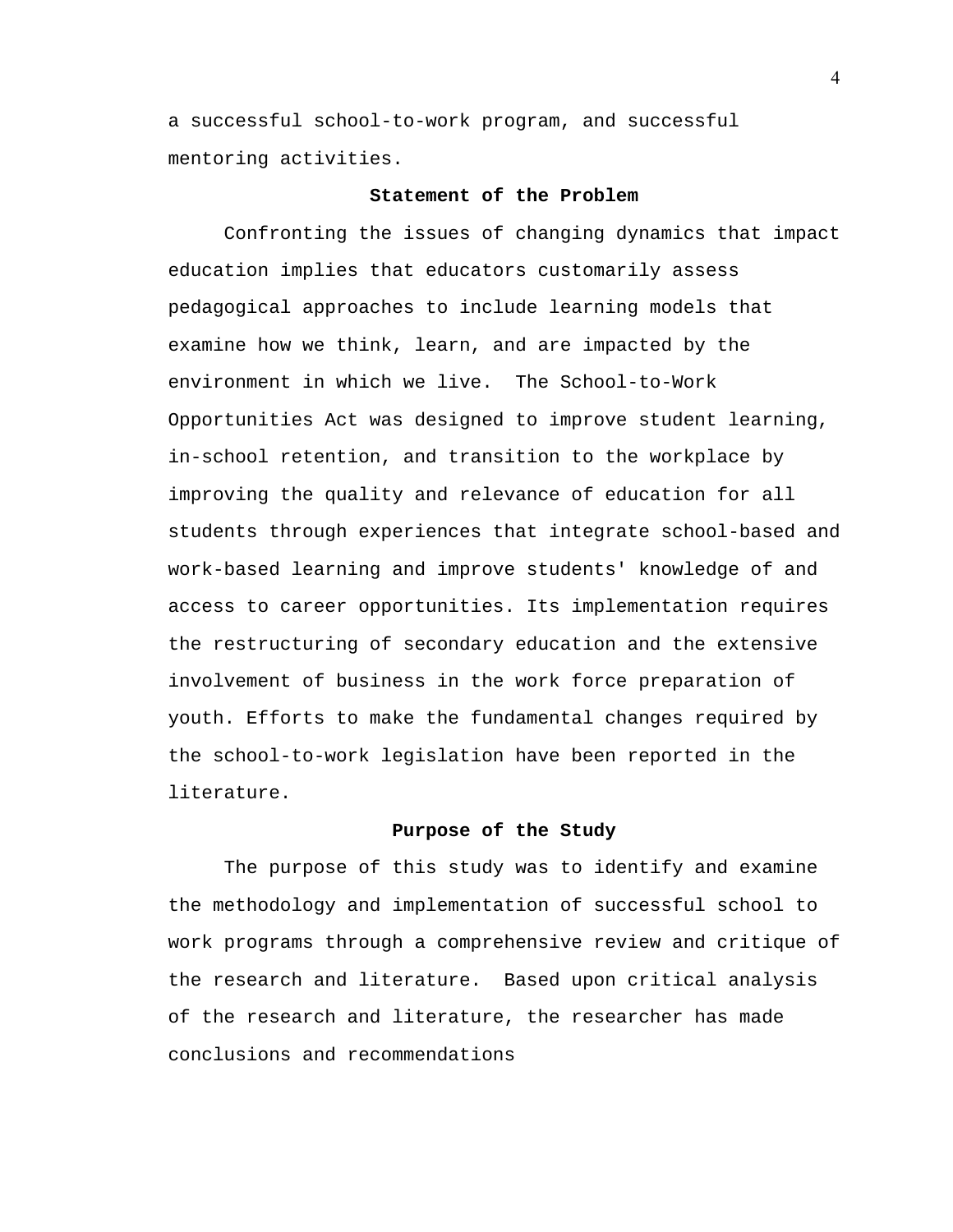#### **Definition of Terminology**

 In order to provide an appropriate framework for the comprehension of material contained within this study the following definitions of terms are provided for the reader.

Cooperative Education: is instruction in vocational education for students who, through written cooperative arrangement between the school and an employer, receive instruction, including required academic courses and related vocational instruction, by alternating study in school with a job.

Internship: is a school-approved program where students work for an employer for a specific period of time to learn about a particular industry or occupation.

Job Shadowing: as part of career exploration in middle school or early high school years, students observe an employee at a workplace for a period of hours, a whole day, or, in some cases, over several days, to learn about the business, industry or profession.

Mentor: is a person who connects the culture of school with the culture of work.

Small Cloverbelt conference**:** consists of the following schools: Augusta, Chippewa Falls McDonnell, Eau Claire Regis, Fall Creek, Gilman, Greenwood, Loyal, Owen-Withee and Thorp.

Wisconsin's Cooperative Education Skills Standards Certificate Program: the Wisconsin program builds on the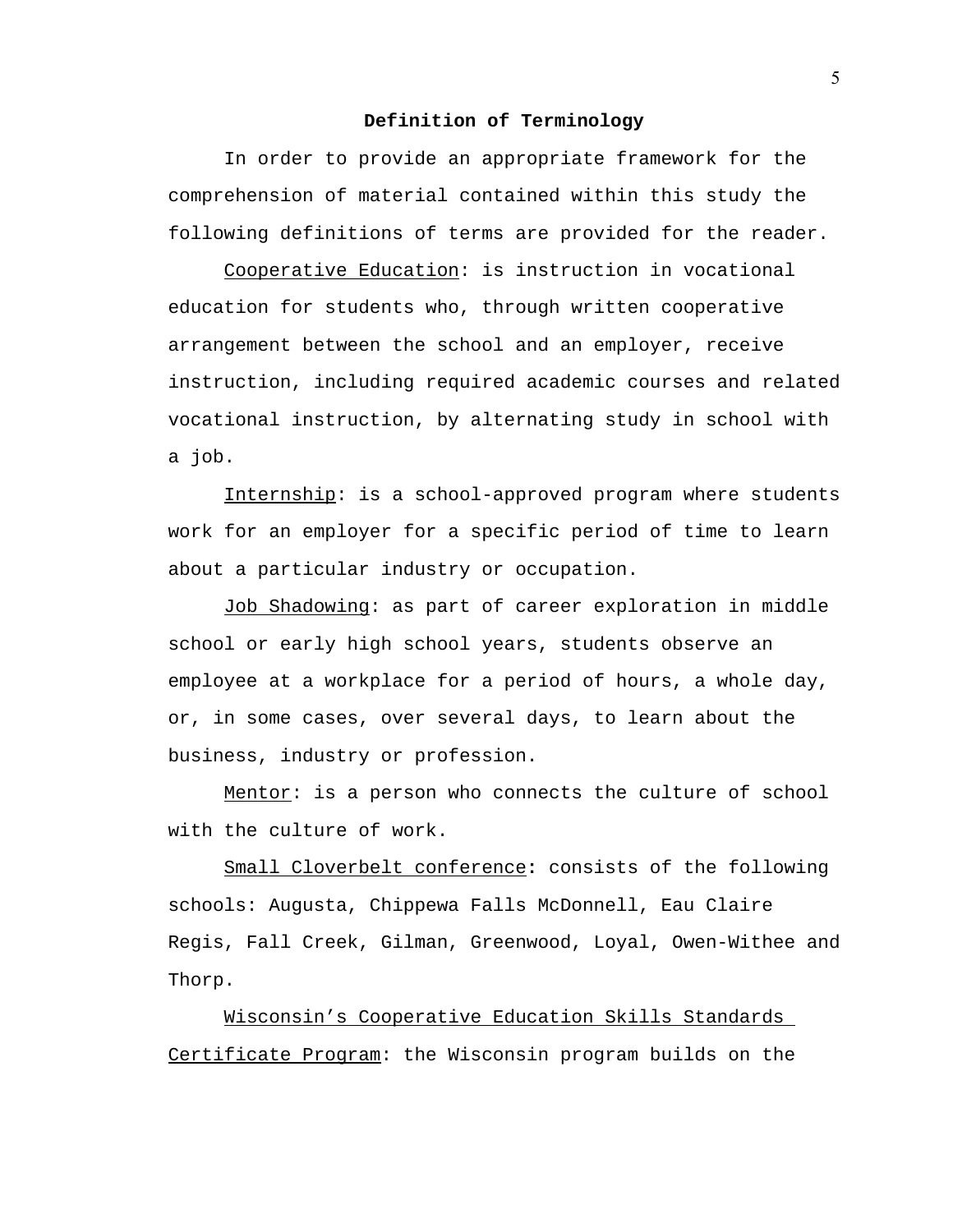cooperative education definition by adding state-approved competencies developed by industry and educators. Work based learning programs-

Work Experience: students participate in a schoolsupervised work experience, typically during the school day.

Youth Apprenticeship: a two-year program that combines academic and technical classroom instruction with workplace learning in a four-semester, state-approved curriculum for juniors and seniors.

## **Limitations of the Study**

Although the researcher has participated in facilitating the current school to work program at the School District of Thorp, this study does not include a first-hand empirical quantitative research assessment. The researcher considers this to have been a limitation to the study.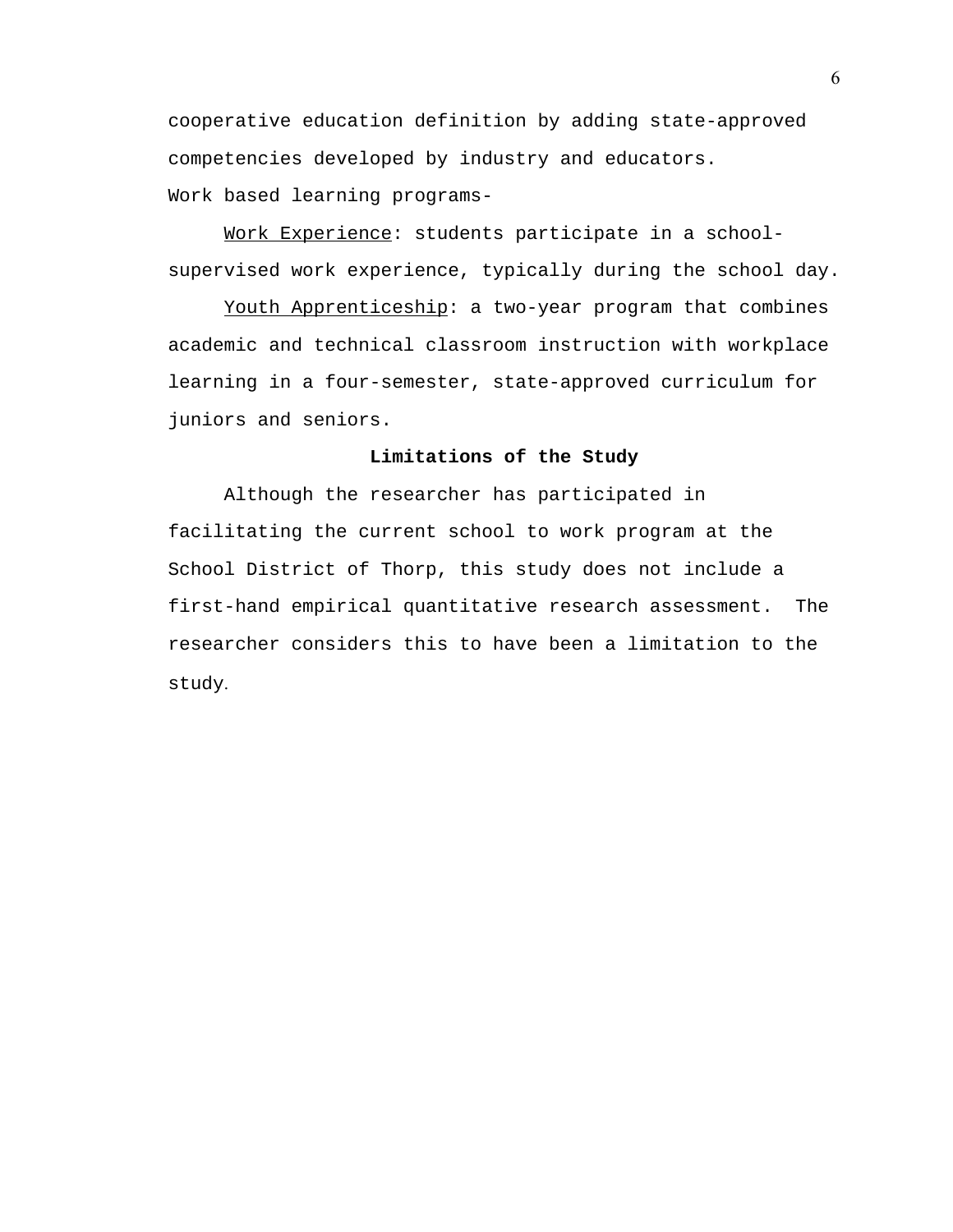#### **CHAPTER TWO**

#### **Review of Literature**

#### **Introduction**

This literature review was conducted to reveal the key components of successful school-to-work programs to assist the Thorp School District in improving the existing schoolto-work program at Thorp. The review will be comprised of the following components:

- The philosophy of school to work programs
- The history of school to work programs
- The origin of school to work program in Wisconsin
- The components of school to work programs
- The role of the school to work coordinator
- The student selection
- The training site selection
- The mentor development
- The advisory committee
- The benefits of school to work programs
- The barriers of school to work programs
- The integration of academic curricula

#### **Philosophy of School to Work Programs**

In today's information society, young employees are entering the job scene with insufficient skills and training to be effective at their job duties. According to Lewis (1997), three quarters of the work force enters directly after high school without entry-level occupational skills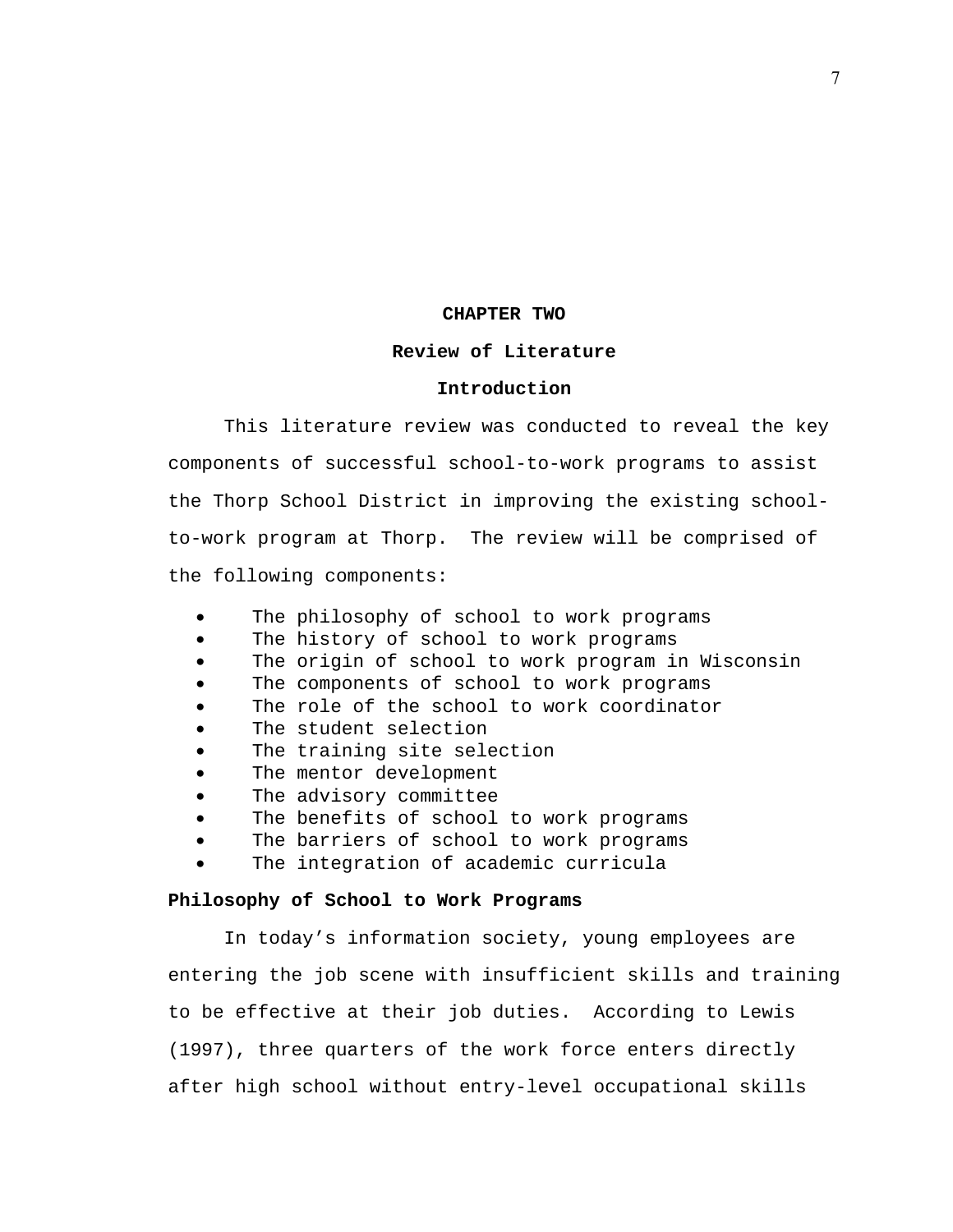resulting in job turnover and unemployment. This problem is especially dominant with minority, disabled, and economically disadvantaged populations. According to the National School-to-Work Learning and Information Center (1996), American business spends \$30 billion dollars on training and retaining its work force. Therefore, the school-to-work programs were designed to prepare students for their future duties by improving student learning.

#### **History of School to Work Program**

 Through out time humans have transitioned from school to the work force. It was not uncommon for young people to get a job or a trade and to stay with that job for 20, 30, or even 40 years. As early as 1909, U.S. education and labor leaders sought ways to more clearly connect schools with the workplace. Even in the early  $19<sup>th</sup>$  century labor leaders understood the importance of educating the youth of America. According to Hoye (1999), Frank Parsons established a vocational bureau in Boston that raised issues about individual choice, employability, and work satisfaction. All of these issues are still concerns today, almost 100 years later.

By the 1970's, career education was at the forefront of education. Sidney P. Marland, Jr., the Commissioner of Education in the United States Department of Education helped to promote the passing of the first official federal dollars to be spent, as part of the elementary and secondary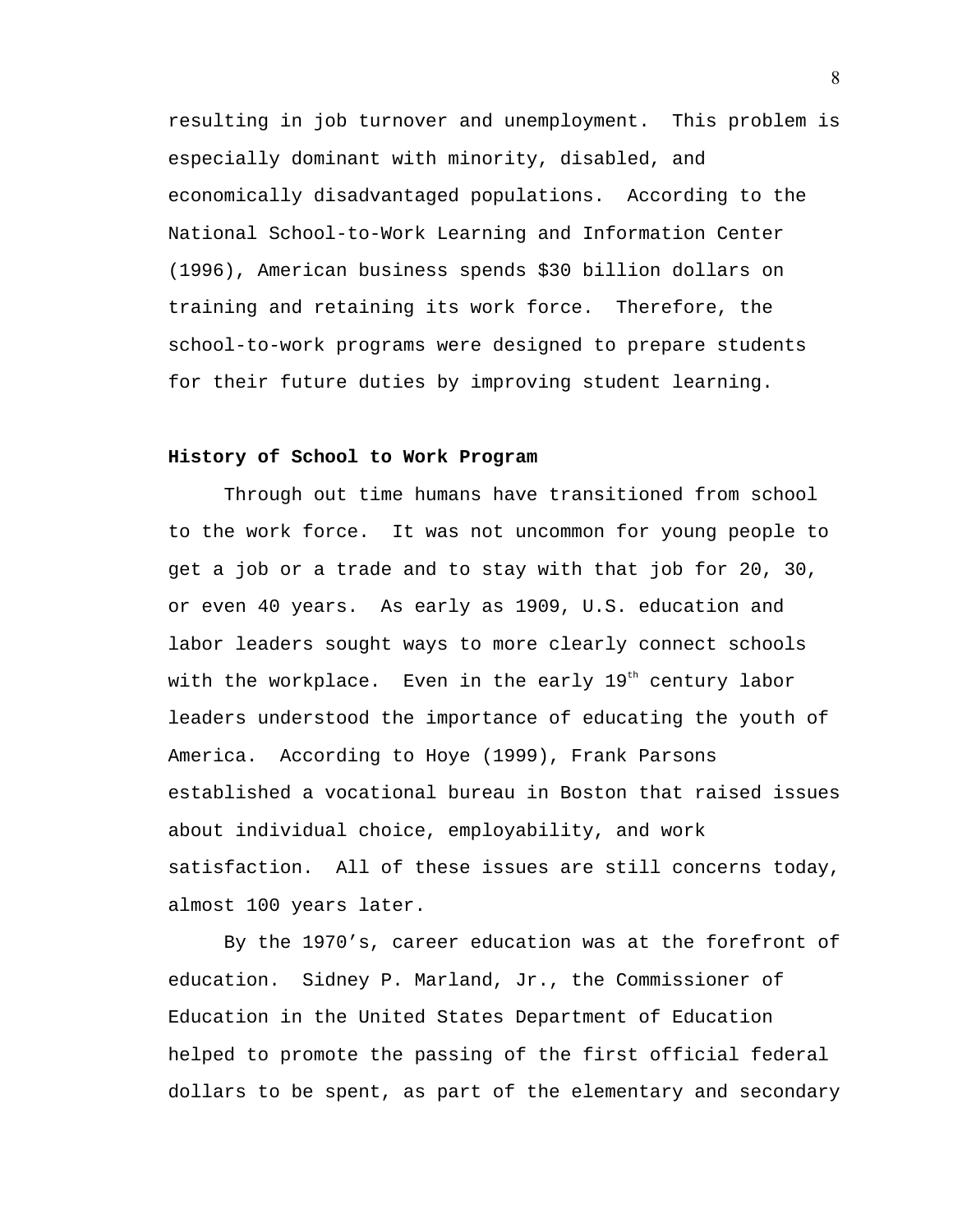educational act amendments. According to Hoye (1999), the \$40 million dollars of allocations was intended for career education demonstration projects at 425 different sites. This was an enormous amount of money in the early seventies.

The implementation of career education was the first major act by the government in linking education and businesses. This involvement set forth the foundation for Ken Hoyt (1976), the Associate Commissioner for Career Education in the United States Office of Education, to issue a statement that still has relevance in today's laws and policies: "Career education is defined as an effort aimed at refocusing American education and actions of the broader community in ways that will help individuals acquire and utilize the knowledge, skills, and attitudes necessary for each to make work a meaningful, productive, and satisfying part of their way of living" (p.46). This statement and the work performed by Ken Hoyt have provided a valuable foundation for the current school-to-work programs.

## **Wisconsin's School to Work Origin**

School-to-Work emerged in Wisconsin in the late 1980's as part of a reform goal for K-12 education and workforce development in the state (Schug,Western 1999). The goal of the program was to upgrade the preparation of Wisconsin's young people, which would hopefully jumpstart the economy.

The next most significant act was not passed until 1994 when President Clinton signed the School-to-Work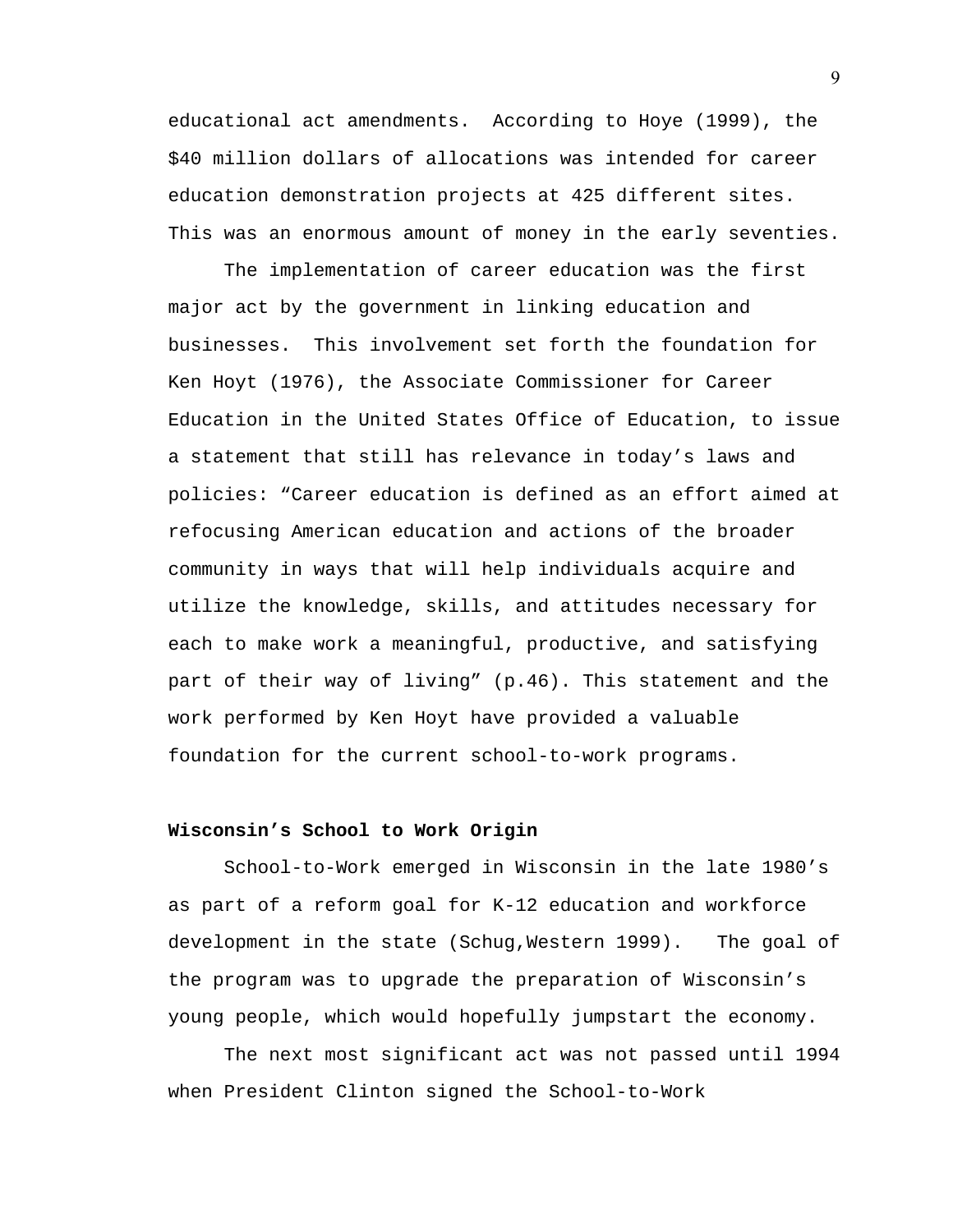Opportunities Act (Guest, 2000). The stated intent of the legislation was to provide seed money to states and to local collaborative endeavors for the development of school-towork systems (National School-to-Work Learning and Information Center, 1999). This act has propelled us through the 90's and culminates this year. What does the future hold for school to work?

## **Components of School to Work Programs**

 Components of a School-to-Work program consist of the following: cooperative education, Wisconsin's cooperative education skills standards certificate program, youth apprenticeship, work experience, job shadowing, and internship programs (Naylor, 1997). Each component is essential for a complete school-to-work program. Connecting schools and worksites doesn't happen naturally or automatically for the students. A highly efficient program must be in place before anyone can reap the benefits.

 Cooperative education and Wisconsin's cooperative education skills standards certificate programs are very similar in nature. Established in June of 1995, the Department of Public Instruction administers the program which is developed cooperatively between the Wisconsin Technical College System and the Department of Industry, Labor and Human Relations (Dunahee, 1995). Completion of this program requires a school supervised, paid, work experience. The work experience needs to be performed in an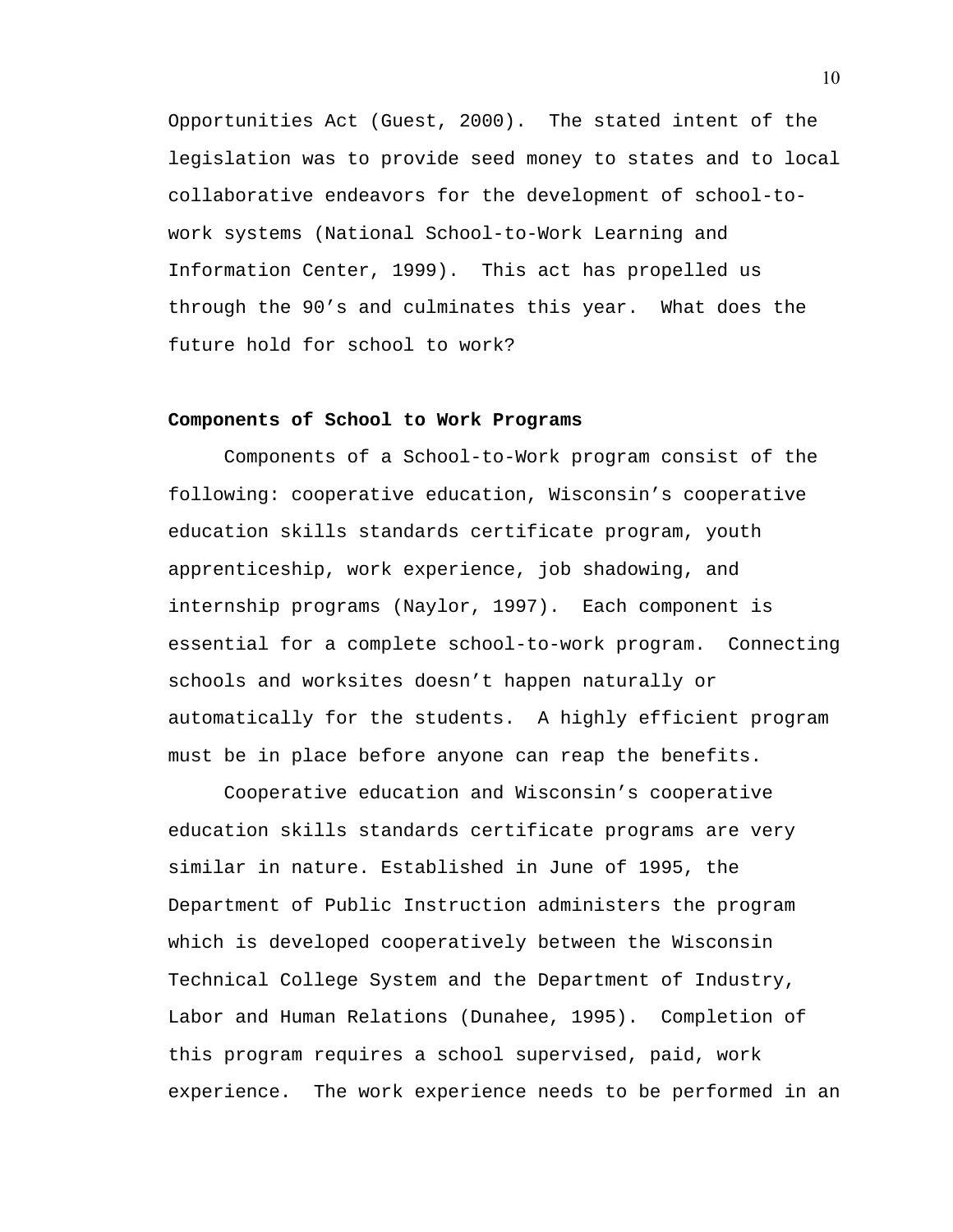approved state cooperative education skill certificate area. If the work experience is performed in such an environment, then the student will receive a certificate endorsed by the Department of Public Instruction, Department of Industry, Labor and Human Relations and the Wisconsin Technical College System (Dunahee, 1995). Cooperative education is very valuable to those students who want to begin working right after high school and succeed in an occupation.

 The standard youth apprenticeship model is a two year program requiring 900 hours of work experience and four semesters of related classroom instruction based on statewide, industry-developed curriculum, which leads to a certificate of occupational proficiency issued by the Governor's work-based learning board (Wisconsin Work base Learning Programs). The standard youth apprenticeship program is broken down into two levels: level one, and level two.

The level one program consists of the following requirements: 450 work hours and typically needs to be completed in one year. The level two program is an extension off of the level one program. This program consists of the following requirements: 4-semester curriculum, 900 work hours that typically needs to be completed in two years (Wisconsin Work base Learning Programs). Youth apprentices are limited to working on restricted machinery on an intermittent and occasional basis, so it is important that they rotate through all the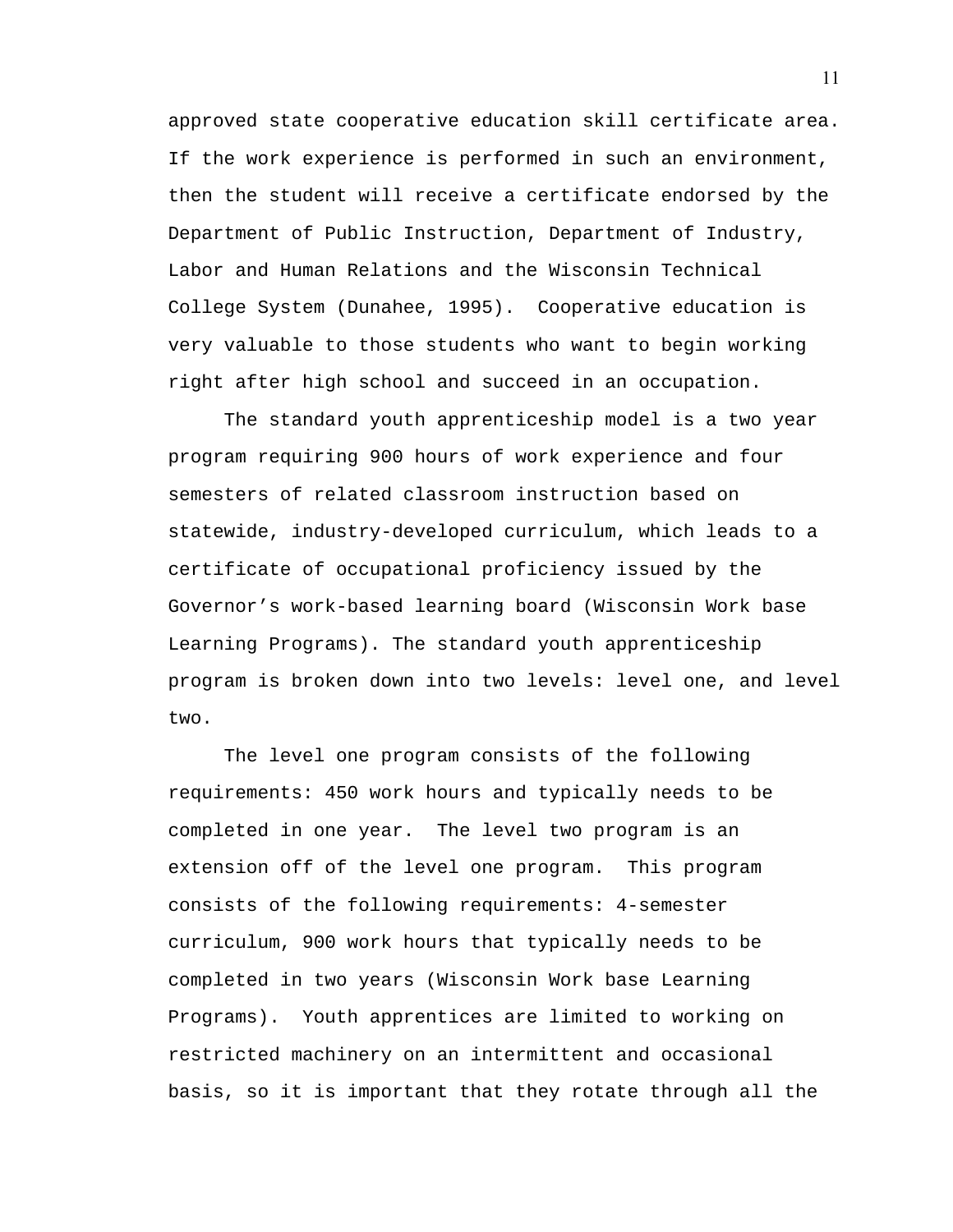tasks in the curriculum and not be assigned to one task or job during their employment (Paris, Mason, 1995). Close supervision is required.

 Work experience programs are not designed around any particular employment or curricular area. The employment experience is not required to coincide with a student's area of interest; the pupil must receive credit toward high school graduation as a result of the work experience program. Employability skills must be a part of the students academic program, and the student's work experience activities must be paid. The type of work can be outside of the regular vocational educational areas (Thiers, 1995). Local competencies for the program are broad, and the approximate completion of the program is one year.

 Job shadowing is a school sponsored career exploration activity, which can begin in middle school and continue into high school. It is a short-term, school-supervised, workplace learning opportunity with an emphasis on exploration, not work. (Littrell,1987). This program provides student's with a meaningful introduction to the world of work and also provides a context for understanding the relationship and interaction between the academics taught in a classroom setting and the job-site. This opportunity for students is not a paid program. It is administered by the local school district and requires minimum amount of hours.

 Internship programs help to move students from school to the work place by offering real work settings, over a

12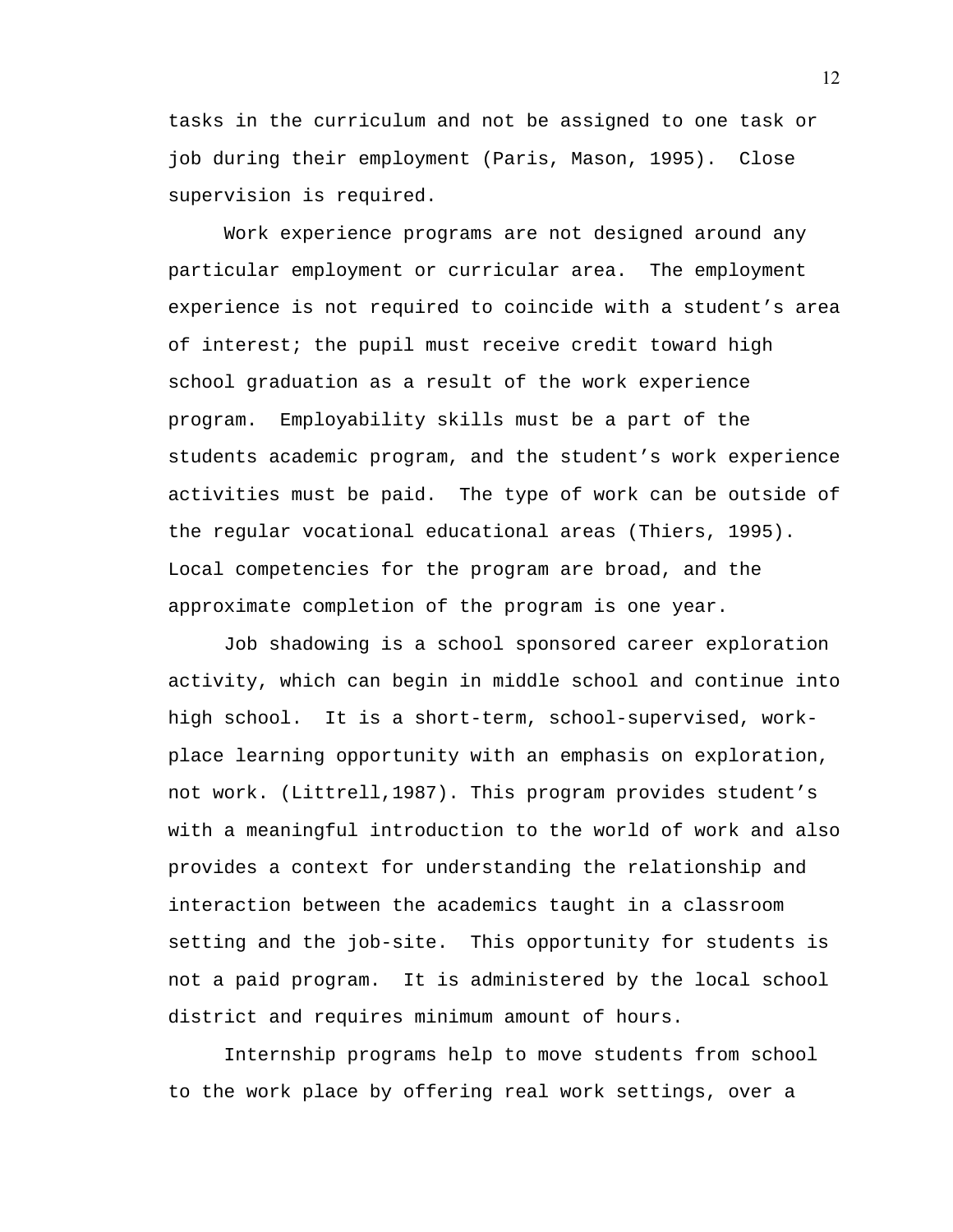long period of time. The experience is designed to give students a better sense of the jobs within a particular business or industry. It provides students with information about all aspects of the business and helps them learn through experience (Wisconsin Workbase Learning Programs).

## **Role of the School to Work Coordinator**

The role of the School to Work Coordinator is very important to all cooperative programs. The coordinator is the backbone that holds all of the details together (Paris, 1994). According to Lewis (1997), the following elements/characteristics of a coordinator reflect the summary of successful cooperative vocational programs.

• Properly trained training supervisor following a plan. Guided by a comprehensive strategic vision that sets forth the linkages expected at each level of the program.

Ongoing career guidance and counseling: Getting the guidance counselor involved in the program as a recruiter can only have positive effects on the program. Ongoing counseling can only benefit a student who is making career decisions.

Written training agreements/plans involving three parties: These plans and agreements are necessary so all parties follow the same path and are on the same page when describing the roles of each party in the cooperative program.

Follow up studies on a continual basis: It is important to meet with the students during the program,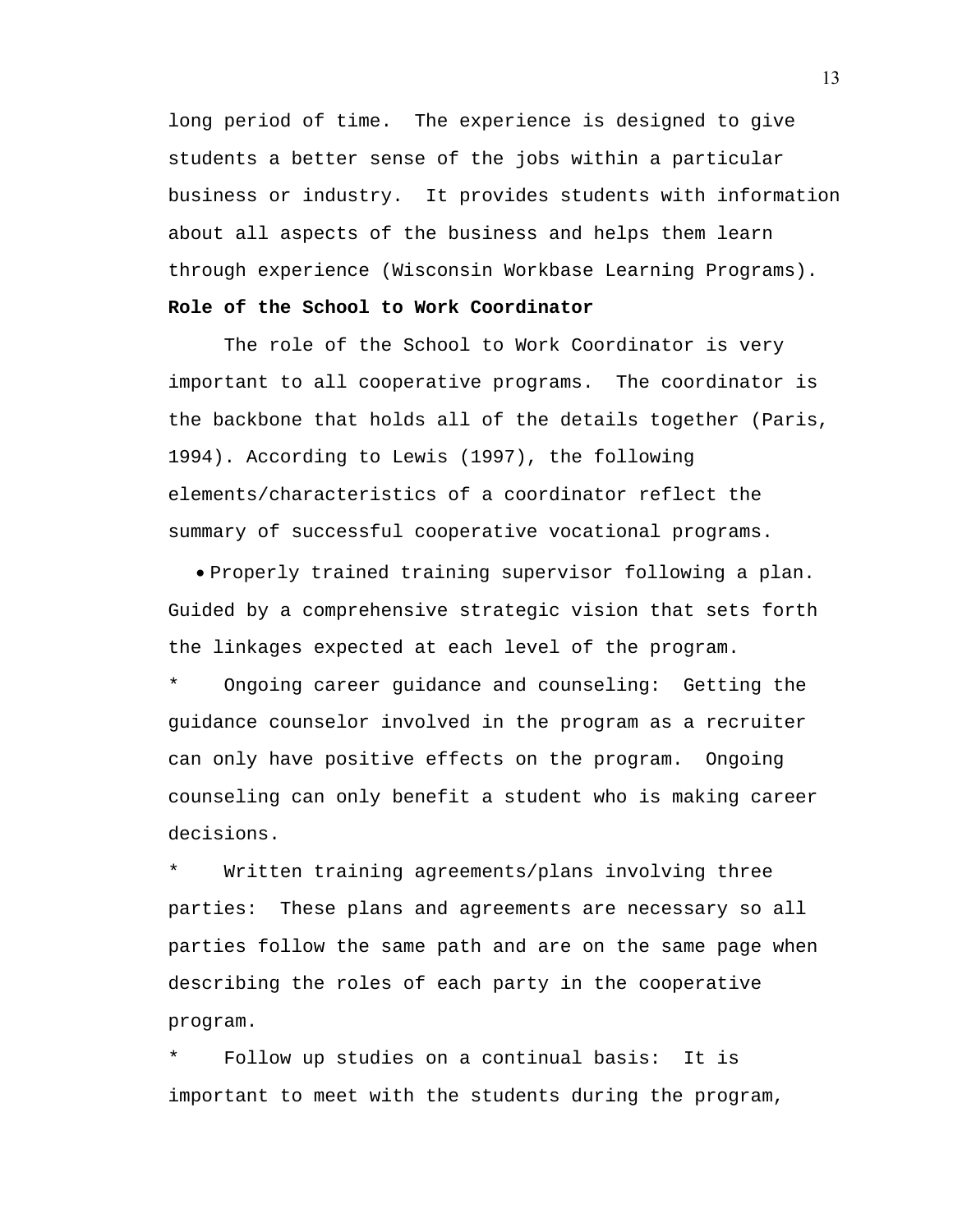because you want to hear what the students and employers have to say about the progress being made. A follow up at the end of the program is also very important, because progress can be measured and any changes to the program for future use can be discussed.

Active Advisory Committee: The local business owners need to be able to voice their opinion on these types of issues. Transpose the owners into recruiters to get other local businesses involved in the program.

There are many aspects that come together to make a successful School to Work coordinator. Listed below are some of these significant characteristics of an effective school to work coordinator according to the article entitled, "The Top Traits for Teachers" (1998):

- A creative and innovative teacher
- A very good public relations person
- Current and Competent in discipline area
- Organized in Administrative functions
- Good evaluators
- Reliable planners
- Skilled in career guidance
- Effective communicator
- Demonstrates positive attitude
- Professional conduct
- Adaptable to technology advances
- Meets the needs of the student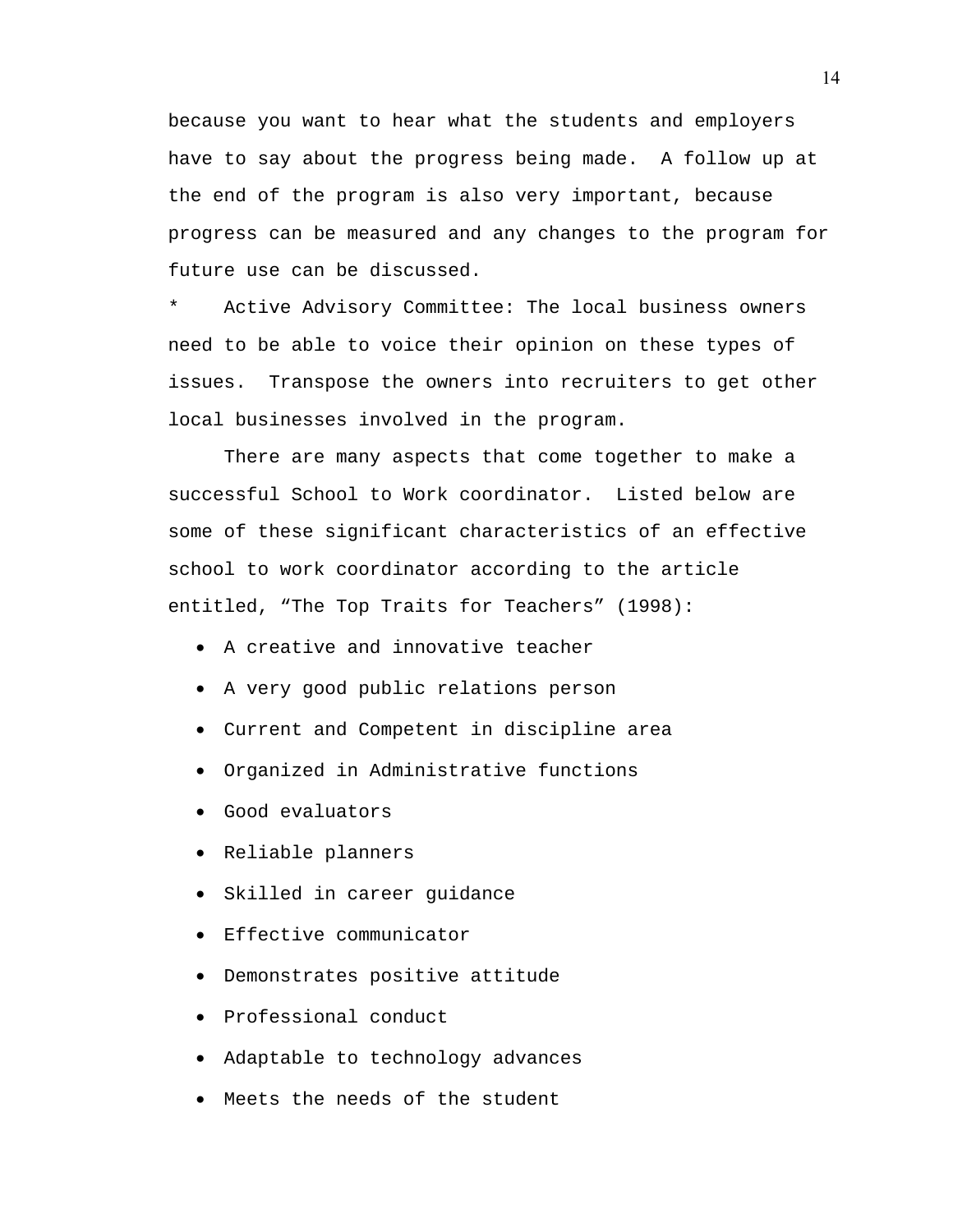- Committed and knowledgeable
- Collaborative work with area businesses

## **Student Selection**

Student selection is not just an important component of a quality cooperative vocational education program. It is the most important (Lewis, 1997). Student selection is the prime determinant in a cooperative program. Quality students will make for a quality program, which will in turn make for a quality learning experience. The whole program is based on the experience a student is to receive, so choosing the correct student is crucial. The chosen students go out into the workforce and represent the school, so the coordinator has to make sure the students give off a positive image of the school. Student selection is the key to a quality program, because every other aspect of the program centers on the student (Porter, 1995).

## **Selection Criteria**

A student selection criterion has to be measurable in order to be effective. The selection process should be just that, a selection process, not an elimination process. In selecting criteria, a coordinator does not want to have too many standards to measure. If there are too many standards then it makes it difficult for students to make the program. However, the selection criterion has to be stringent enough to keep the number of students to around twenty for each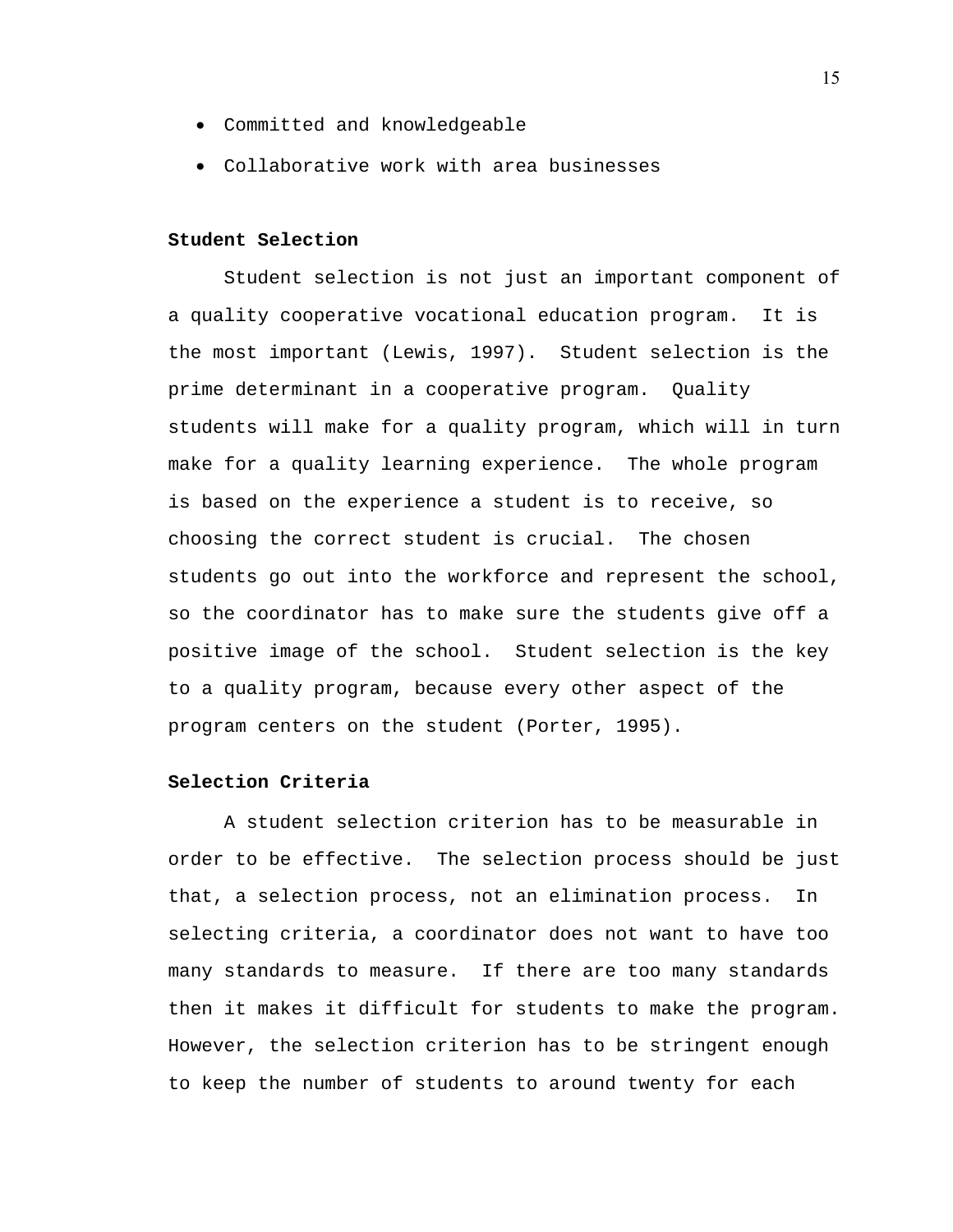classroom session. According to Bentley (1977), the following four criteria should be used for student selection. The justification for each follows.

- The student must benefit from the program. This can be measured by having each student fill out an interest survey and by analyzing the classes that each student has taken in the past. The process of interviewing students would also be a valuable tool to measure how a cooperative program would benefit each individual student. An interview would determine how serious a student is about a certain career interest.
- Must limit the number of students in the program to around twenty students. After the interview process and interest inventories, the coordinator will have to choose a maximum amount of students to fit into the program. A coordinator has to limit the number of students to the program for it to be a quality program. A coordinator has to maximize his/her time and too many students would reduce the effectiveness of the coordinator.
- Must maintain a positive image of the program. The student image is the school image. A coordinator should not place any student on the job that may damage the image of the cooperative program or the school. The interview process should give the coordinator a good feel for what image the student might portray at the work site. Also having the student in previous classes would be a good indicator of the image a student may portray.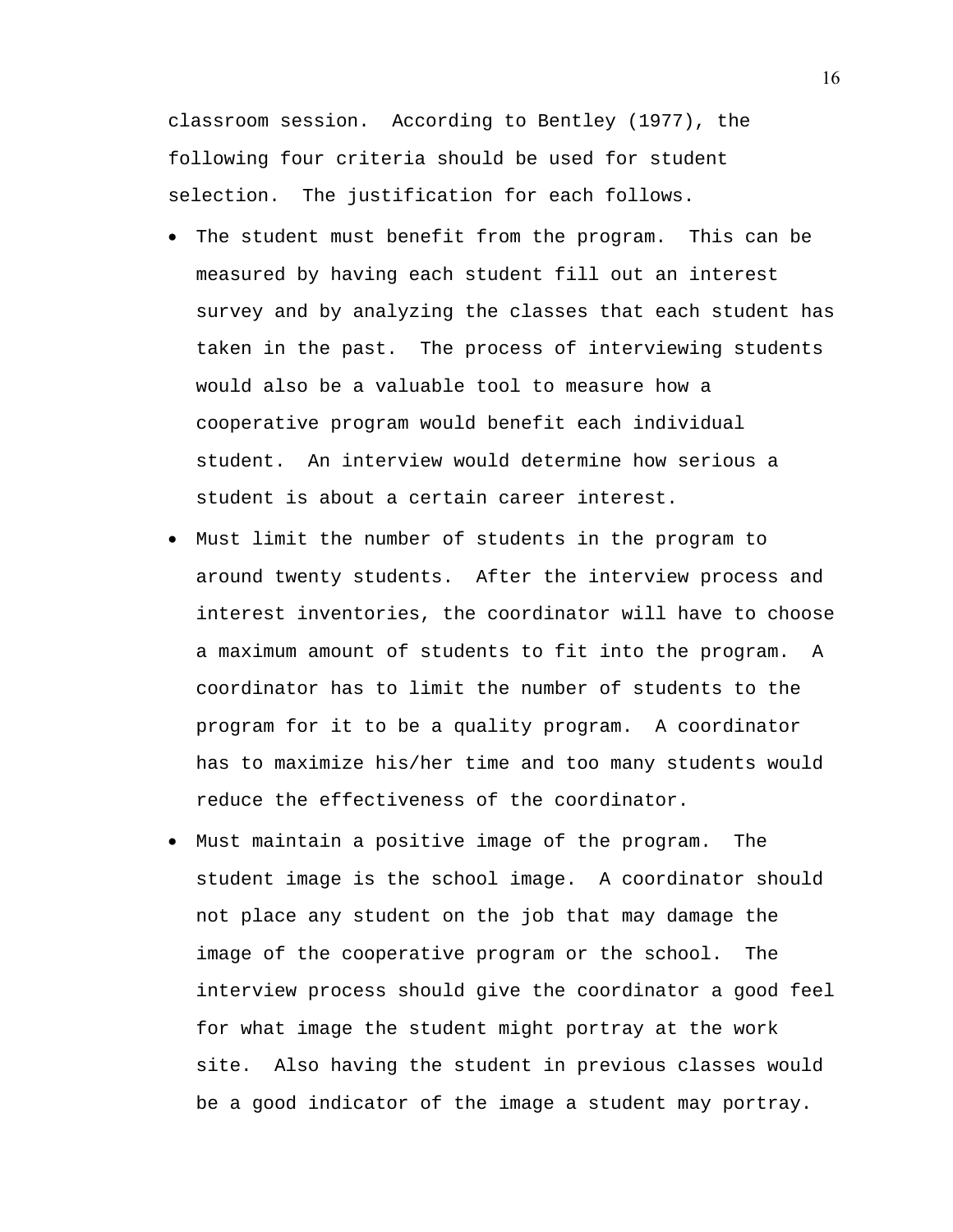• Discipline. Students must not be disciplinary problems in the classroom or on the job site. Students in the program would have to have no current discipline problems or agree to stay out of trouble in the future. The students with some discipline problems would start the program on probation, and any problems would eliminate them from the program. This is also easy to measure by checking the student's school file.

 According to Lois Ann Porter (1995), the interview panel evaluates each student applying for the cooperative education program on the following criteria: the application, teacher recommendation, attendance, tardiness record, overall grade point average, appearance, ability to communicate interest, and the presentation during the interview.

#### **Appropriate Training Sites**

 Once the students have been selected, they need to be matched to appropriate training sites. Each training site that is chosen to work in the cooperative vocational program should match certain criteria. This criterion is significant to operating a quality cooperative vocational education program. According to the Handbook for Cooperative Vocational Education in Illinois (1977), the five employment conditions to consider in selecting a suitable cooperative worksite are as follows: convenience of location, safe working conditions, appropriate hours of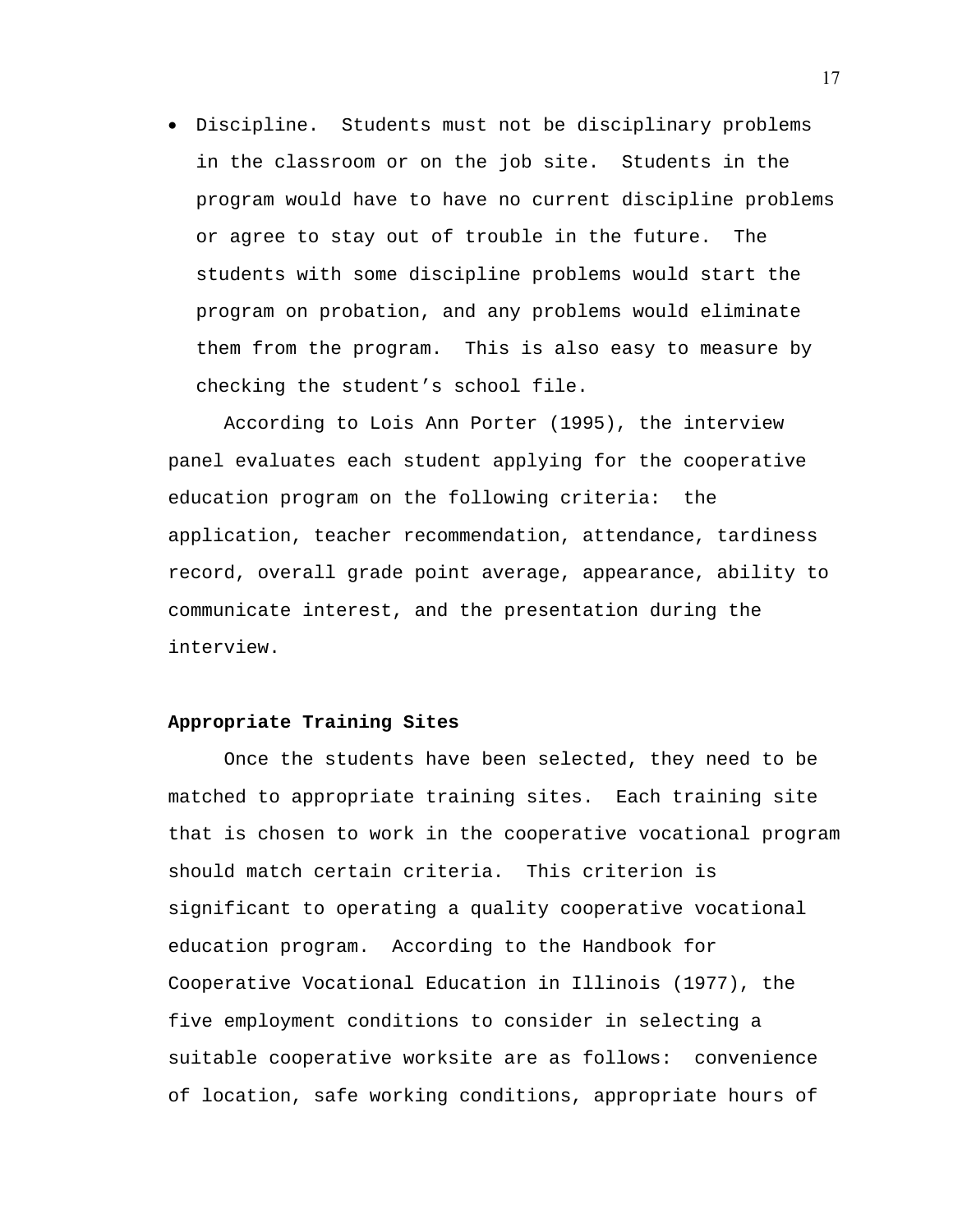employment, adequate and up to date equipment, and compliance with local, state, and federal labor regulations.

In order for a student to receive a quality experience, the training site must be one of quality. The more stringent a coordinator is when selecting training sites the better chance of the student receiving a quality experience. The whole goal of the program is for a positive learning experience for the student, so having strict criteria for choosing a training site is very important.

#### **Measurable Standards for the Training Sponsor**

 There are many factors that should be looked at when determining a viable training sponsor for the cooperative vocational education program. Olson (1997) outlined the standards that companies should possess to be considered as a sponsor:

• Good reputation and ethical. A student must be placed at a site that follows good ethics because it is important to learn these positive characteristics early on in the work force. This is measurable by talking to local business owners and by asking specific questions to the site owner that is being reviewed. Key situation questions with "what if" can help to determine ethical behavior. More than likely the answers will be positive, so the main component would be what others have to say about the site.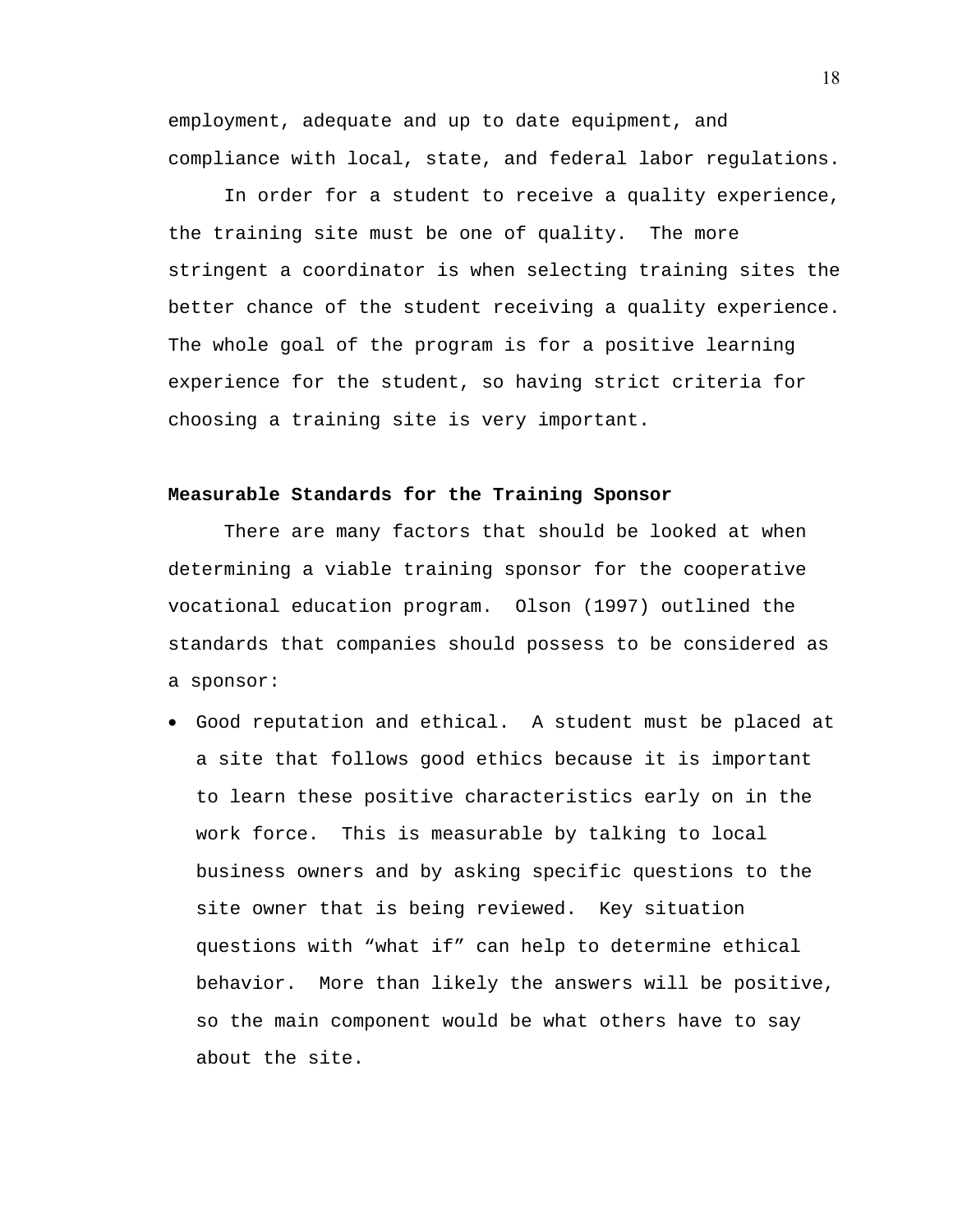- A positive learning atmosphere. A positive learning atmosphere for the student is very critical to a successful site. This is one of the most important standards because a positive learning atmosphere would keep the student positive throughout the program. As long as the student is positive at the site, the student will want to learn more from the classroom as well. The positive learning atmosphere can be measured by merely talking to current employees at the site.
- Matches needs of students. The site is only a quality site if it matches the needs of the students. The site is of no use if it does not pertain to a career that a student is interested in. This can be measured by asking one very specific question. What types of job experiences can you off a student in the cooperative vocational program?
- Qualified supervisors. Qualified supervisors are important because they are the direct contact with students. These supervisors are the individuals that do the hands on activities with the students and are the ones who help the students' progress during the program. Qualified supervisors can be measured by talking to both their superiors and their workers. If the workers talk about the supervisor in a helpful manner, the supervisor is probably a good choice. The supervisor's boss should also be able to tell you what type of personality and attitude each supervisor has.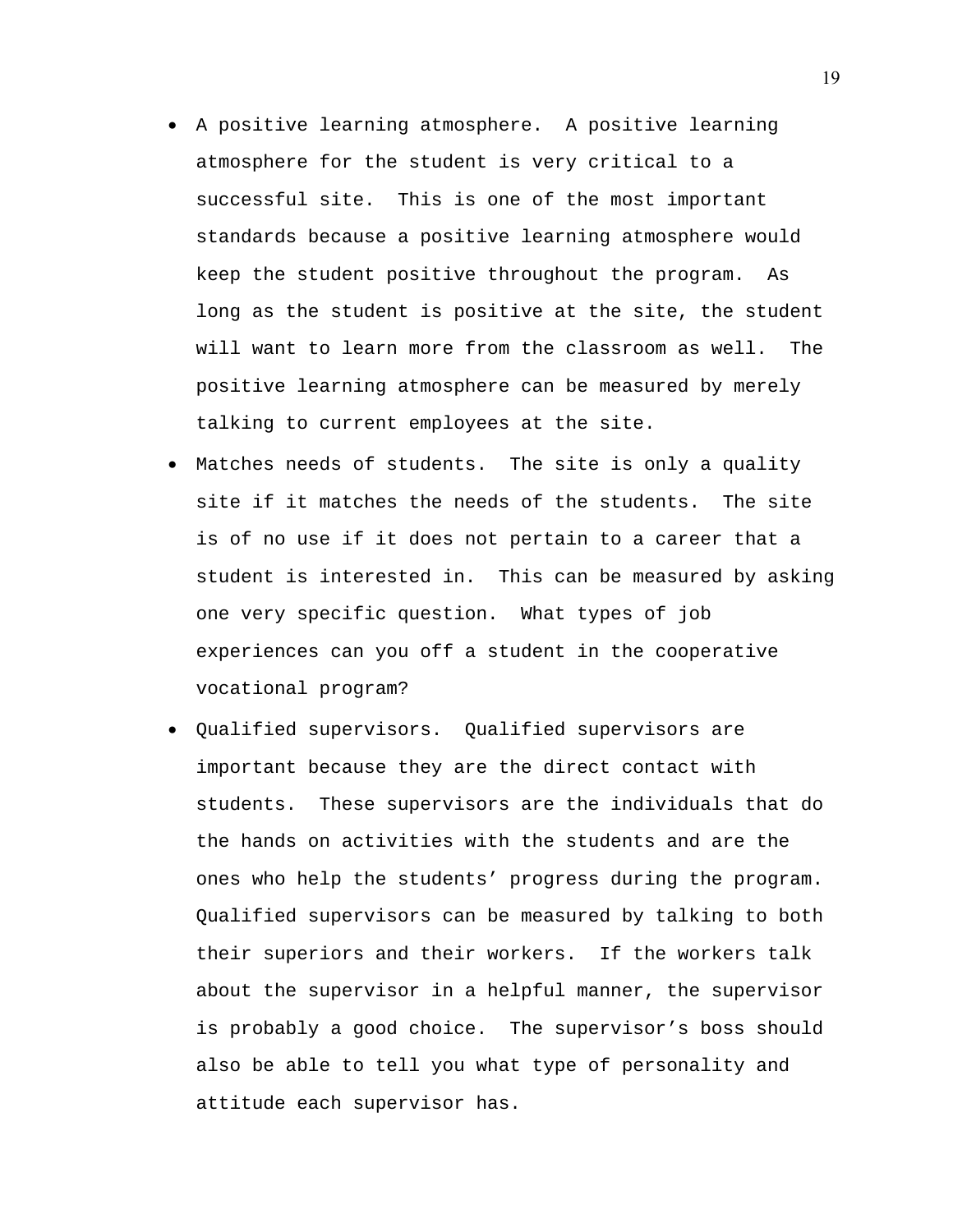- Facilities and equipment up-to-date. In order for a student to learn what the real work force is like, the facilities and equipment must be similar to those used on the job. It is a bonus if a student is able to work with the most advanced equipment available. Granted that equipment is more important with some jobs than others, but it is important from both a learning and safety standpoint. This standard can be measured by walking around the site and observing the equipment that is used and making sure you know what equipment the student will be working with.
- Paid comparable wages and benefits. Wages and benefits must be comparable to other business sites similar to the site being reviewed. As a coordinator, you want the student to feel like he/she is being treated fairly. This discourages a student from switching jobs for greener pastures every time the opportunity arises. It is also important for the student to realize what an actual paycheck looks like, especially after deductions. This standard is measurable by asking the site owner what the wages would be and comparing them to other similar sites.
- Follow State and Federal laws. This goes back to the ethics issue. The site must follow all state and federal laws. It is especially important that the site sponsor realize what the child labor laws are. The way to measure this standard is to research if the sponsor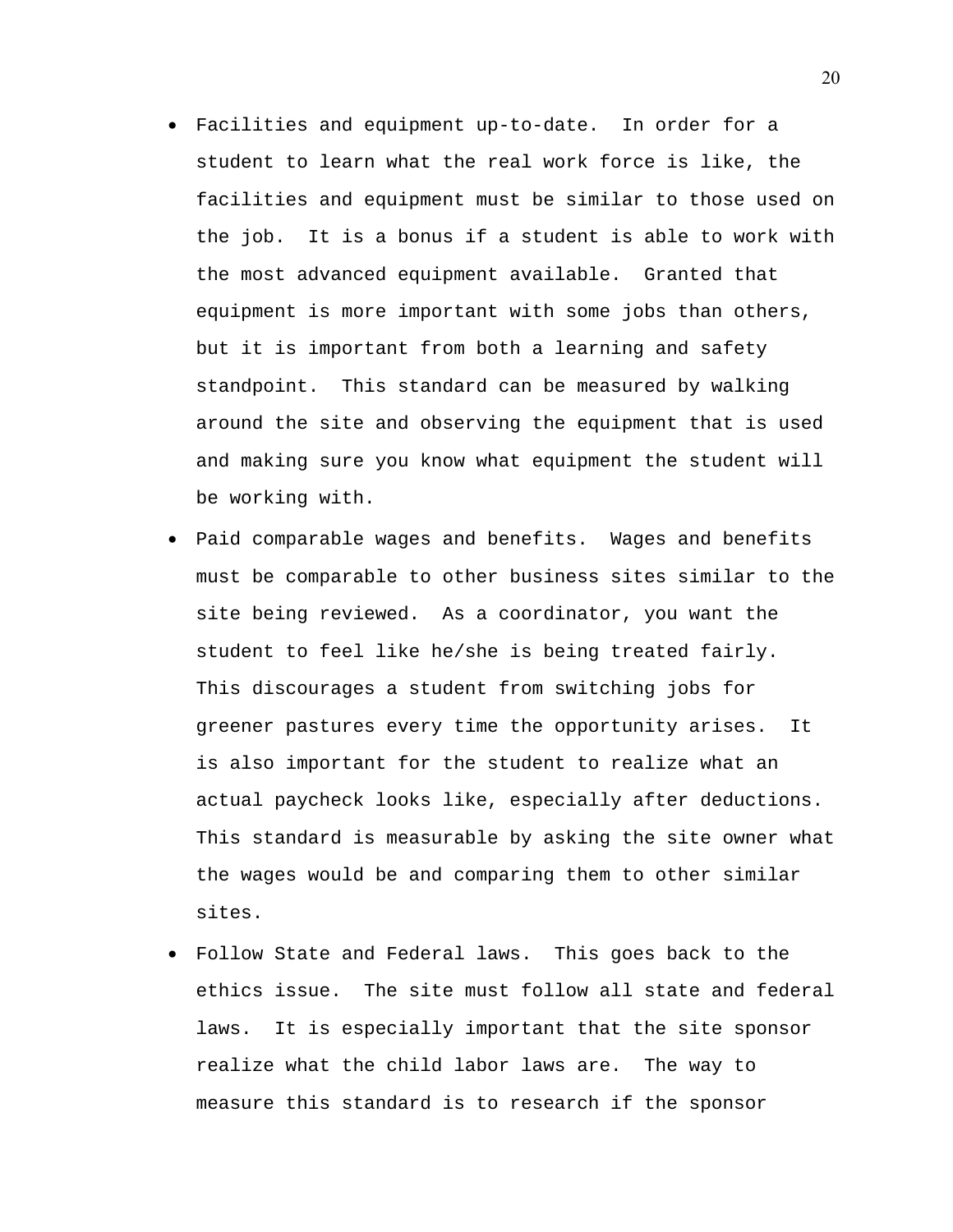business has ever been in noncompliance of state or federal laws.

• Safe working conditions. A coordinator is not going to place a student that has unsafe working conditions. No coordinator wants to leave a student at a site where there is a chance of the student receiving an injury. This can be measured in two ways by touring the facility checking for any unsafe practices taking place by employees and by also checking the equipment used at the site. A work site history of injuries should also be in place at the site and I would think that the coordinator should be able to view this type of information.

#### **Work Supervisor**

 Developing a qualified training supervisor is instrumental in the development of the student at the job site. The supervisor is the connection between the student and the specific job. This connection reflects how the student initially feels about the job. The supervisor has to give a positive orientation to the student, so the student feels comfortable at work. As the program progresses, it is the job of the supervisor to work with the student daily and give constructive criticism to the student. When everything is brought together, the supervisor is what makes the on-the-job training for the student a success or a failure.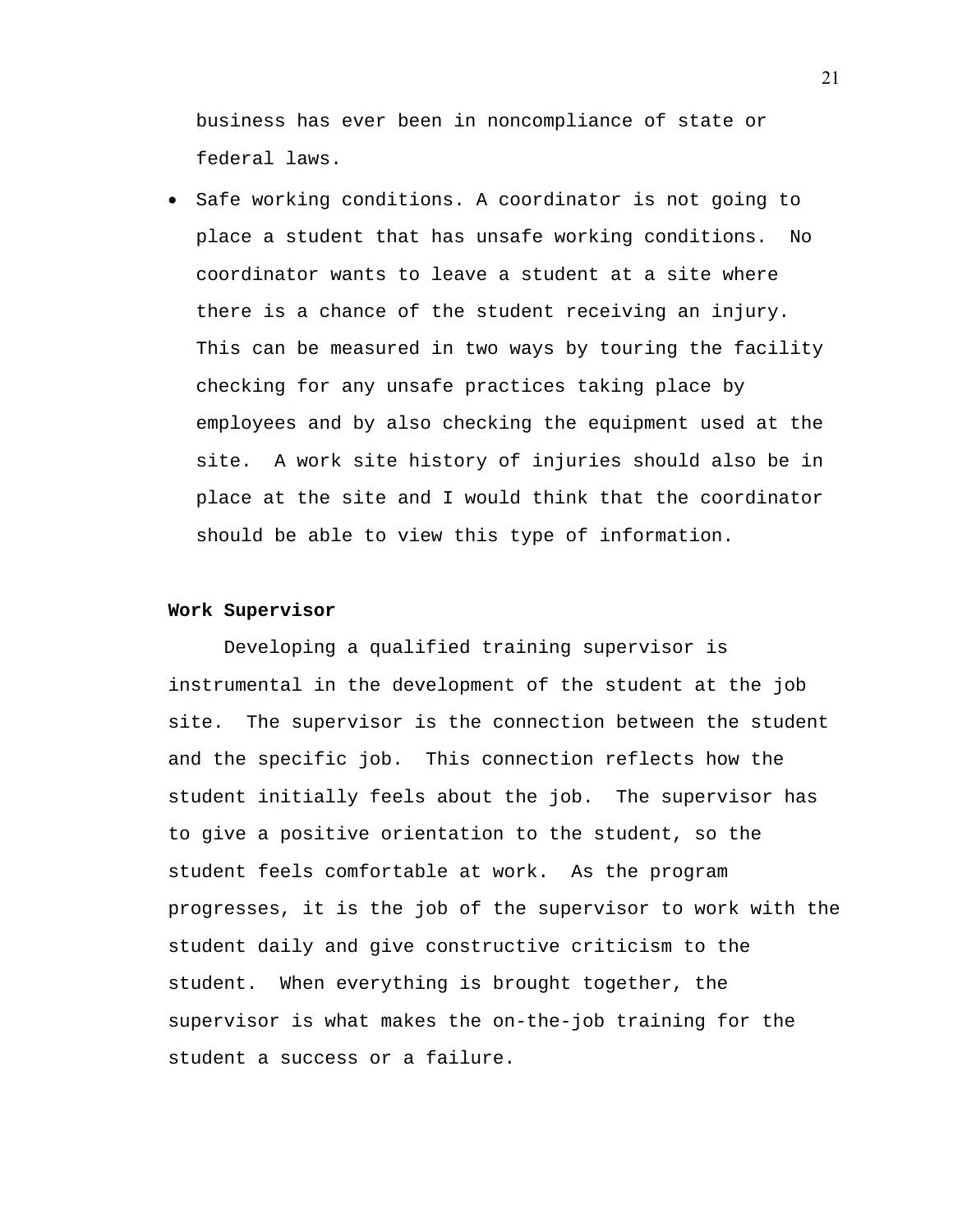A training supervisor must match the profile that the school to work coordinator is looking for in order to make for a successful program. Each coordinator has a profile in mind that will create a positive learning experience for each student. Below is a profile, according to Olson (1997) that would demonstrate a good training supervisor.

- Competent in Area of Business--This is a very important component because if the supervisor is not skilled at the job, then he/she is not valuable to the student. This can be measured by asking the supervisor about an educational background or actual job experience.
- Willingness to Work with Student--This is detectable by asking simple questions that can measure an individual's belief on students in general. Questions regarding time at work or about helping a current employee learn a new job could help determine the attitudes of the supervisor.
- Solid Communication Skills--Possibly the most crucial aspect to selecting a supervisor. All the other qualities depend on the communication skills of the supervisor. Communication skills can be measured by just talking to an individual in different situations. Situations could involve talking over the phone, in front of a group of people, or in a one-on-one conversation.
- Positive Role Model--The supervisor is the most direct person that the student will work with on the job site. This person could even grow into a mentor for the student after the program concludes. The student should look at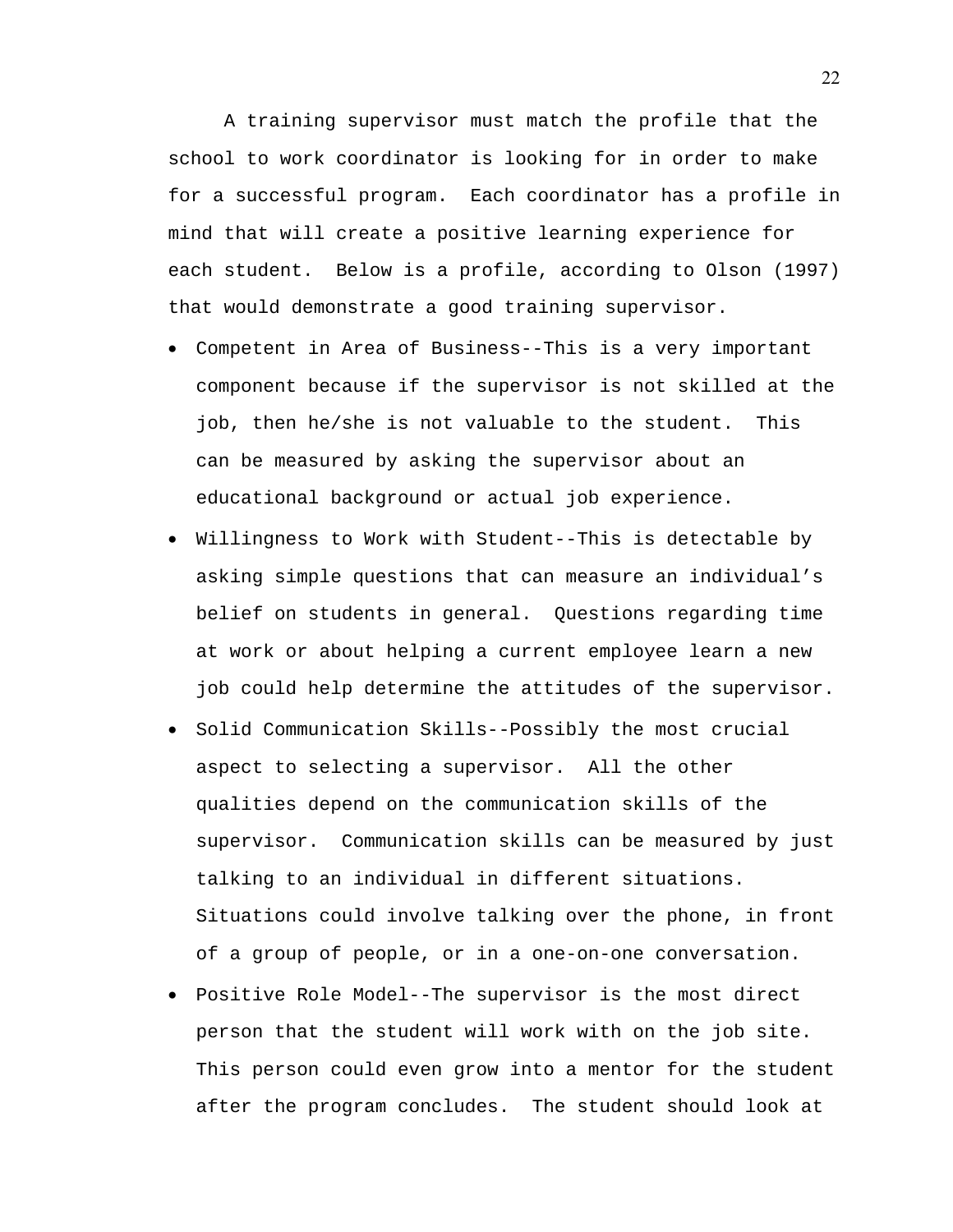a job as a positive experience, and a good role model will demonstrate good work ethics to the student. Measuring an individual's role model qualities can be very difficult. Talking to others in the business can be a good source of information and asking the specific individual about being a role model are two ways to find out about role model qualities.

## **Mentoring**

 Education is more relevant to the real world when students combine learning and thinking in the classroom with the application of knowledge and skills in the workplace. Employers play an active role in shaping the quality of their future workforce when participating in youth apprenticeship programs. According to Gray (1999), of the Wisconsin Department of Instruction, the roles and responsibilities of a mentor or work supervisor are as follows: remember the special social and learning needs of adolescents; mediate among trainers and students; provide instruction in industry and workplace competencies, and inform the student about workplace norms, customs, social relations, and expectations.

 Students in the school-to-work program will benefit from a mentor in the following ways: strengthen their academic skills, earn wages while learning from skilled professionals, earn a state-recognized certificate upon completion, increase their career options and future

23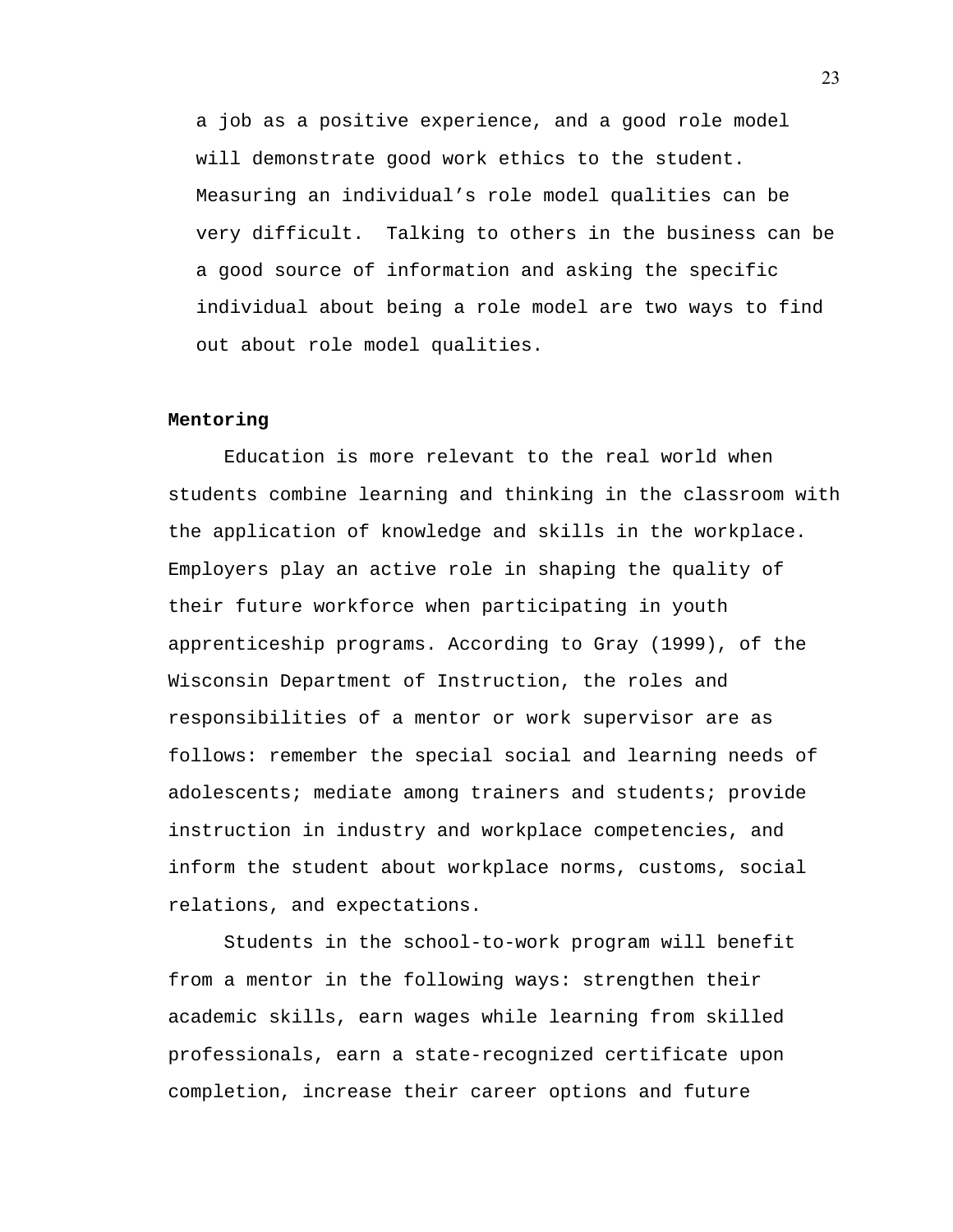employability, and earn advanced standing credits in a technical college (Office for Workforce Excellence, 1994). Along with these benefits, an article entitled "School-towork Pays for Students and Employers" (1999), reports that school to work students have higher grades, improved attendance, better chance of attending college, and are often recruited by their former mentors.

## **Advisory Committee**

An advisory committee is vital in starting and maintaining a cooperative education program. The Educational Amendments of 1976 require local educational institutions to establish advisory committees (Handbook for Cooperative Vocational Education in Illinois, 1977). An advisory committee brings in influential members of the educational community, business community, and the general community to give advice on current employment needs. These influential members can help gain support for a cooperative education program. The members can help in recruiting, maintaining, and supporting a cooperative program.

 There are many specific reasons to form an advisory committee for a cooperative vocational program. The following are ten basic reasons for forming an advisory committee according to the Handbook of Cooperative Vocational Education in Illinois (1977):

1. Provide insight to suitable training stations and training sponsors.

24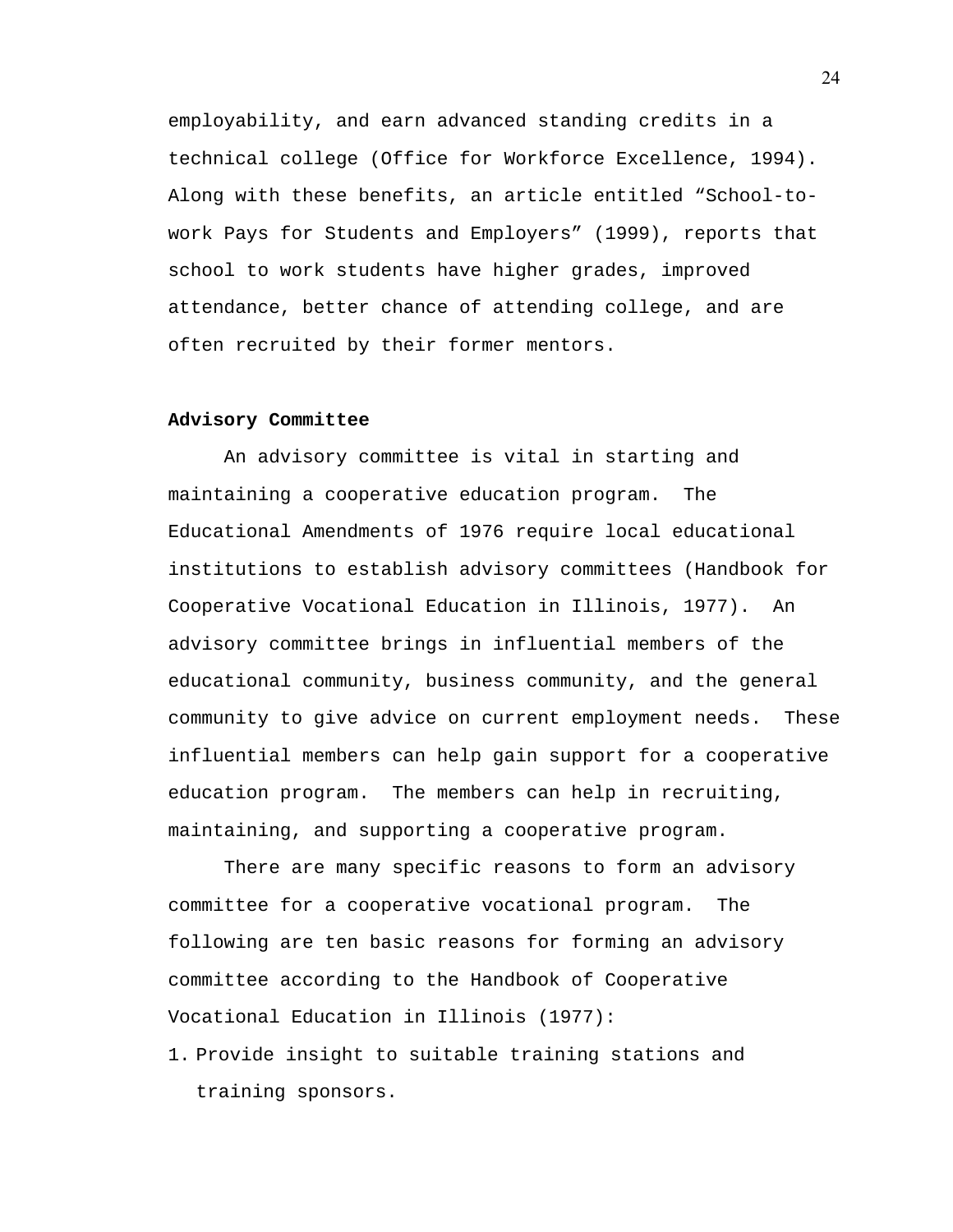- 2. Assist with ongoing public relations.
- 3. Serve as a liaison group between the school and the business community, also between the local committee and the state advisory committee.
- 4. Provide instructional enrichment through resource speakers and occupational information.
- 5. Offer support and advice from layperson's point-of-view.
- 6. Project employment needs in occupational areas.
- 7. Actively aid in the placement of graduates.
- 8. Assist in keeping programs up-to-date.
- 9. Assist in determining the standards for measuring employment performance of the students in training.
- 10. Assist in development, implementation, operation, and evaluation of the program by offering advice, recommendations, suggestions, and resources.

## **Public Relations**

 Public relations are very crucial to a healthy cooperative program. Public relations are a way of receiving initial attention and then gaining recognition as the program builds.

They keep all the parties interested and up-to-date with the cooperative program. Continuing strong public relations is a step to keep the program visible to current members and to prospective members, who may at some point, join the cooperative program (Handbook for Cooperative Vocational Education in Illinois, 1977).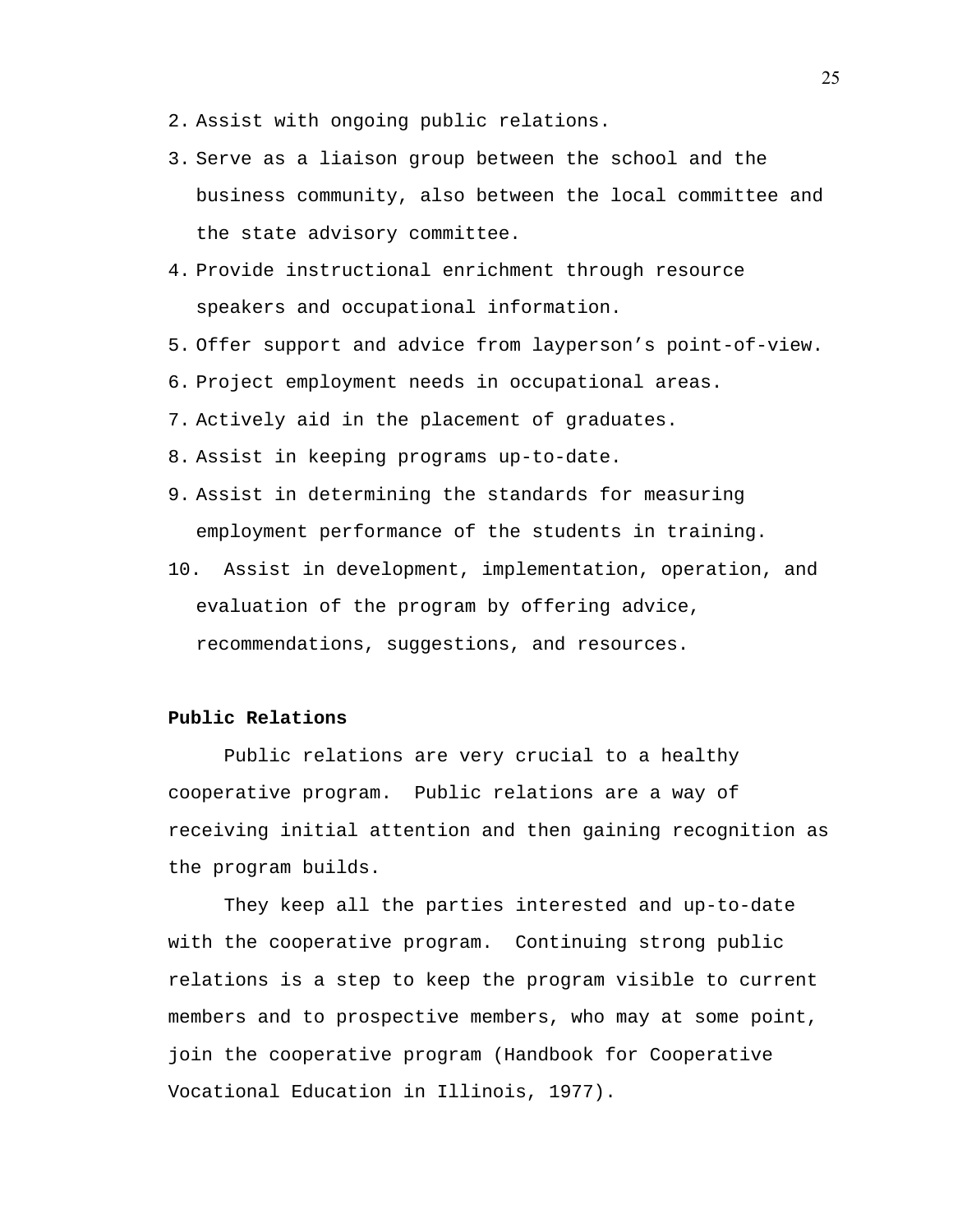#### **Media Recognition**

The news release that gives information for an upcoming survey is very important. It gives community members an idea of the issues that are taking place at the local school district and also gives the community a chance to give input on the issue at hand (Bentley, 1977). The announcement of the survey is important, because it gives people who may take the survey time to study the issue. The survey shows that there is genuine interest in the beliefs of the local community members. If a cooperative program is started, then the community and businesses must believe that the program will be successful.

## **Benefits of School to Work Programs**

According to the report from Columbia University found in the article entitled "The Difference School-to-Work Makes" (2001), school-to-work activities do make a difference for students. They found that these activities support academic success by reducing the dropout rate and increasing college enrollment. School-to-work activities also contribute to career preparation and greater psychological development in recognizing the importance of school. Students are more motivated to learn through the occupational opportunities given by these cooperative business/education partnerships.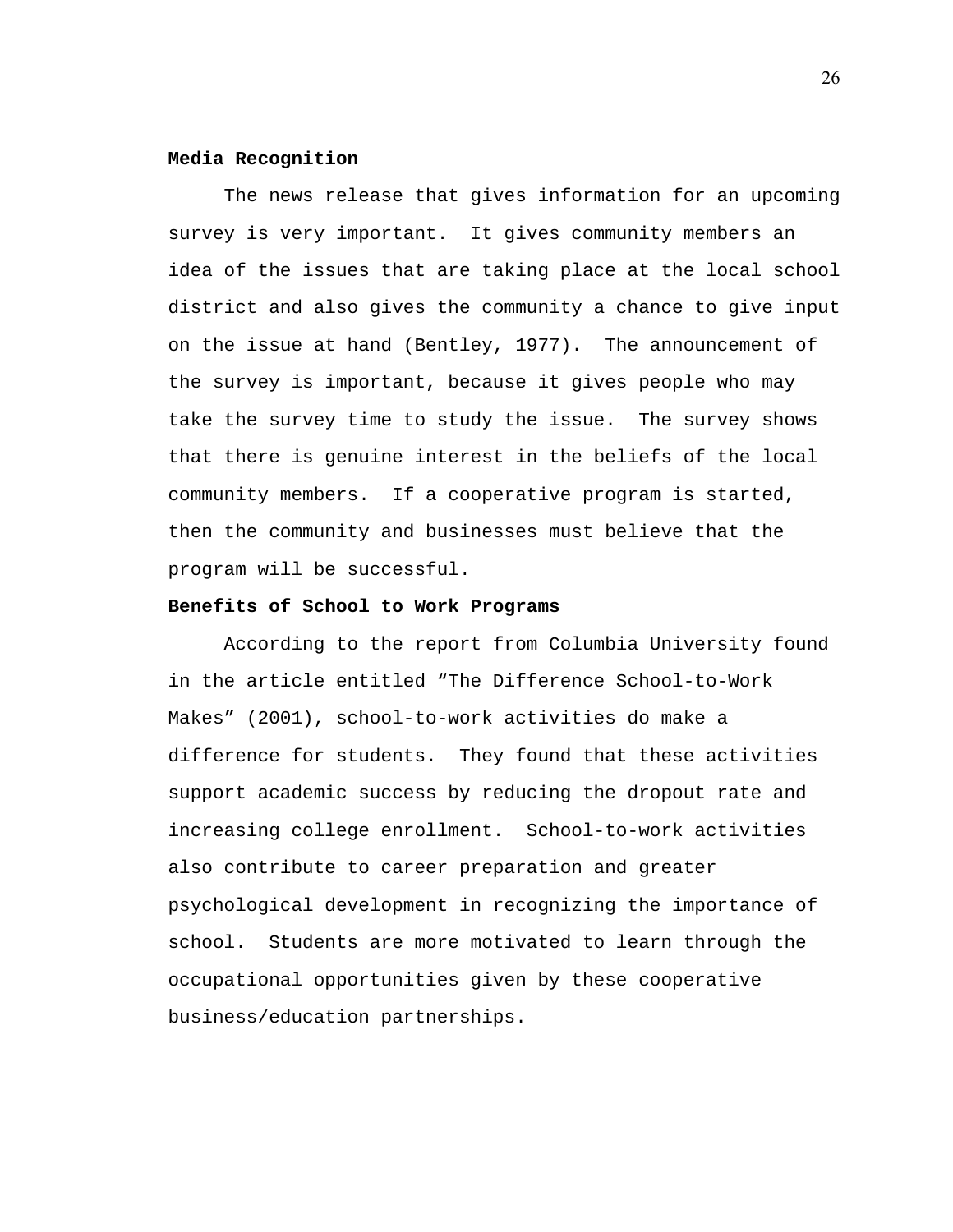Other benefits to participating in the school-to-work program were found by Bailey and Merritt (1997). They are as follows:

- 1. Help students clarify their personal goals and purposes for going to college.
- 2. Broaden and inform students' choices for careers.
- 3. Help students develop self-confidence through responsibility and community involvement.
- 4. Boost students' earning power.
- 5. Offer hands-on learning opportunities to reinforce academic instruction.

In October 1996, a project directed by Ivan Charner entitled, School-to-Work Initiatives, had similar findings to the Columbia study with one additional benefit, which was the empowerment of students. Students have the knowledge, freedom, self-esteem, and motivation to take responsibility and make independent career choices. Participating at the training stations empowers students with responsibility to make decisions and take the consequences for the results. They develop into life long learner and respectful citizens.

 Students are not the only ones who benefit from the school-to-work programs. According to the same project, School-to-Work Initiative (1996), business and industry benefit as well. First, they had immediate benefit of extra workers. Second, as for future benefits, with the schoolto-work program the development of a well trained pool of potential employees is evident. Businesses take on the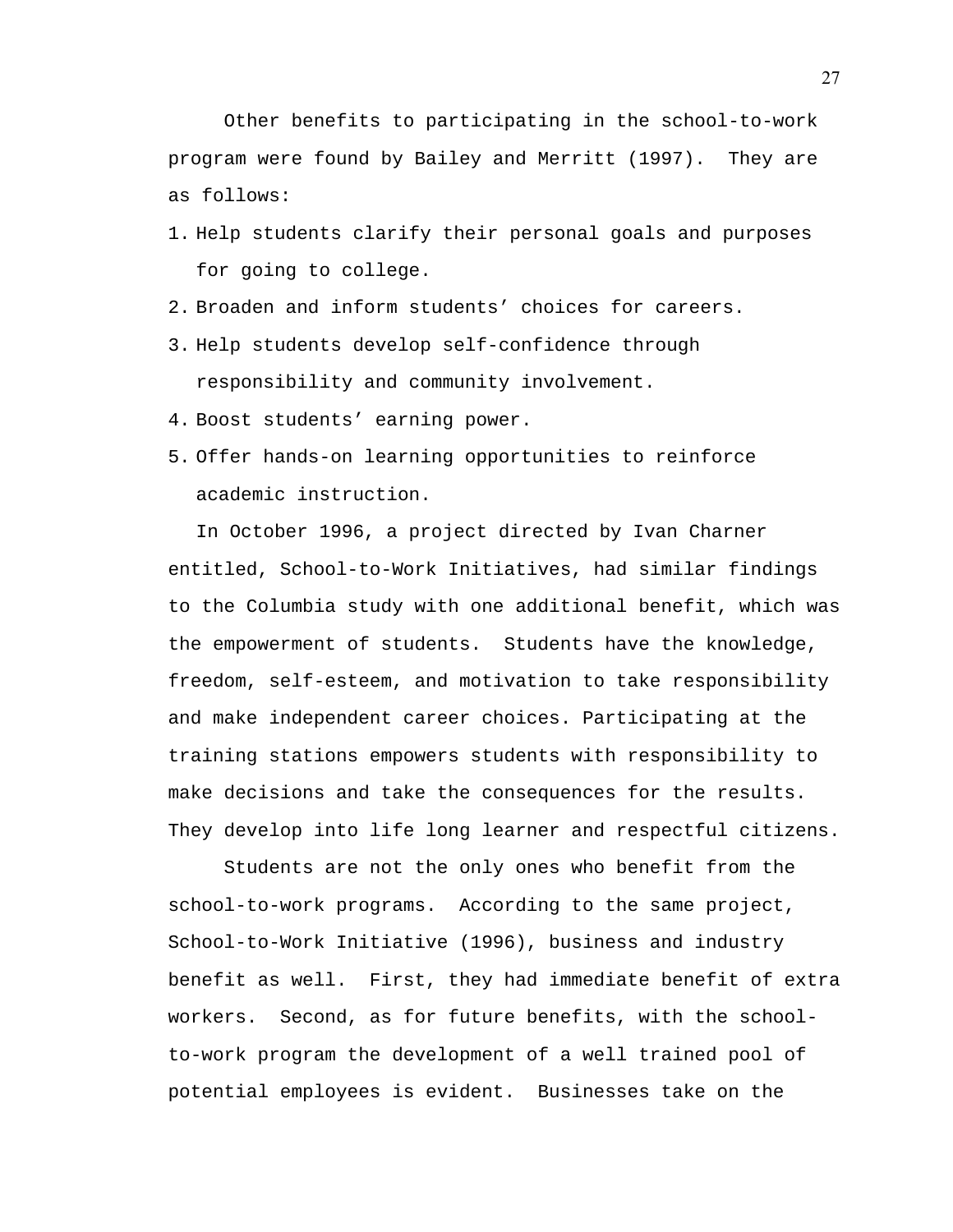leadership roles in advisory committees, but cooperative roles with students and teachers as they take on mentor roles and curriculum developers. This training improves internal training for regular employees.

 Businesses who participate in school-to-work programs improve political and business connections. The involvement in the program proves to be good public relations. The business becomes more visible in the community and school demonstrating commitment to the students and community's future.

 The schools benefit greatly also by implementing a school-to-work program into the district. One benefit for schools is the extra resources brought to the school such as new equipment, speakers, mentors, and staff development opportunities. With school-to-work reform, changes in curriculum, pedagogy, assessment, scheduling, and location of learning tend to follow. Instructors become more flexible, make instruction more individualized, and make assessment more competency-based. Not only the classroom instructors experience change, but the counselor's role in the school-to-work program is transformed in structure and in process. Counselors need to be apart of the educational planning process, continually assessing the student's progress, and be up-to-date with the labor market information. Schools become less isolated by bringing in a variety of community members with new perspectives,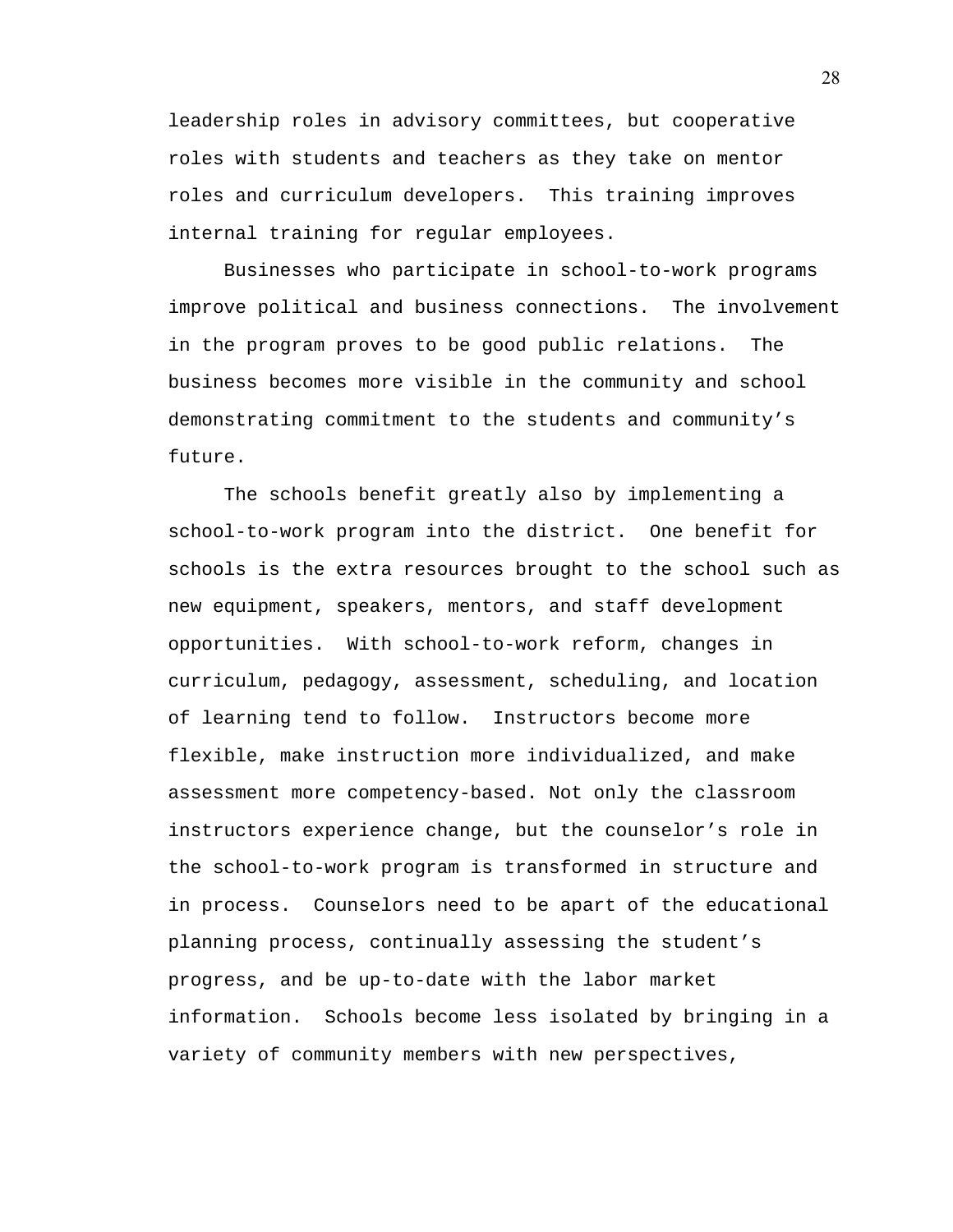resources, and connections. The community begins to form a strong commitment to the school-to-work program.

## **Barriers of School to Work Programs**

Some barriers may inhibit the success of the school-towork program. According to Brown (1998), attitude is the major barrier to the success of school-to-work activities. Some school districts are apprehensive to participate in school-to-work programs because of the increase in cost and time put into collaborative efforts with local businesses. They also lose some control and accountability by being involved with businesses to educate students.

Teachers may be reluctant to change. Participating in the school-to-work programs requires educators to devote time and effort changing curriculum, instructional methods, and classroom management.

Parents are a second group of individuals who may not have a positive attitude about school-to-work programs because they are unfamiliar with the work settings. They also feel that their sons or daughters are being drawn away from the academic preparation for college and perceive school-to-work initiatives as a threat to academic learning.

Cooperative business employers may view school-to-work programs as costly and unproductive in the beginning. Skilled workers are taken away from production to train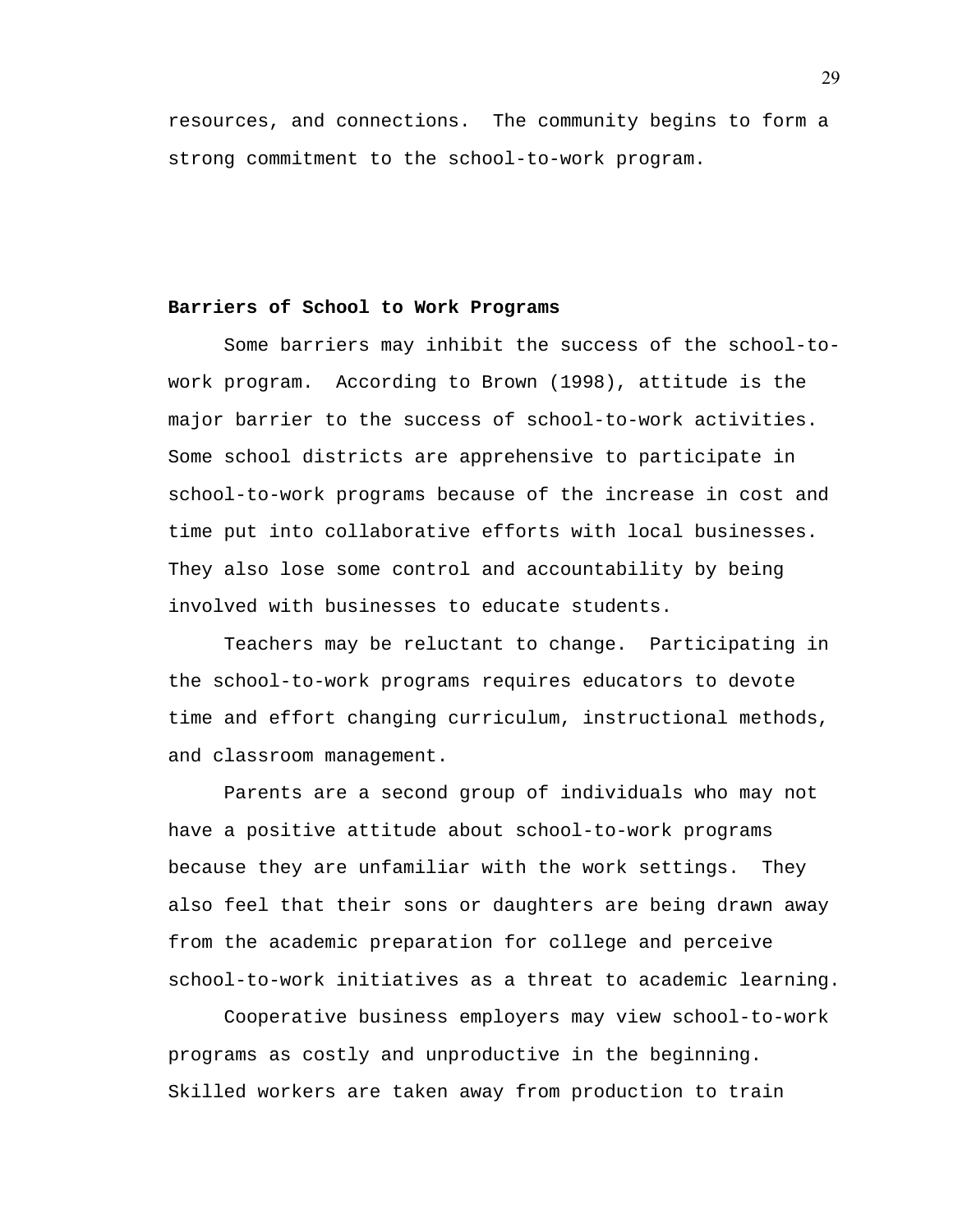student workers who are temporary employees. Business are also discouraged by the child labor laws, insurance costs for general liability, and employee resistance to work-based learning (Brown, 1998).

## **Integration of Academic Curricula**

 The integration of academic and vocational education is a curricular and instructional strategy that makes learning more available and meaningful to every student. The integrated program allows students to achieve vocational competencies as it fosters learning of abstract or theoretical concepts under applied conditions. Integration replaces the job specific instruction of traditional vocational education, which limits students' employment opportunities, with a wide range of problem-solving and employability skills. Integration also raises the amount of teacher collaboration in curriculum planning and coordination of instruction. Ultimately, it involves the business community in the program, which is good for school and community relations (Berryman, 1992).

 There are varying purposes, goals, and desired outcomes for integrating academic and vocational education. All models have different variations and suggest new ways for educators to think about integration and about the practices that can best help them meet the new challenges of integration. A description of eight models and their benefits is provided below (Lankard, 1992):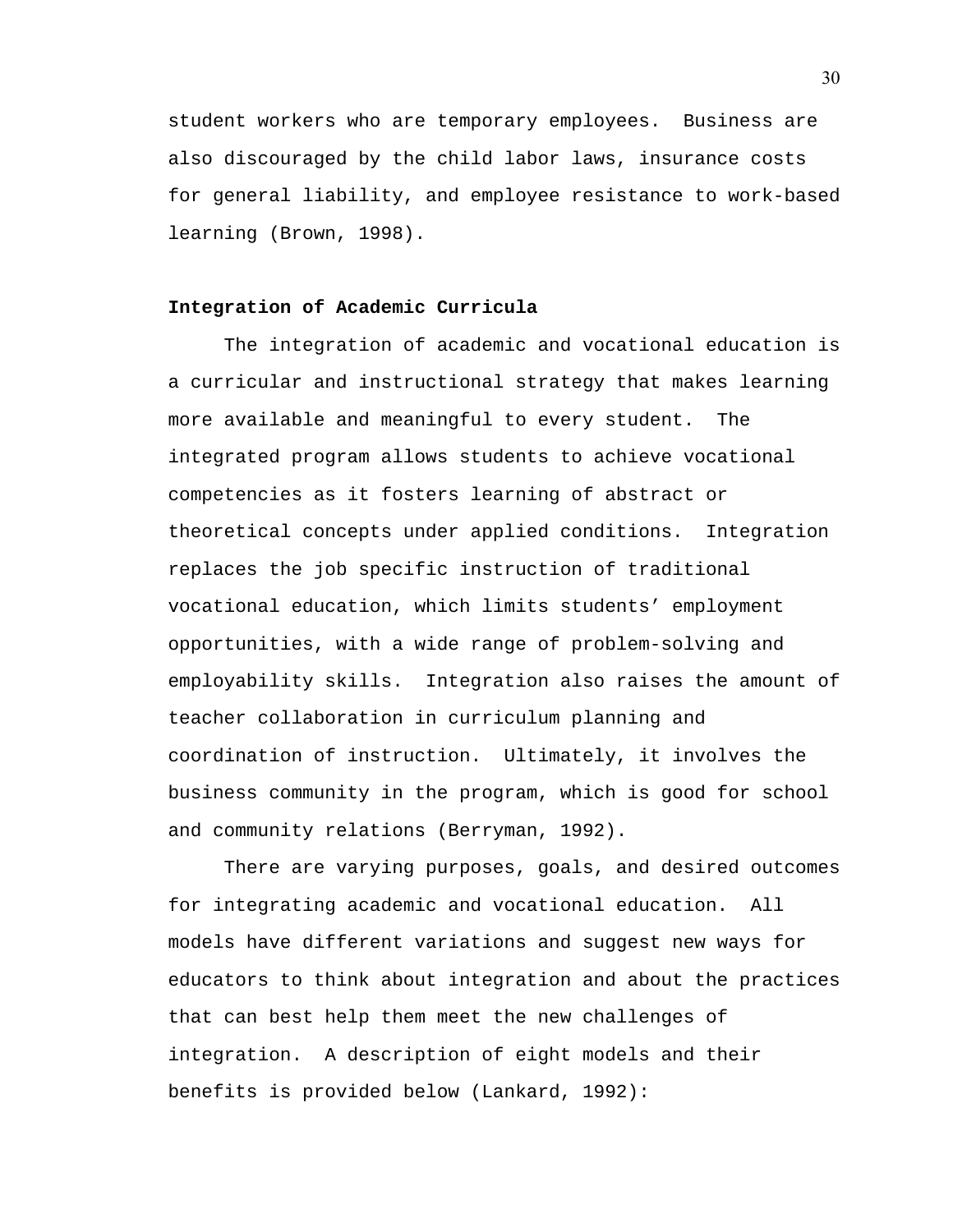1. Incorporating more academic content into vocational courses.

Using this approach, vocational courses include more academic content. This is beneficial because it meets the academic needs of students while matching the technological requirements of business in a relatively inexpensive manner.

2. Combining vocational and academic teachers to enhance academic competencies in vocational programs.

Using this approach academic teachers cooperate with vocational teachers in curriculum development. This tends to be beneficial because an academic teacher can give remedial assistance to students with needs and enrich the vocational curriculum with academic material.

3. Shaping academic courses to be more vocationally

relevant.

Using this approach, academic courses are focused more upon vocational material. All students seem to benefit from this approach using innovative curricular materials in a sequencing order.

4. Modifying both vocational and academic courses.

This model is designed to change the content of both vocational and academic courses. This model requires a team effort between the vocational and academic teachers. This model requires flexibility, limited monetary resources, and existing teachers to expand their teaching expertise.

5. Independent senior study.

31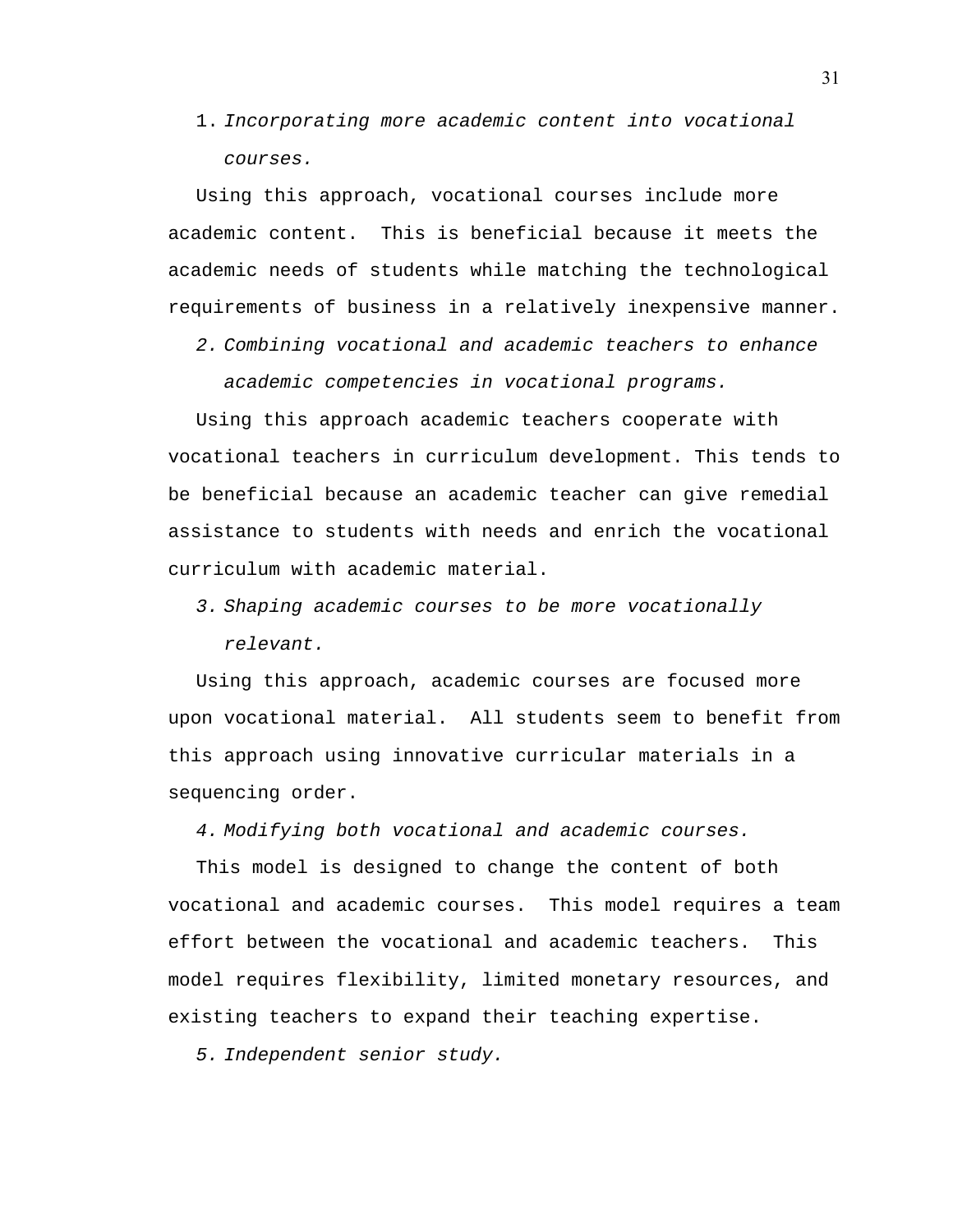This approach involves both academic and vocational teachers in organizing curriculum around student projects. By using this approach, collaborative planning creates new courses.

6. The Academy model.

This is a school-within-a-school concept. One group of students studies the main subject areas along with a vocational course with the same team of teachers for two or three years in the Academy and takes all the other subjects in the regular high school. The benefits are consistency of educators, smaller class sizes, connections with firms who are linked with the program, and teacher commitment to the Academy model.

7. Occupational high schools.

The benefits of having occupational high schools include the potential alignment of all courses focusing on specific occupational areas and having academic and vocational teachers collaborate to integrate units.

8. Occupational Clusters.

Occupational clusters are used with both comprehensive high schools and specialized vocational schools. Teachers usually belong to clusters rather than conventional academic or vocational departments. Courses encourage students to think about occupations early in their high school careers. Student from very different backgrounds and with different ambitions are learning together. Opportunities for contact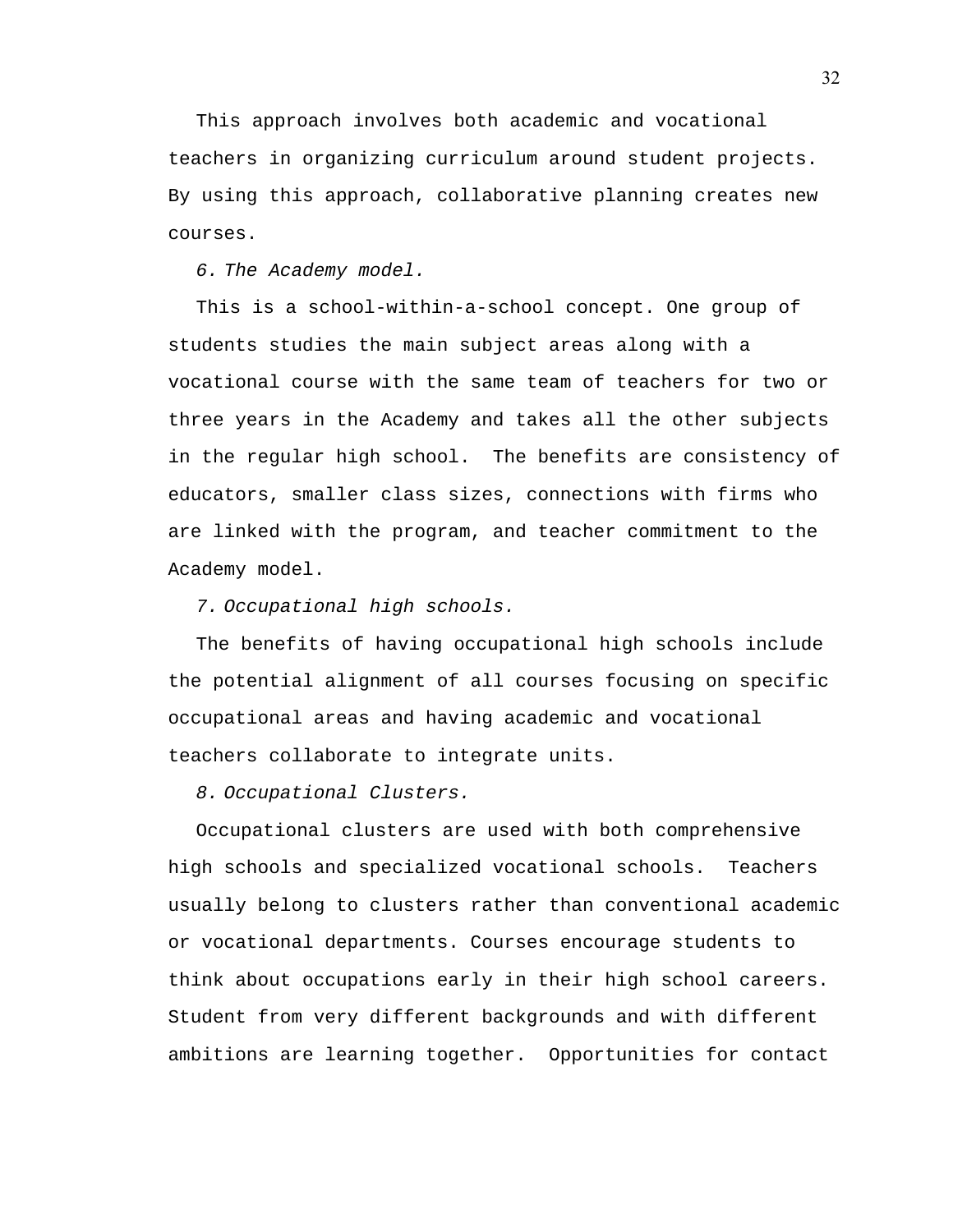with potential employers and with educators at postsecondary institutions are offered to students (Lankard, 1992).

 Every state or individual school district may use a different model. The model is usually determined after studying local labor markets, existing programs, and the main component that is student needs. Brown (1991) found that the following traits have been identified as crucial for the successful integration of academic and vocational programs:

- Vision and Commitment
- Consistent Support from administration
- Sustained efforts
- Integration-oriented teacher training
- Reduced isolation of teachers
- Reduced segregation between "vocational" and "academic" students
- Increased emphasis on vocational programs fostering interest in broad occupational areas
- Adequate time for implementation
- Improved strategies for businesses' participation in school programs to help students better identify and attain their career development goals (Brown, 1991)

 Berryman (1992) reported that there are many benefits that occur due to integration. One of these benefits is student motivation. Integration is an ideal way to help schools retain students not interested in the benefits of an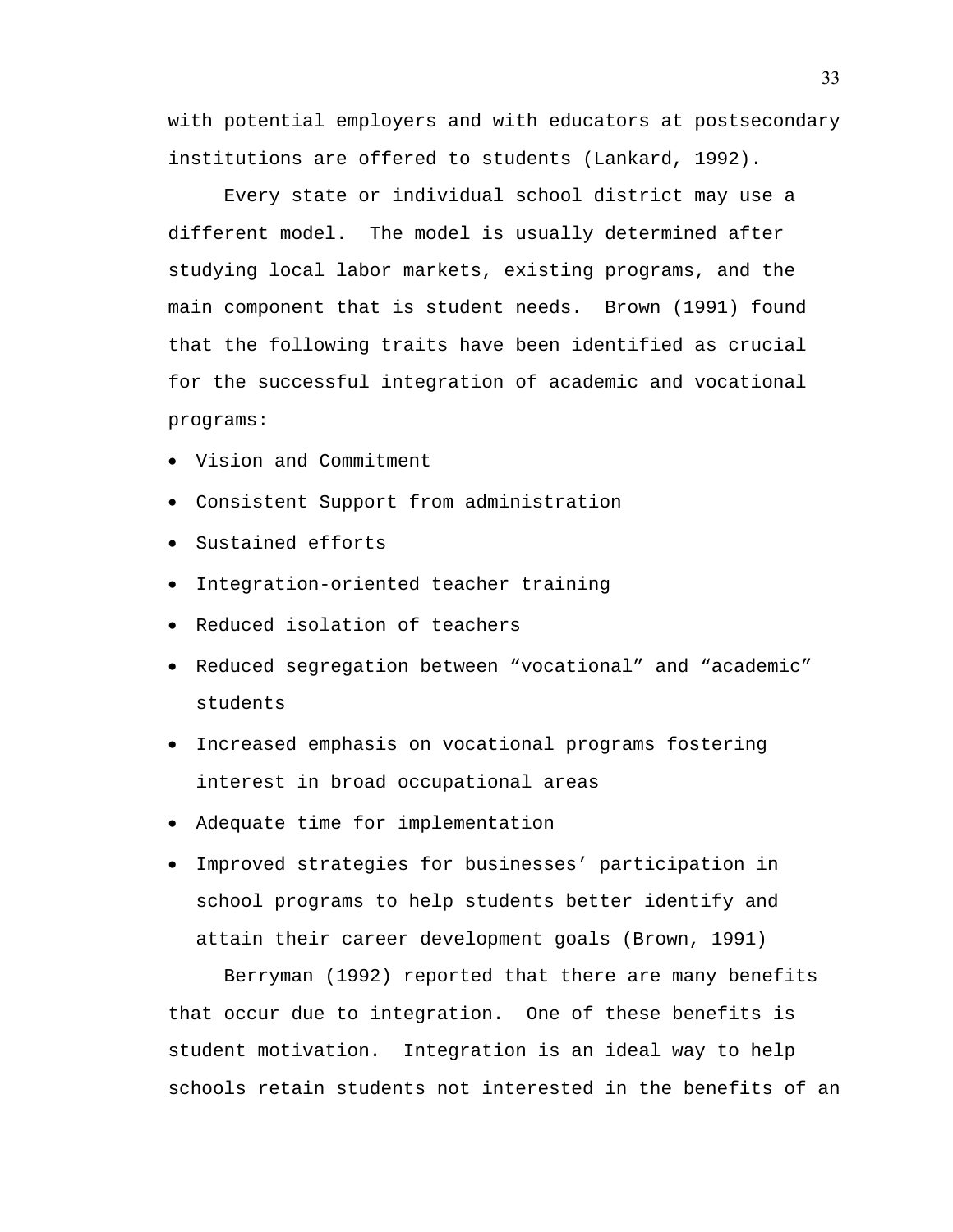"academic" education, but know of the advantages of entering the job market with proven skills.

 Another benefit is just having that workplace experience. Many students never have a chance to work before having to make a career decision. Program components that allow students to work provide them with a needed income, hands-on experience in a chosen field, and contact with employers who may offer them a career path upon graduation.

 A third benefit is equity between all students. Integration can help offset discrimination in schools and in the work force. It offers students identified as lacking basic academic skills with higher order thinking skills. These skills are a form of meaningful education that can improve a student's future opportunities in the work force.

 Educationally rich learning is another benefit of integration. Integrating vocational and academic education provides students with problem-centered learning. Following the principles of the cognitive apprenticeship model, integration is an effective curricular and teaching strategy that allows students to develop the cognitive skills needed to apply academic learning to practical situations.

 Another important benefit to integration is the development of a qualified work force. Employers seeking to fill middle skill level jobs with changing duties are looking to high schools to produce a qualified work force. Employers need graduates who not only can accomplish

34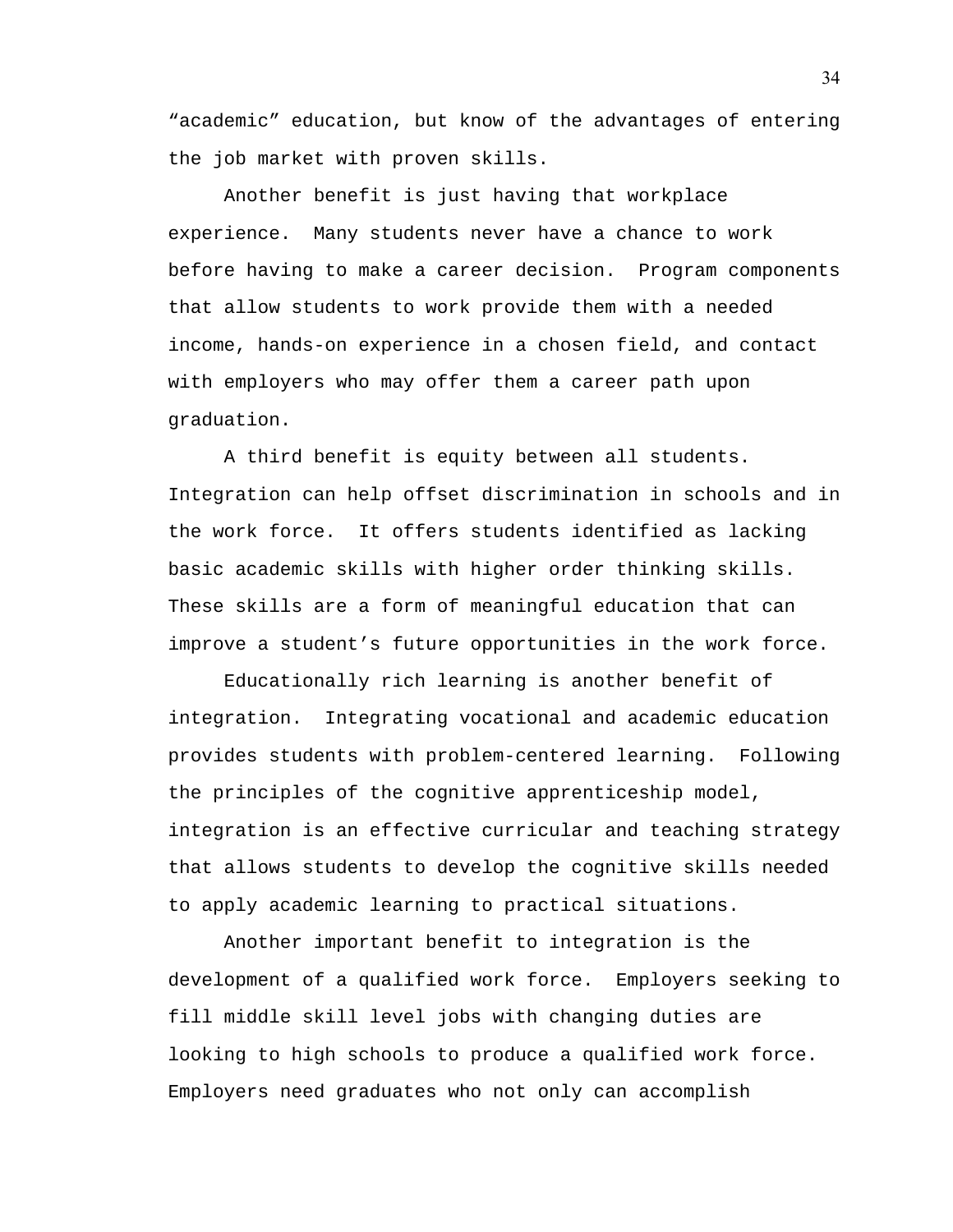discrete tasks, but who have problem-solving skills that allow them to be flexible when carrying out aspects of their jobs. Students who complete integrated education programs are most likely to meet current and future employer needs (Berryman, 1992).

 A study of more than 600 students and 100 teachers was conducted in Worchester, Massachusetts in March 1998, on the impact of work experience on classroom performance. A team of six students and one teacher spent four weeks together at a company working on specific projects, as well as spending one day a week in class connecting the work to their academics. The study looked at the attendance and grades of 104 randomly chosen students, comparing their fall semester before the summer experience and after the summer.

 Class attendance during the fall improved overall by 61 percent the first quarter compared to the first quarter before the summer experience. Some facts follow:

- 104 students had a total of 467 days absent in the first quarter of 1996.
- The same students missed only 184 days of the first quarter of 1997.
- The average number of absent days per student dropped from 4.5 to 1.8.
- In 1996, 10 of 104 students had perfect attendance. After the summer experience, 38 of the same 104 had perfect attendance the first quarter of 1997.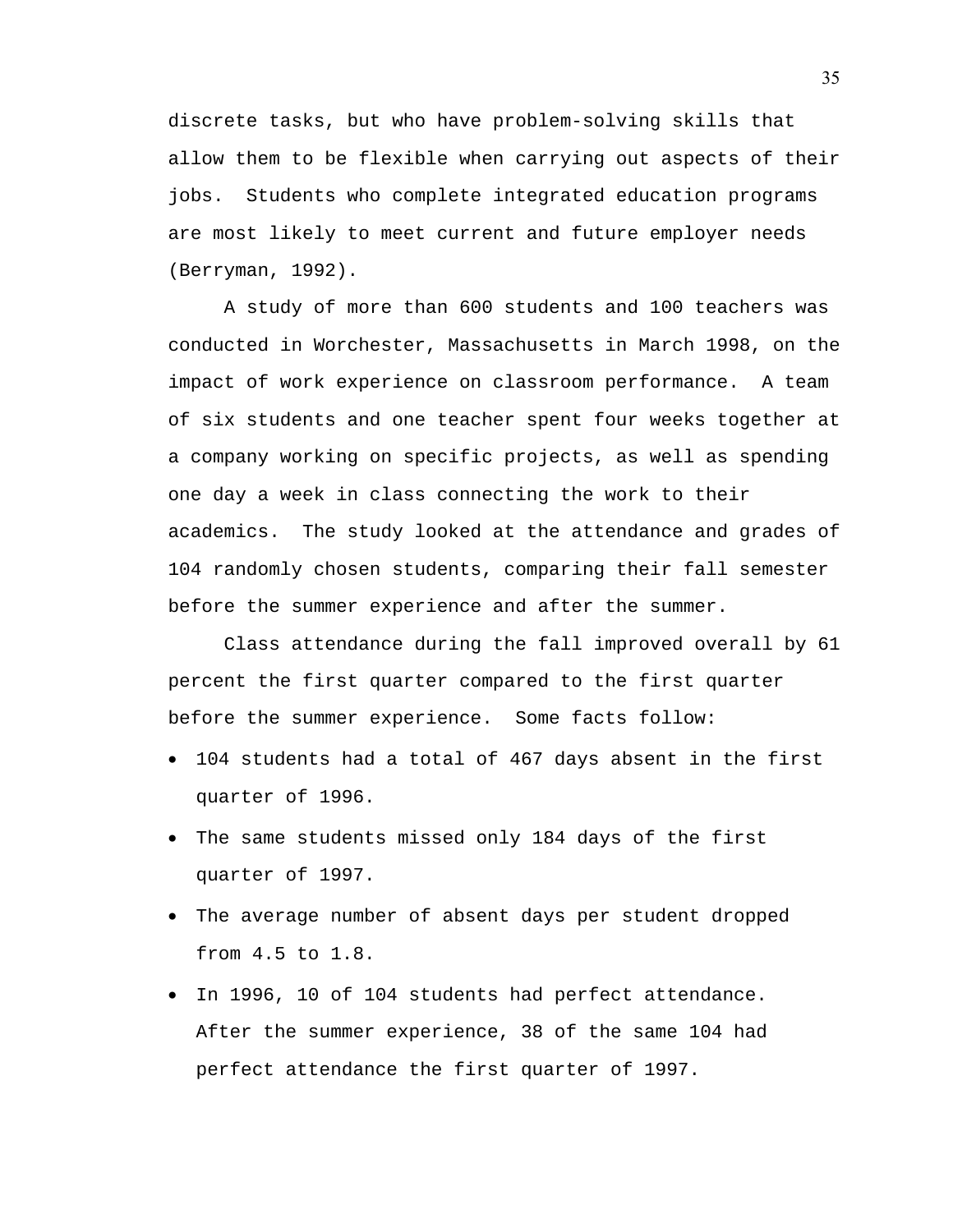Student grades were also positively affected by the experience.

- Student grades in English rose 74 percent.
- There were nine more A's; a 56 percent rise.
- Eight more B's; 35 percent rise.
- Fewer C's and D's, and the same number of F's.
- Student grades in math improved or remained the same for 61 percent (Silverberg, Haimson, Hershey, 1998).

There are many different ways to make integration between vocational and academic education a positive venture. There are also many benefits for all types of participants who are involved in the integration programs. When schools are trying to implement integration between vocational and academic education, the positive learning experience provided for the students is worth the extra effort educators put into the integrated program.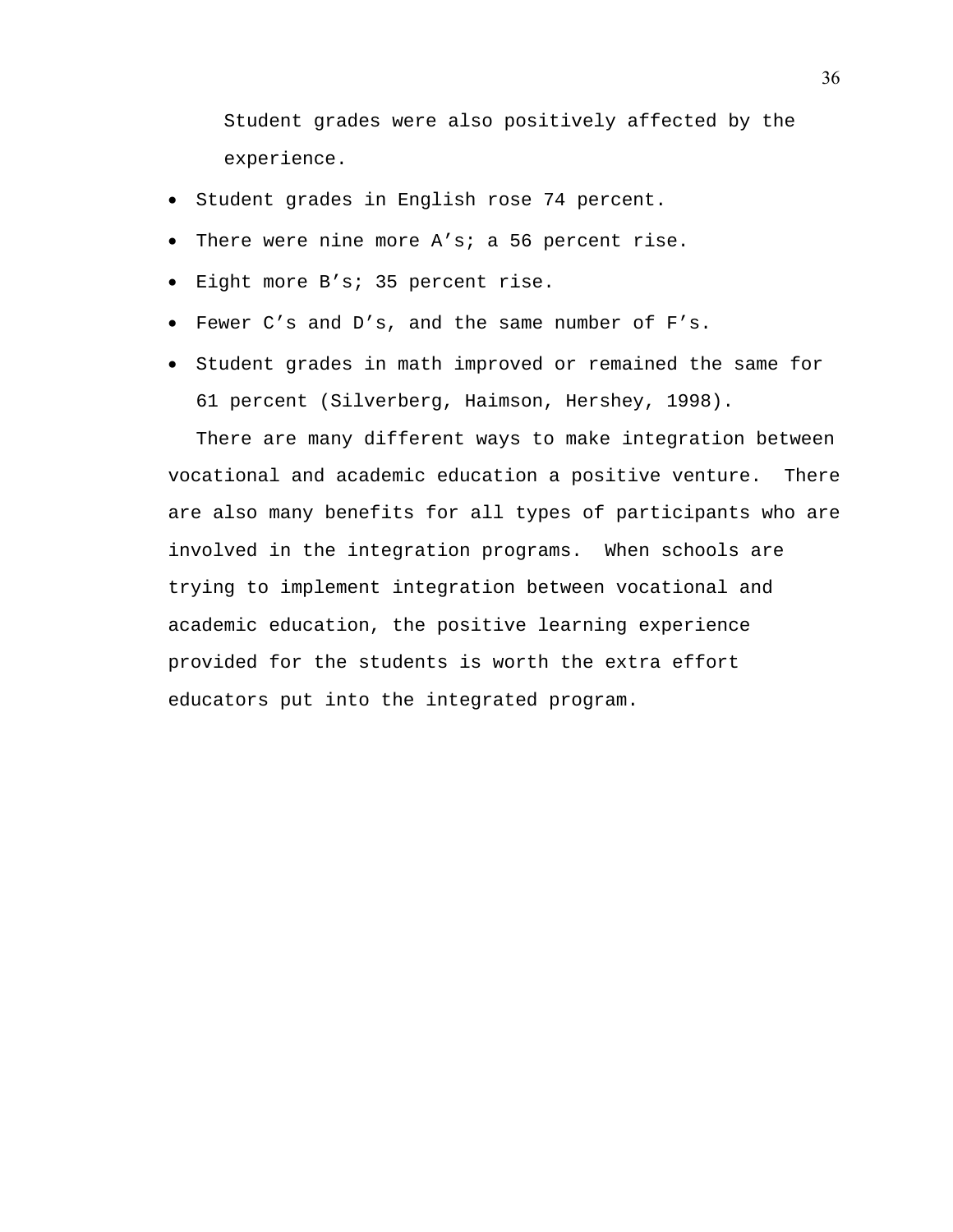#### **Chapter Three**

#### **Summary, Conclusions, and Recommendations**

## **Introduction**

This chapter reviews the purpose of the study and summarizes the information found in the Review of Literature Chapter. A critique of the findings and conclusions are drawn from the results found in the Review of Literature Chapter. The researcher concludes with recommendations to the local school district administrators with the intent to create a new teaching position for a half time school-towork coordinator as well as to gain support for the schoolto-work program in Thorp.

## **Summary**

The purpose of the study was to examine literature pertaining to school-to-work programs in an attempt to identify the key components, best practices, effective methods, and benefits of implementing a successful program within the school district.

#### **Conclusion**

 Public Education has been faced with reform within the last decade with the increasing demands placed upon students entering the work force directly out of high school. Research indicates that three quarters of students enter the job market without additional schooling. Employers spend a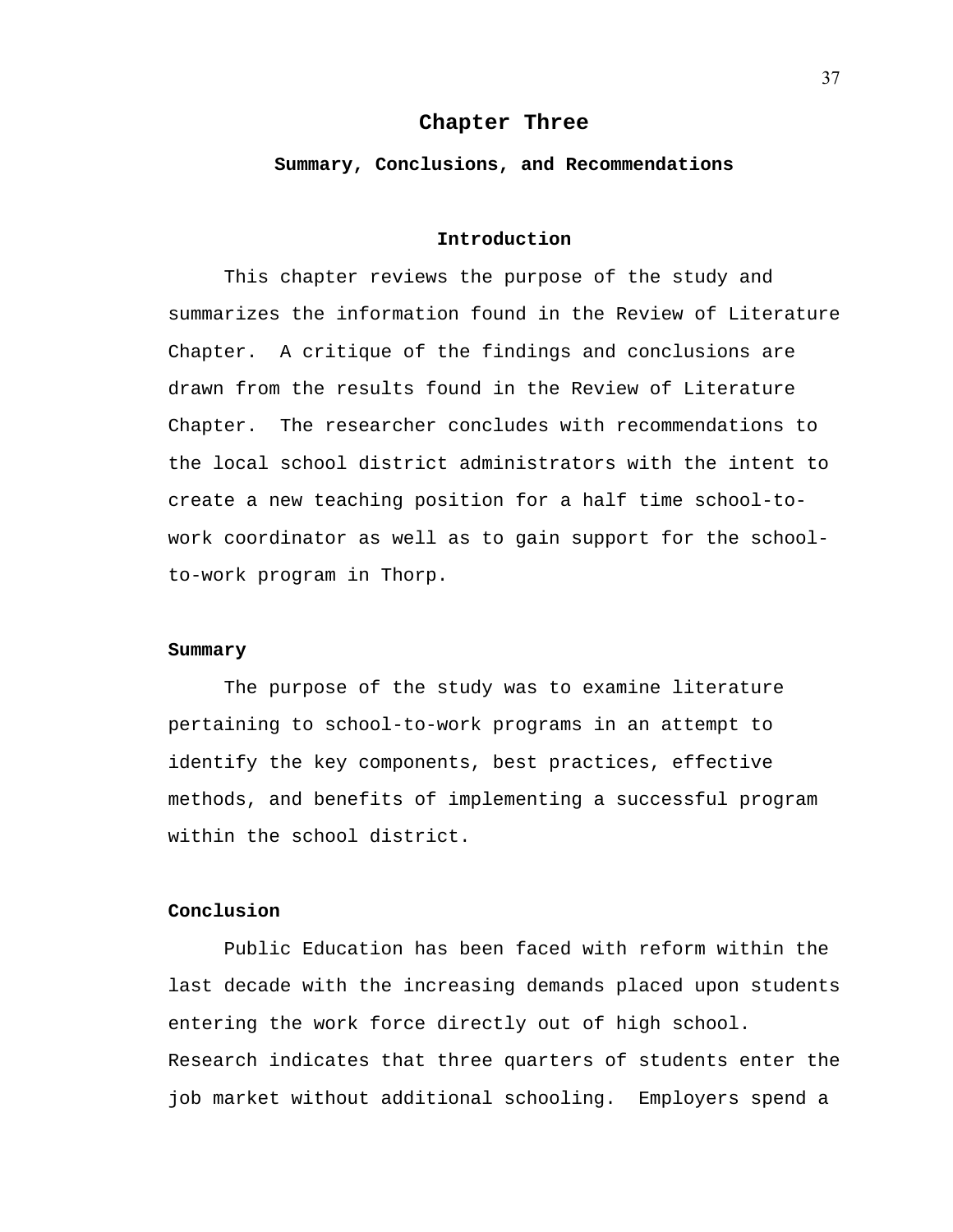great deal of money each year training new employees to be efficient workers. Yet job turnover and unemployment create a need for the business world to work collaboratively with school districts to develop successful school-to-work programs that will benefit student needs as well as the corporate business needs.

 The government has also noticed the need to use education as an avenue of transition from school to the work place. In the past ten years, large amounts of money have been supplied to schools in order to implement career education programs. The School-to-Work Opportunities Act was passed by President Clinton in 1994 with the intent to support local school districts with the financial means to reform educational programs.

 The key components of school-to-work programs were found to be the following: cooperative education; youth apprenticeship; work experience; job shadowing; and internship programs. For successful implementation of these components it is essential for school districts to employ a school-to-work coordinator to recruit business employers, to select students to participate in the program, to monitor student progress, to monitor working conditions, to work collaboratively with the work site supervisor, and to evaluate students as well as the programs effectiveness.

 Research indicated that along with the school-to-work coordinator an advisory committee should be formed to assist school districts with advice, support, resources, and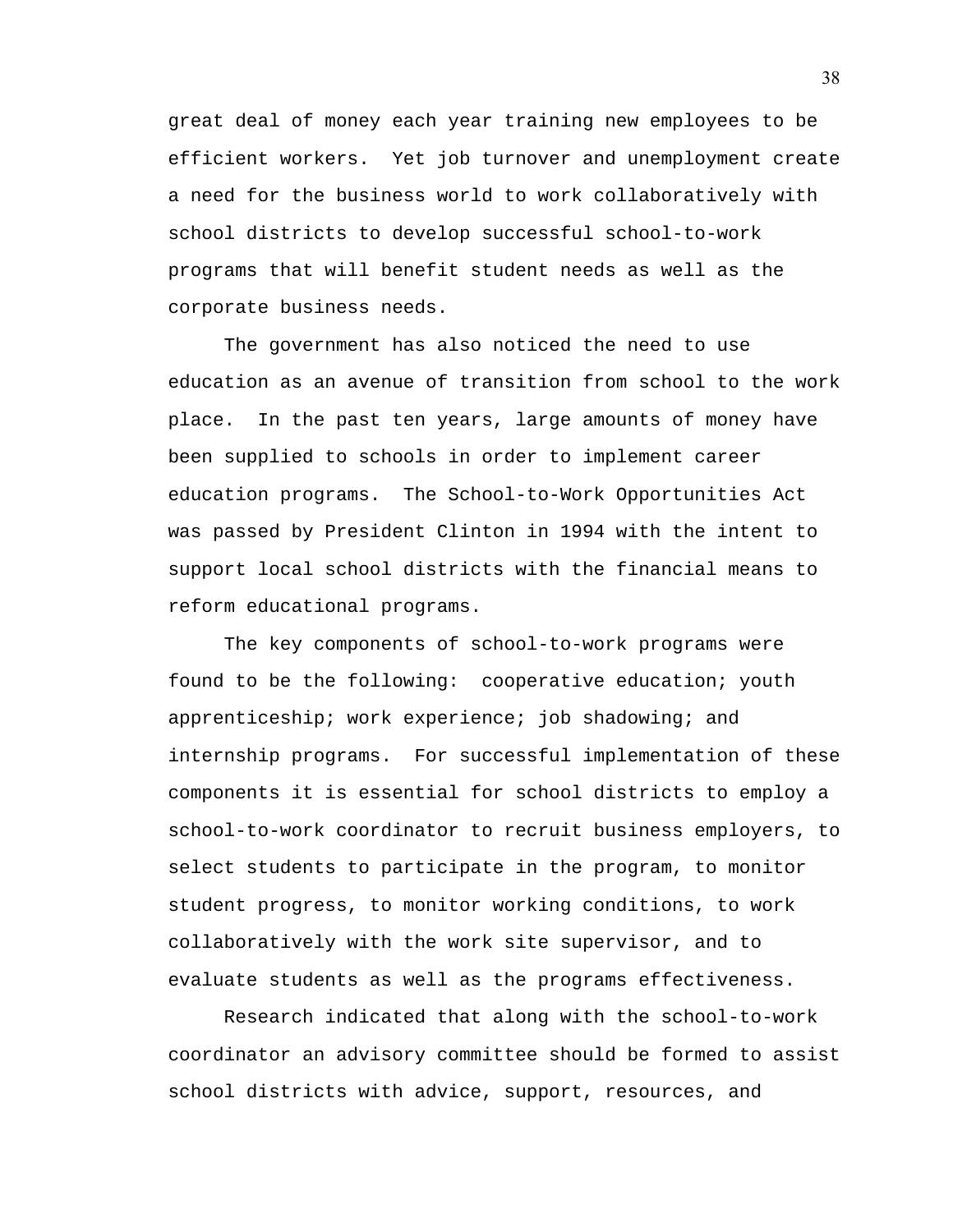assessment of the program needs and outcomes. This advisory committee is vital to good public relations as the program commitment is built up within the community.

 As for the schools, the best practices and methods to use when preparing students for their work site placement and future career is to use integrated academic and vocational education programs. In-services should be provided for teachers to assist with professional development opportunities in career education curriculum. Educators reap the benefits of working with area businesses through school-to-work programs by receiving resources for their classrooms and by providing students with guest speakers, who can help develop students' awareness in career selection. Schools become less isolated in their efforts to educate children when they work collaboratively with community members. Everyone involved in the school-to-work programs benefit.

#### **Recommendations**

The results of this comprehensive review of literature has led the researcher to the following recommendations regarding the implementation of a school-to-work program in the school district of Thorp.

- 1. The Thorp School District should hire a half time school-to-work coordinator. This would build the school district's commitment to the program.
- 2. The coordinator would also provide the school with a public relations person to recruit area business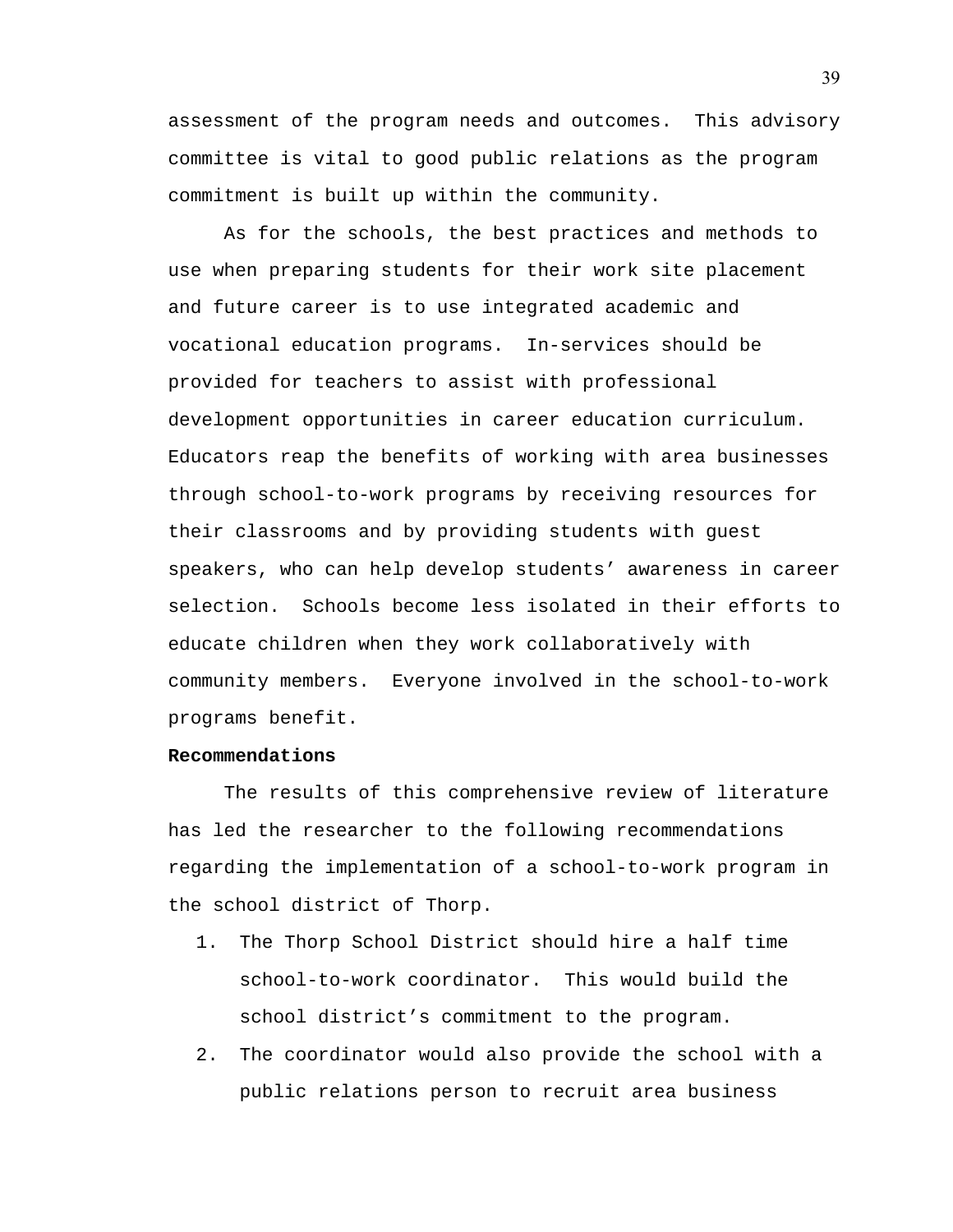employers to participate in a collaborative schoolto-work program.

- 3. This half time coordinator would monitor the schoolto-work program students at the worksite as well as in the classroom.
- 4. The Thorp School District needs to provide a schoolto-work based course to prepare selected students for the work place, to create career awareness, and to be used as a transitional program to assist students with support as they participate in the work based learning site.
- 5. The coordinator would plan professional development in-services for educators to increase their awareness of vocational skills needed for career success.
- 6. The half time school-to-work coordinator would coordinate a school-to-work meeting quarterly to provide educators and business members time to work collaboratively as they plan, prepare, evaluate, and assess the program and student needs. Administrators would be invited to these quarterly meetings to gain their support and commitment to the school-to-work program.
- 7. The business members participating in the school-towork program would make up the local advisory committee for the Thorp School District along with school board members, local government members, school administrators, and staff members.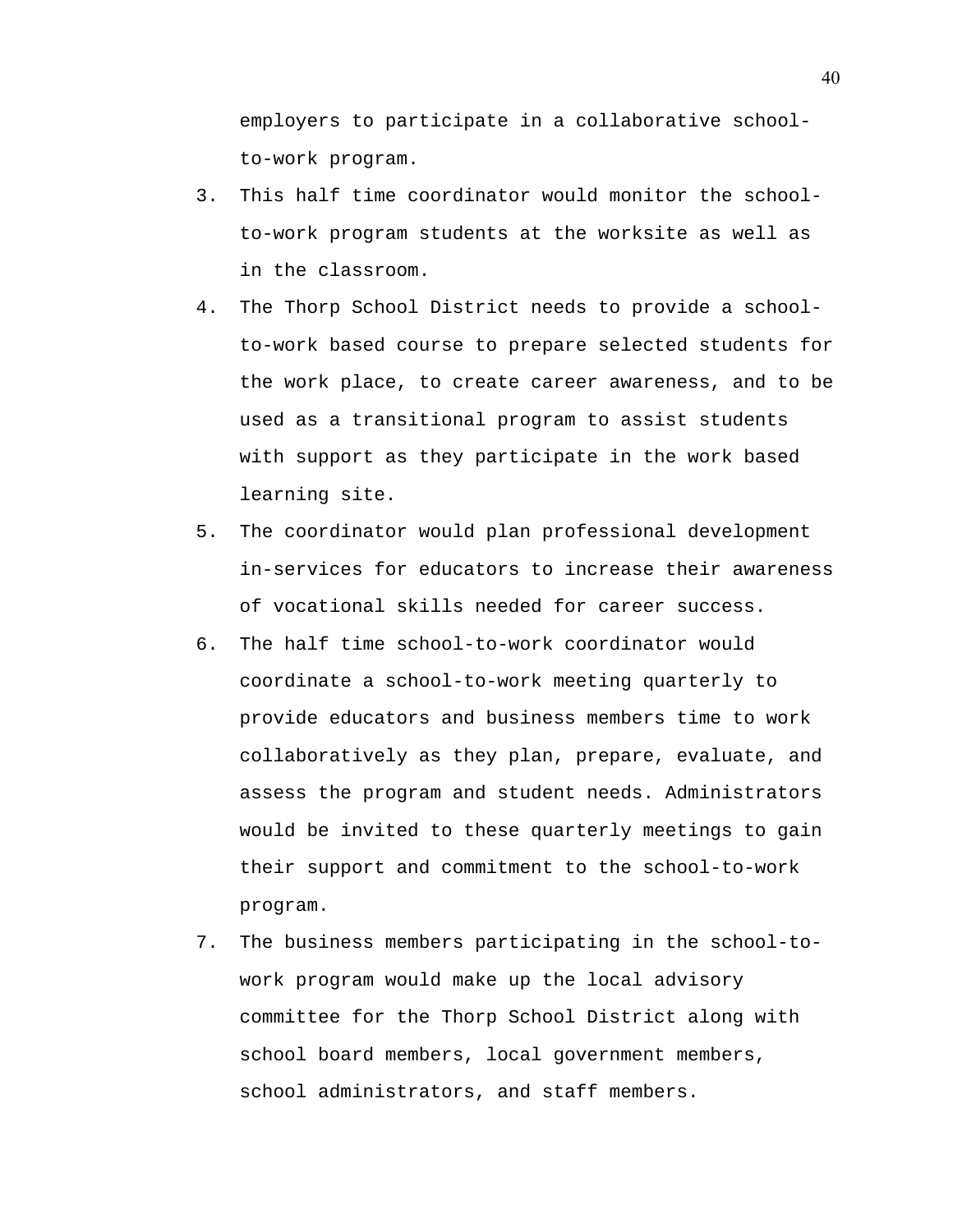- 8. The advisory committee's first responsibilities would be to assist the school-to-work coordinator to create a standardized assessment tool for participating students and businesses.
- 9. The advisory committee's second responsibilities would be to create and implement a plan to provide the program with a well defined mission statement to focus on as well as guidelines to act a safeguard to business employers as well as the students involved in the program.

#### **References**

Bailey, T. and Merritt, D. (1997). School-to-work for the college-bound. Education Week.

Bentley, W. (1977). Administering the successful vocational education program. New York: Parker Publishing Company, Inc.

Berryman, S. E. (1992). Integrating academic and vocational education: An equitable way to prepare middle level students for the future. (Report No: 83). New York, NY: Office of Educational Research and Improvement. (ERIC Document Reproduction Service No. ED354283).

Brown, Bettina. Lankard (1998). What's happening in school-to-work programs? (Report No. 190). Columbus, OH: Clearinghouse on Adult Career and Vocational Education. (ERIC Document Reproduction Service No. ED414435)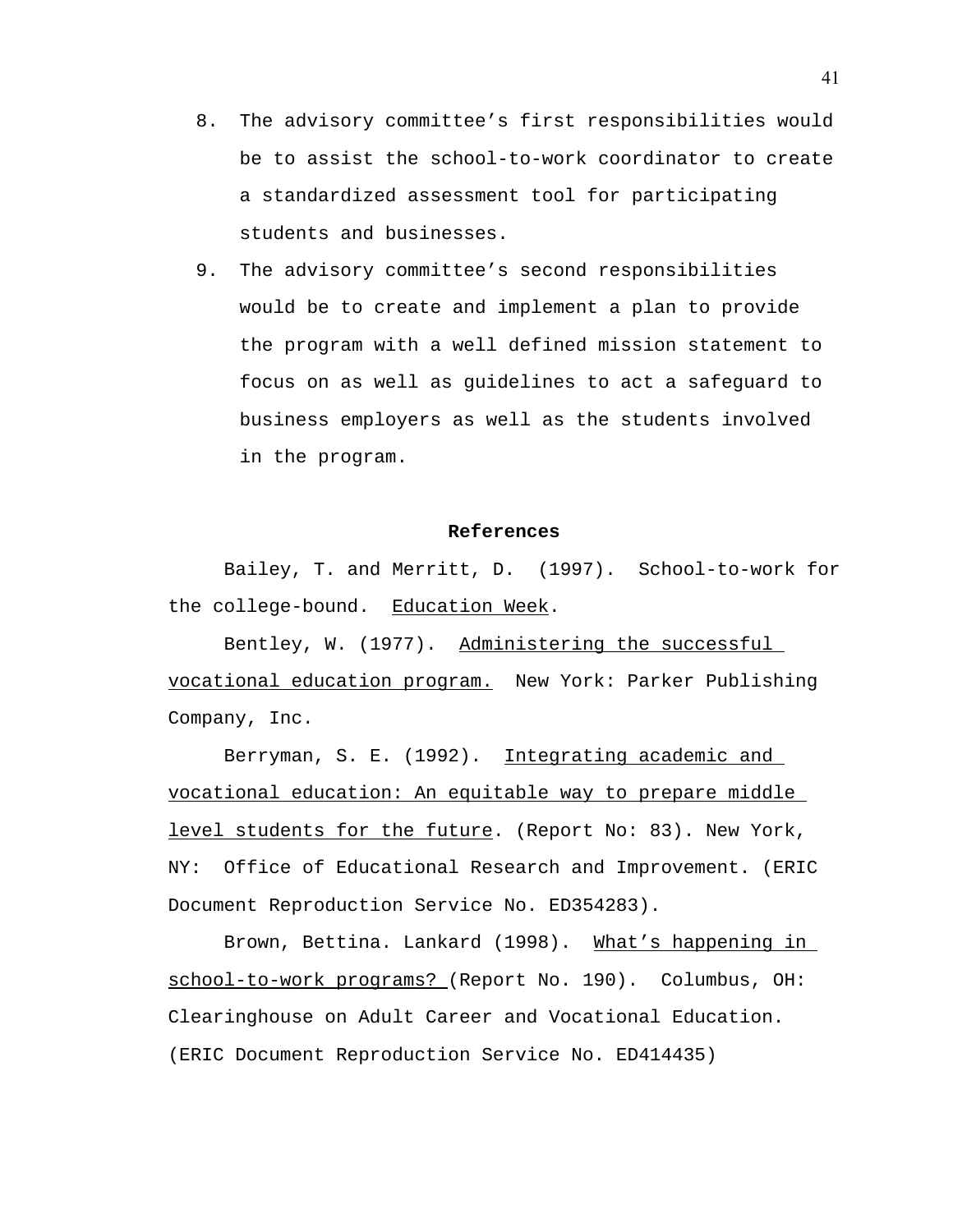Brown, J.M. (1991). Integrating academic skills into postsecondary vocational education programs through accommodation teams. TASPP Bulletin,  $3(1)$ , 1-3.

The difference school-to-work makes. (2001, September). Techniques: Connecting Education and Careers, 76(6), 8.

Dunahee, L. C. (1994). Preparing all students for continued education and training, the workplace, and citizenship. School-to-Work Transition CESA 10, 10-40.

 Gray, W. W. (1999). Roles and responsibilities. Mentoring for School-to-Work, 4.

Guest, C. L. (2000). School-to-work program. Education, 120(4), 614.

Handbook for cooperative vocational education in Illinois. (1977). Illinois Office of Education. Publisher: State Board of Education., Springfield, IL

 Hopkins, B. J., Naumann, D., & Wendel, F. C. (1999). Building the school-to-work system. Bloomington, Indiana: Phi Delta Kappa Educational Foundation.

Hoye, J. D. (1999). Career education: The foundation for school-to-work. Tech Directions, 59(2), 35.

Hoyt, K. (1976). Career education and the teaching/learning process. Washington, DC: U.S. Department of Health, Education, and Welfare; Office of Education.

Lankard, B. (1992). Integrating academic and vocational education: Strategies for implementation. (Report No. EDO-CE-92-120). Columbus, OH: ERIC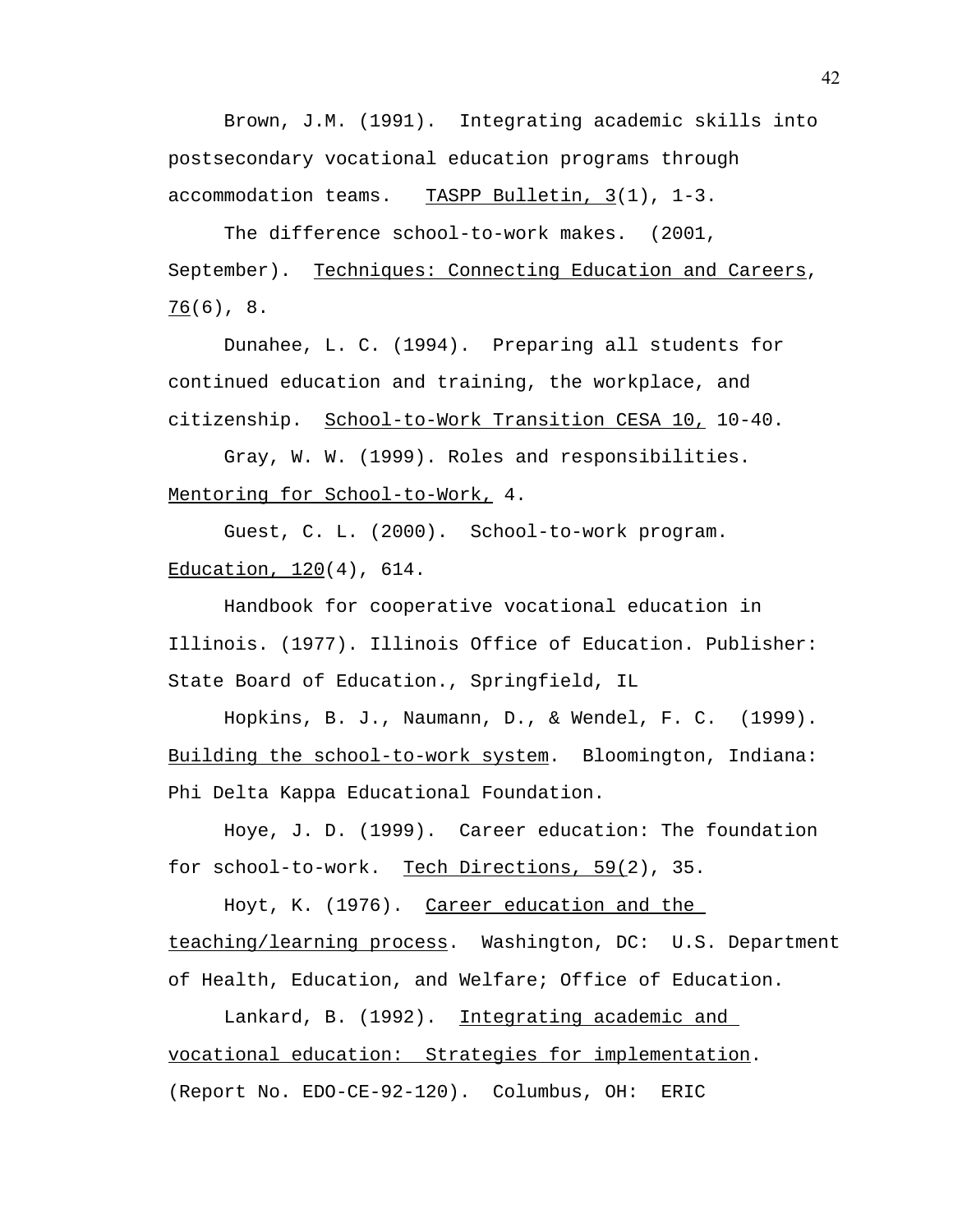Clearinghouse on Adult, Career, and Vocational Education. (ERIC Document Reproduction Services No. ED 346 317)

Lewis, M. (1997). Characteristics of successful schoolto-work initiatives. Information Series No. 370. Columbus, OH: ERIC Clearinghouse on Adult, Career, and Vocational Education.

Littrell, J. J. (1987). From school to work: A cooperative education book. South Holland, Illinois: The Goodheart-Willcox Company, Inc.

National school-to-work learning and information center. (1996). Dispelling myths about school-to-work. Washington, DC: NSLIC.

National school-to-work learning and information center. (1999). Partners in progress: Early steps in creating school-to-work systems. Spectrum: The Journal of State Government, 70(4), 15-20.

Naylor, M. (1997). Work-Based Learning. (Report No. 187). Columbus, OH: Clearinghouse on Adult, Career, and Vocational Education. (ERIC Document Reproduction Service No. ED411417)

 Office for Workforce Excellence. (1994). Wisconsin youth apprenticeships and Wisconsin industries, 14.

Olson, L. (1997). The school to work revolution. Massachusetts: Addison-Wesley.

Paris, K. (1994). Leadership model for planning and implementing change for school-to-work transition. University of Wisconsin System Board of Regents.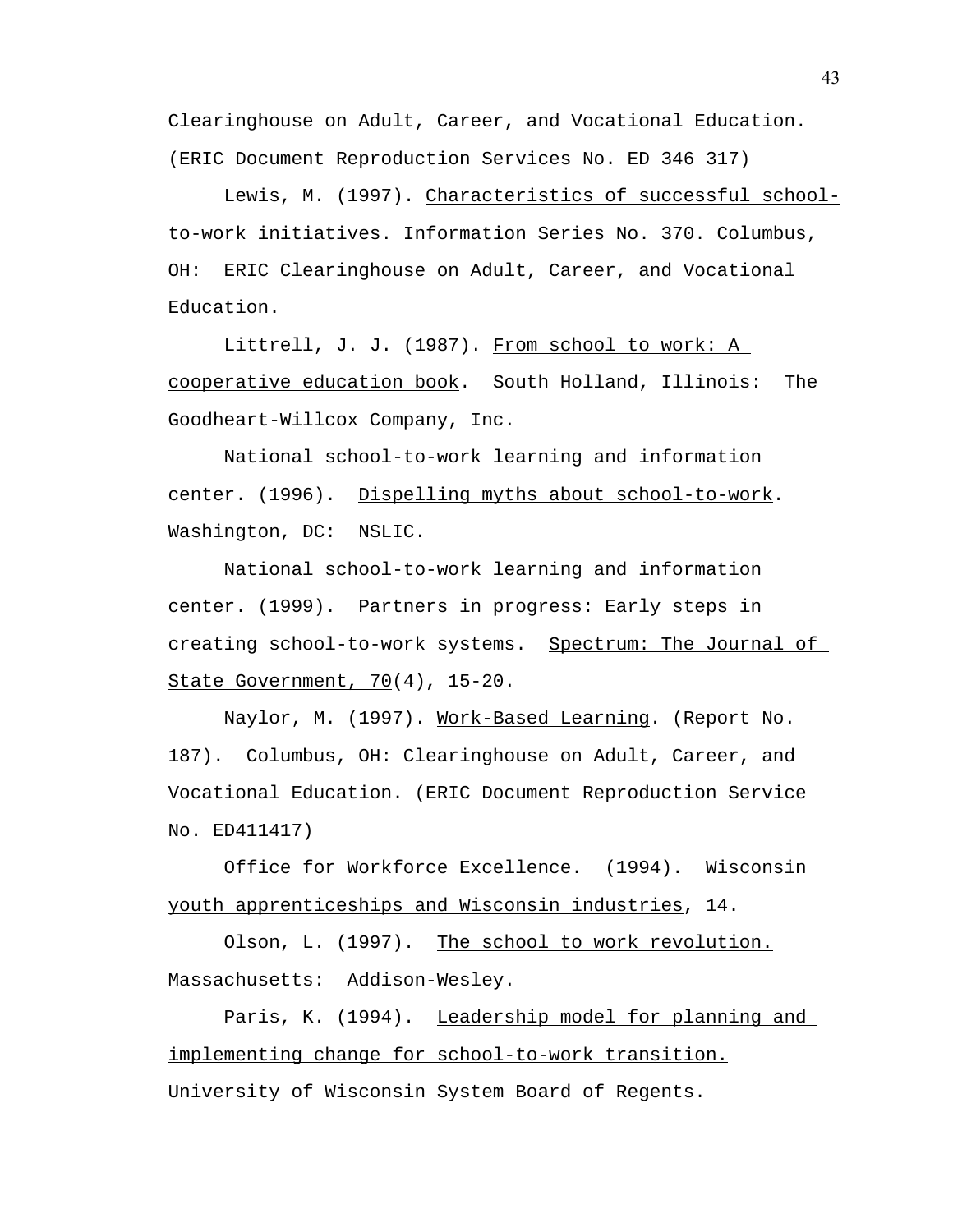Paris, K. A., & Mason, S. A. (1995). Youth apprenticeship and work-based learning. Madison, Wisconsin: University of Wisconsin System Board of Regents.

Porter, L. A. (1995). Successfully matching students and employers. In N. Thiers, Successful strategies: Building school-to-careers systems. (pp. 273-281). Alexandria, WA: American Vocation Association.

 School-to-work initiatives. (1996). Studies of education reform. Office of Education Research and Improvement U.S. Department of Education.

(http://www.ed.gov/pubs/SER/SchoolWork/study8.html)

 School-to-work pays for students and employers (1999). Occupational Outlook Quarterly, 43, 17.

 Schug, M.C., & Western, R. D. (1999). School-to-work in Wisconsin. Wisconsin Policy Research Institute Report,  $12(1)$ ,  $3-9$ .

Silverberg, M., Haimson, J., & Hershey, A. M. (1998). Building blocks for a future school-to-work system: Early national implementation results. Princeton, NJ: Deparment of Education. (ERIC Document Reproduction Service No. ED460260)

Thiers, N. (1995). Successful strategies: Building a school-to-careers system. Alexandria, VA: American Vocational Association.

The top traits for teachers. (1998, February). Techniques: Making education and career connections, 73(2), 8.